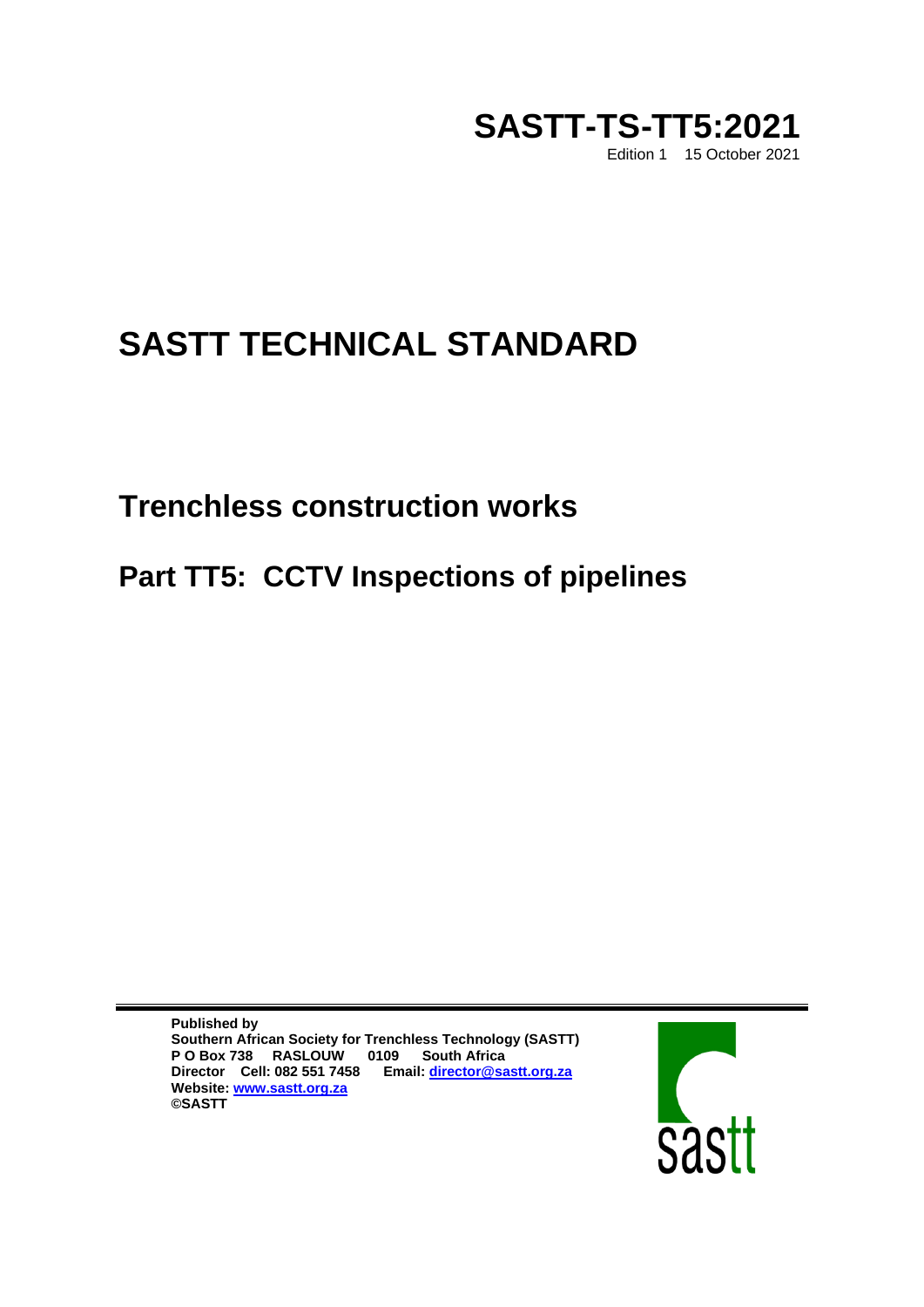#### **Table of changes**

| <b>Change No.</b> | <b>Date</b> | <b>Scope</b> |
|-------------------|-------------|--------------|
|                   |             |              |
|                   |             |              |

## **Acknowledgement**

SMEC South Africa (Pty) Ltd was appointed by the Southern African Society for Trenchless Technology (SASTT) to prepare this standard for the CCTV Inspections of pipelines. The standard was prepared by Mike King of SMEC South Africa and independently reviewed by Alaster Goyns of PIPES.

This standard is partially based on a specification written by SMEC South Africa for the City of Cape Town in 2007. SMEC South Africa and the City of Cape Town are acknowledged in this regard.

The standard is being posted on the SASTT website. Any comments will be put on record and these incorporated in future editions of this document.

## **Foreword**

This SASTT technical standard was approved by the Board of SASTT on 5 October 2021.

This document was published on 15 October 2021 and posted on the SASTT website.

SASTT-TS standards consist of a number of parts in various stages of preparation, under the general title *Trenchless construction works*.

Annex A forms an integral part of this document. Annexes B, C and D are for information only.

## **Introduction**

Each SASTT-TS standard addresses a specific category of trenchless construction works. The prime purpose of the production of these standards is to create a set of standards that are generally applicable to trenchless construction works and which can be readily modified so that they are applicable to developments in existing techniques or development of new techniques for trenchless works.

The SANS 2001 and SASTT-TS family of standards provides technical descriptions of the materials and workmanship standards required in the execution or performance of the works when completed (or both). These standards do not make reference to the actions of those responsible for executing the works or the parties to a contract, i.e., to the constraints relating to the manner in which the construction is to be performed. Neither do they deal with the commercial arrangements of such contracts. These standards are suitable for use in any "in-house" construction work or in any engineering and construction works contracts, for example; design by owner; design and build; develop and construct construction management or management contracts.

Standard requirements pertaining to the manner in which works are constructed can be found in the SANS 1921 *Construction and management requirements for works contracts* family of standards.

Attention is drawn to the possibility that certain content in this document might be the subject of patent rights. SASTT shall not be held responsible for identifying any or all such patent rights.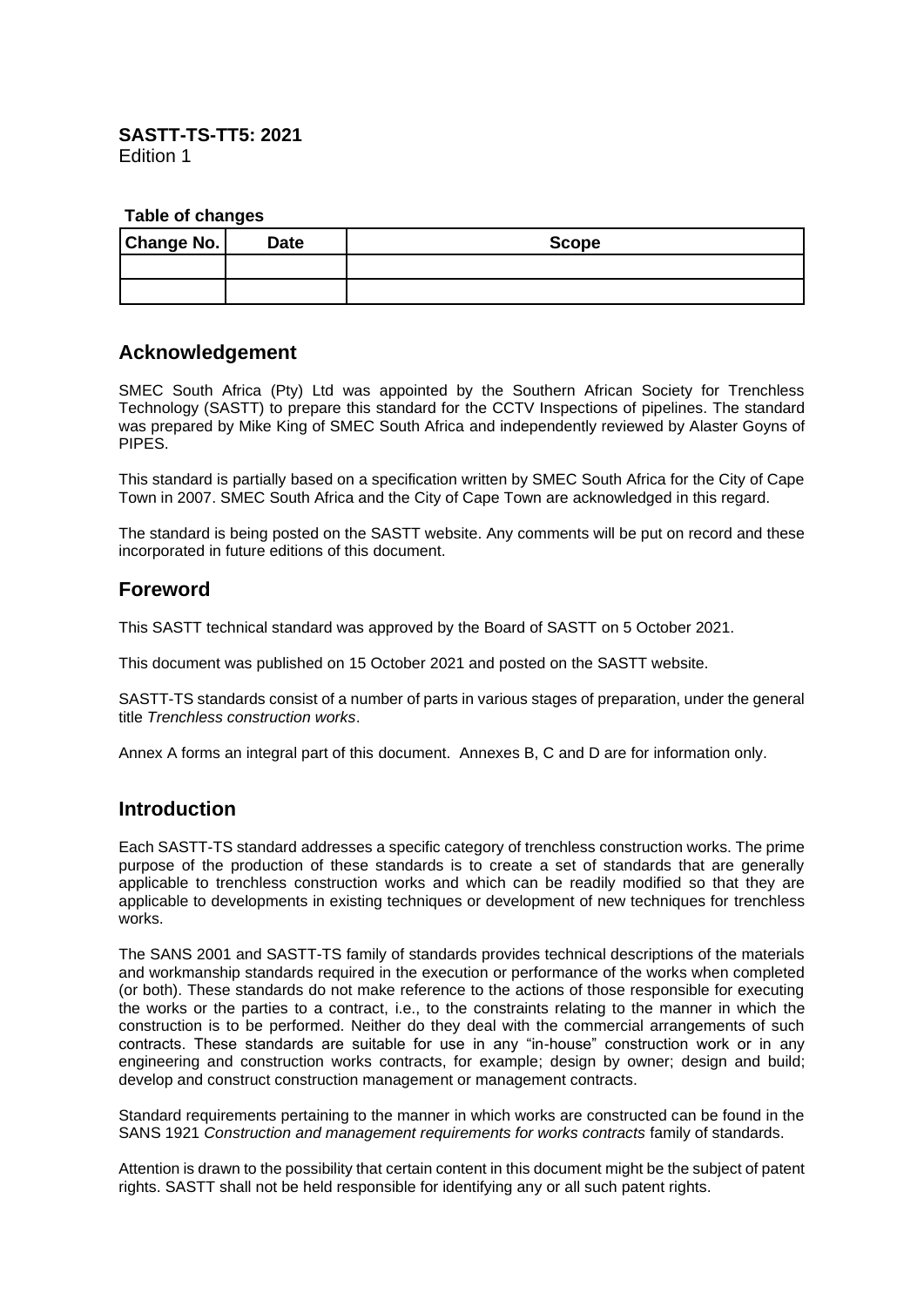## **Disclaimer**

Regarding this technical standard, SASTT and its sub-consultants, make no representations or warranties concerning the information or material, express, implied, statutory, or otherwise, including, without limitation, warranties of accuracy, content, completeness, reliability, or the absence of errors, whether or not discoverable.

In no event will SASTT or its sub-consultants be liable on any legal theory (including contract, delict including negligence or gross negligence, or statutory claims), for any special, incidental, consequential, punitive, or exemplary damages/losses arising out of the use of the information or material, even if SASTT has been advised of the possibility of such damages.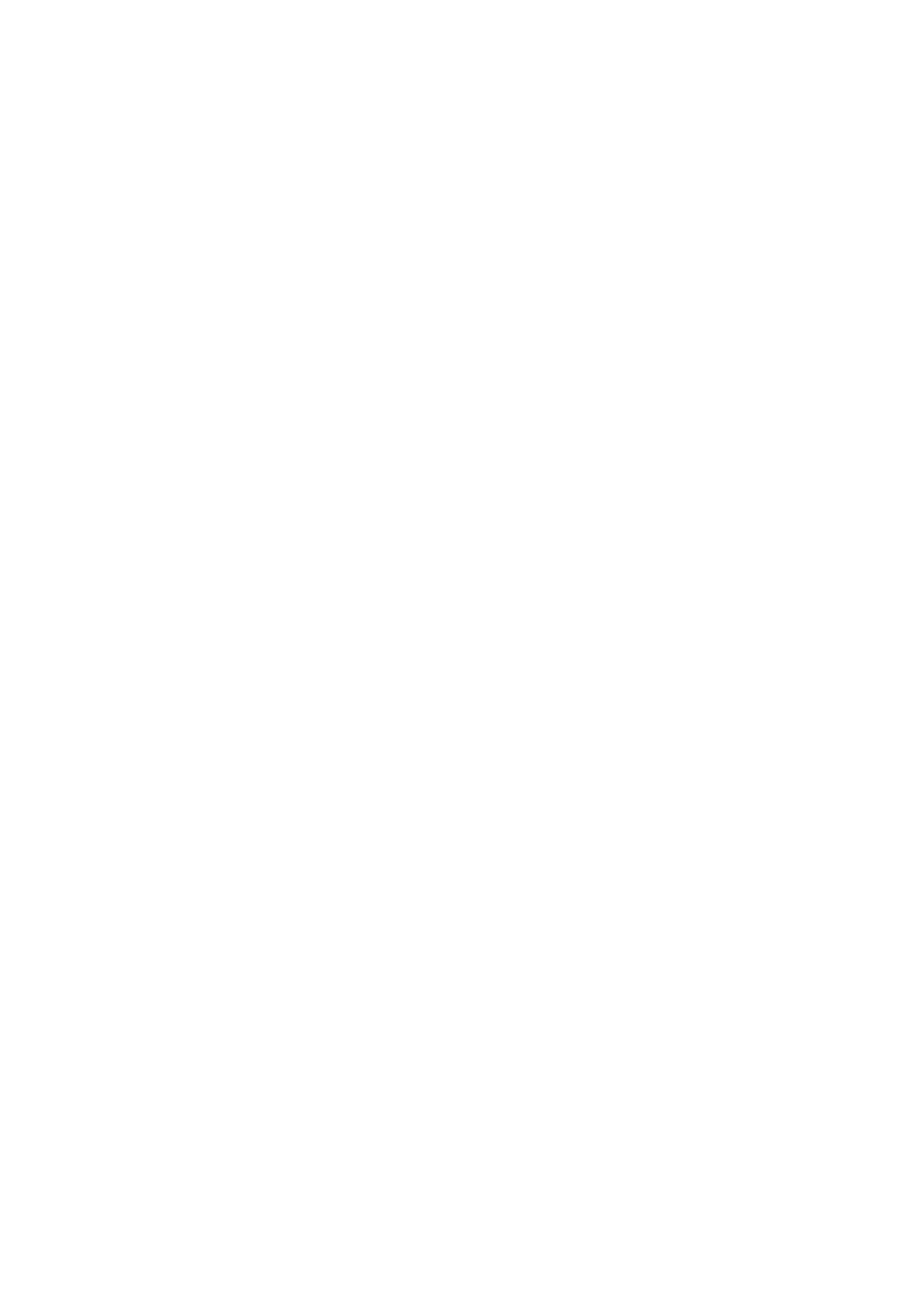## **Contents**

Page

|    | Foreword<br>Introduction<br><b>Disclaimer</b> | Acknowledgement          |                                                             | ι αν             |
|----|-----------------------------------------------|--------------------------|-------------------------------------------------------------|------------------|
|    |                                               |                          |                                                             | 1                |
| 1. |                                               |                          |                                                             | 3                |
|    |                                               |                          |                                                             | $\overline{4}$   |
|    |                                               |                          |                                                             | 4                |
|    |                                               |                          |                                                             | 4                |
|    |                                               |                          |                                                             | 5                |
|    |                                               |                          |                                                             | 6                |
|    |                                               |                          |                                                             | 6                |
|    |                                               |                          |                                                             | 6                |
|    |                                               |                          |                                                             | 9                |
|    |                                               |                          |                                                             | 9                |
|    |                                               |                          |                                                             | 9                |
|    |                                               |                          |                                                             | 9                |
|    |                                               |                          |                                                             | 9                |
|    |                                               |                          |                                                             | 9                |
|    |                                               |                          |                                                             | $\boldsymbol{9}$ |
|    |                                               |                          |                                                             | 9                |
|    |                                               |                          |                                                             | 10               |
|    |                                               |                          |                                                             | 10               |
|    |                                               |                          |                                                             | 10               |
|    |                                               |                          |                                                             | 10               |
|    |                                               |                          |                                                             | 11               |
|    |                                               |                          |                                                             | 11               |
|    |                                               |                          |                                                             | 11               |
|    |                                               |                          |                                                             | 12               |
|    |                                               |                          |                                                             | 13               |
|    |                                               |                          |                                                             | 13               |
|    |                                               |                          |                                                             | 14               |
|    |                                               |                          |                                                             | 14               |
|    |                                               |                          |                                                             | 14<br>15         |
|    |                                               |                          |                                                             | 15               |
|    |                                               |                          |                                                             | 16               |
|    |                                               | 4.4.11 During inspection |                                                             | 16               |
|    |                                               |                          |                                                             | 18               |
|    |                                               |                          |                                                             | 18               |
|    |                                               |                          |                                                             | 18               |
|    |                                               |                          |                                                             | 22               |
|    |                                               |                          |                                                             | 22               |
|    |                                               |                          |                                                             | 22               |
|    |                                               |                          |                                                             | 22               |
|    |                                               |                          |                                                             | 22               |
|    |                                               |                          |                                                             | 22               |
|    |                                               |                          |                                                             | 22               |
|    |                                               |                          |                                                             | 23               |
|    |                                               |                          |                                                             | 23               |
|    |                                               |                          |                                                             | 23               |
|    |                                               |                          |                                                             | 23               |
|    |                                               |                          |                                                             |                  |
|    | Annex A                                       | (normative)              | Preparation of specification data associated with this part |                  |
|    |                                               |                          |                                                             | 24               |
|    | Annex B                                       | (informative)            |                                                             | 28               |
|    | Annex C                                       | (informative)            |                                                             | 30               |
|    | Annex D                                       | (informative)            | Items that may be needed to cover measurement and payment   | 31               |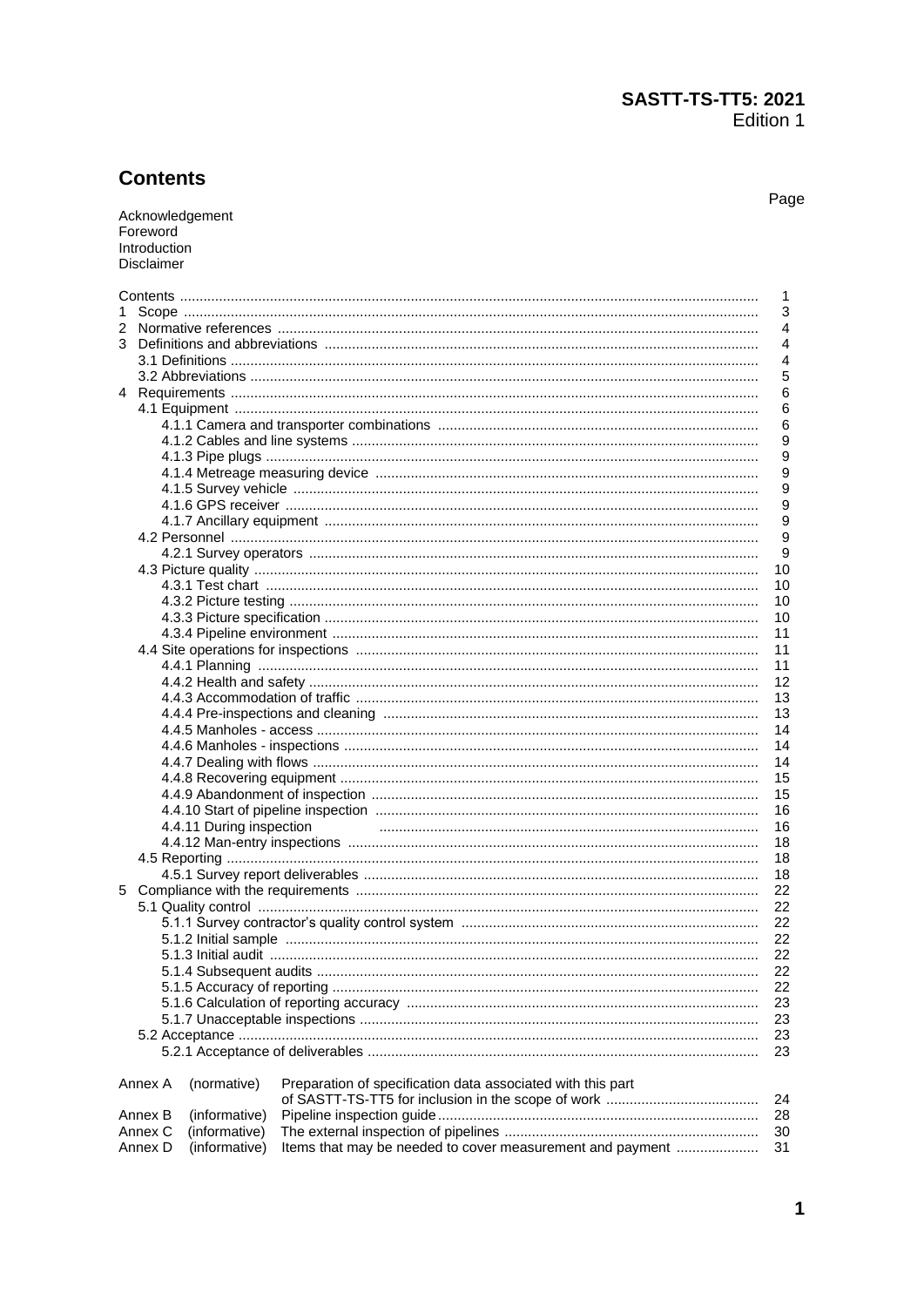**This page is intentionally left blank**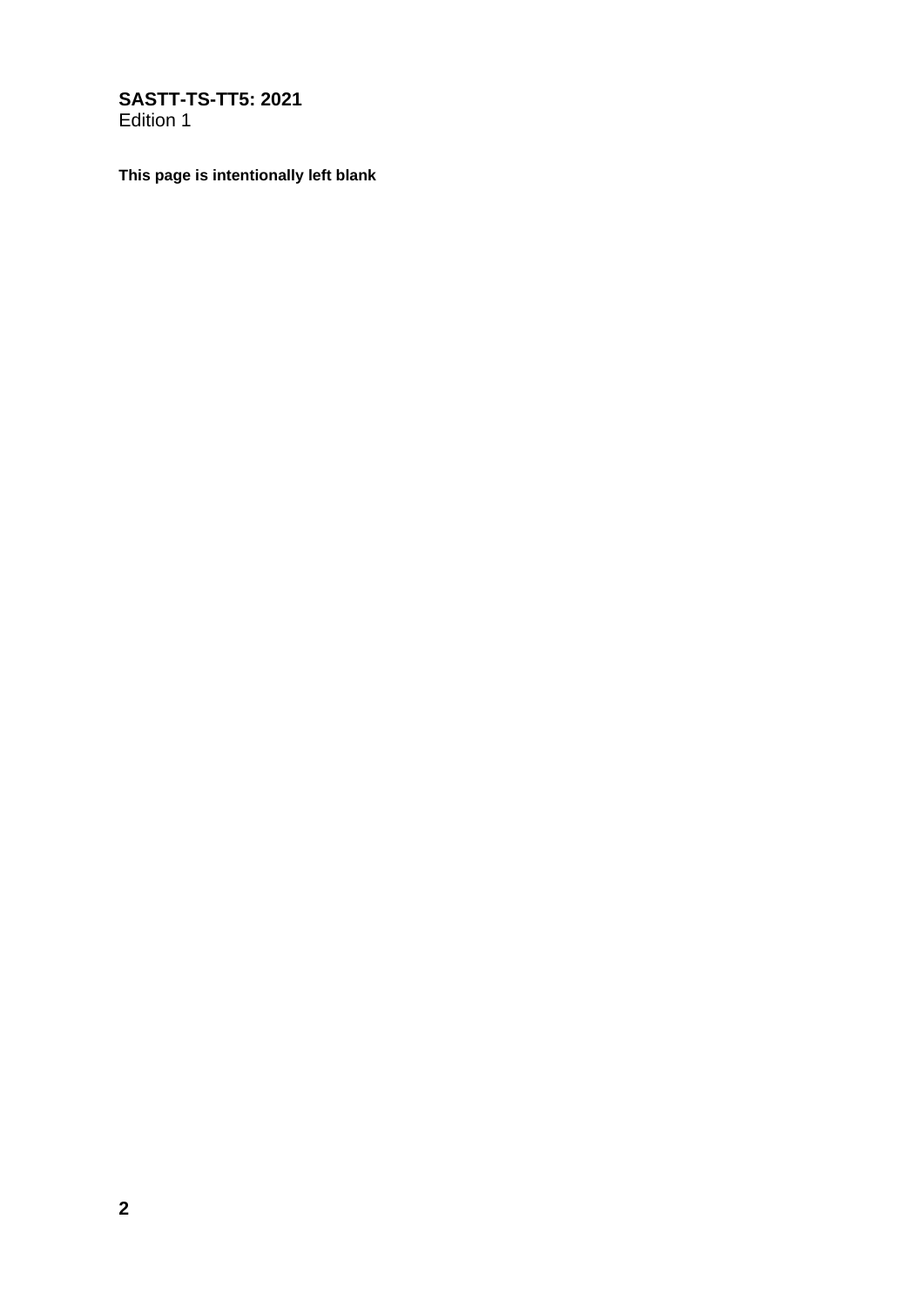## **Trenchless construction works**

**Part TT5:**  CCTV Inspections of pipelines

## **1 Scope**

### **1.1 General**

This standard specification for the CCTV inspections of pipelines covers the internal and external inspection of gravity pipes. The scope is limited to non-pressure pipelines that flow by gravity (sewer and stormwater pipelines). These pipelines typically have a circular cross-section, but in this context can be rectangular, elliptical, oval or egg shaped. The pipes may be of any material.

The internal inspection of pipelines is categorised as a trenchless method of collecting data used in their condition assessment. It is a technique that is fundamental to the asset management of underground pipelines. In addition, CCTV inspections, in particular, are an integral procedure used in the implementation of trenchless technologies.

The external inspection of pipelines is an essential part of the assessment of a pipeline's condition needed to determine the best rehabilitation method to be applied. **Annex C** further describes the external inspection of pipelines further. Although not a trenchless technique the external inspection of pipelines is included in this standard.

Although this standard is primarily for the CCTV inspections of underground municipal pipelines between manholes using CCTV cameras on self-propelled tractors, it can generally be applied to other similar but specialised survey techniques that include sidescan camera systems, laser light ring profiling systems (sometimes on floats with sonar profiling) and 3D lidar profiling.

Condition surveys of pipelines can have the following purposes:

- o Condition surveys of an area on a sampling basis.
- o Condition surveys of specific (trunk) pipeline or reticulation area.
- o Condition surveys to identify pipelines for rehabilitation.
- o Re-inspection surveys to follow up on progress of deterioration.
- o Inspections for approval of newly constructed infrastructure.
- o Inspections just before, during and after pipe rehabilitation.
- o Emergency pipe inspections following a collapse or blockage.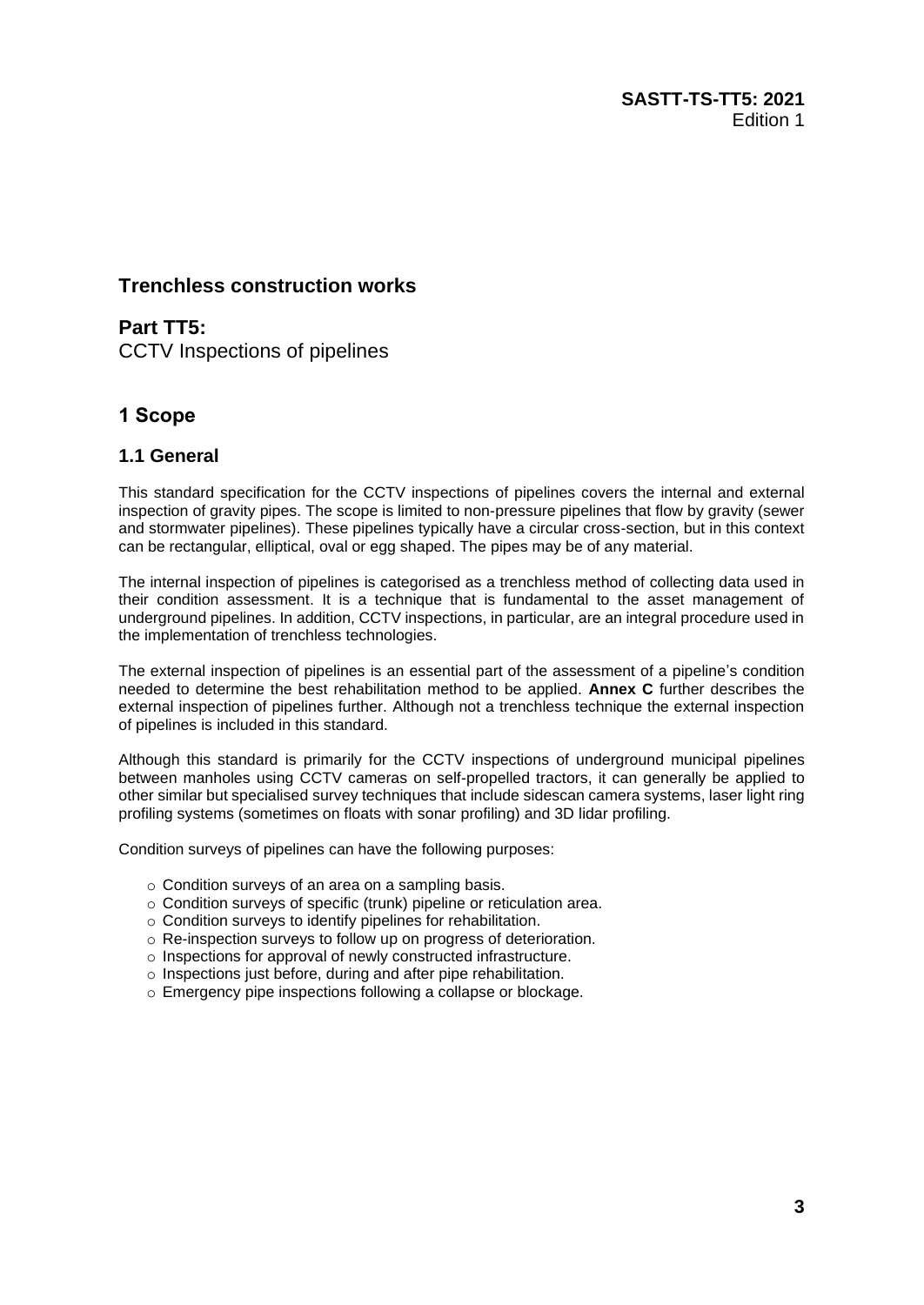## **2 Normative references**

The following referenced documents are indispensable for the application of this document. For dated references, only the edition cited applies. For undated references, the latest edition of the referenced document (including any amendments) applies. Information on currently valid national and international standards can be obtained from Standards South Africa.

South African National Standards

SANS 1200, *Standardized Specification for Civil Engineering Construction.* SANS 2001, *Construction works.* SANS 1921, *Construction and management requirements for works contracts.* SANS 10403, *Formatting and compilation of construction procurement documents.* 

## **3 Definitions and abbreviations**

## **3.1 Definitions**

For the purposes of this document, the definitions given in SANS 10403 and the following additional definitions apply:

#### **CCTV inspections**

Closed circuit television cameras are used to carry out internal inspections of pipelines with appropriate transport and lighting mechanisms to view the internal surfaces.

#### **informative**

a supplement that provides additional information intended to assist the understanding or use of the document.

#### **manhole length**

refers to the pipeline between two consecutive manholes.

#### **normative**

that with which it is necessary to conform in order to be able to claim compliance with the standard.

#### **overpumping**

the transportation of the flow in a pipeline around a specific section of pipeline that is being inspected. Comprises pumps and bypass pipelines.

#### **Owner**

the organisation that owns the pipeline that is being inspected.

#### **Pre-inspections**

are inspections to open manholes and make a preliminary assessment to determine what pipeline cleaning is required to allow a proper and complete survey to be performed.

#### **specification data**

is data, provisions and variations that make this standard applicable to a particular contract or works.

#### **suitable**

is capable of fulfilling or having fulfilled the intended function or fit for its intended purpose.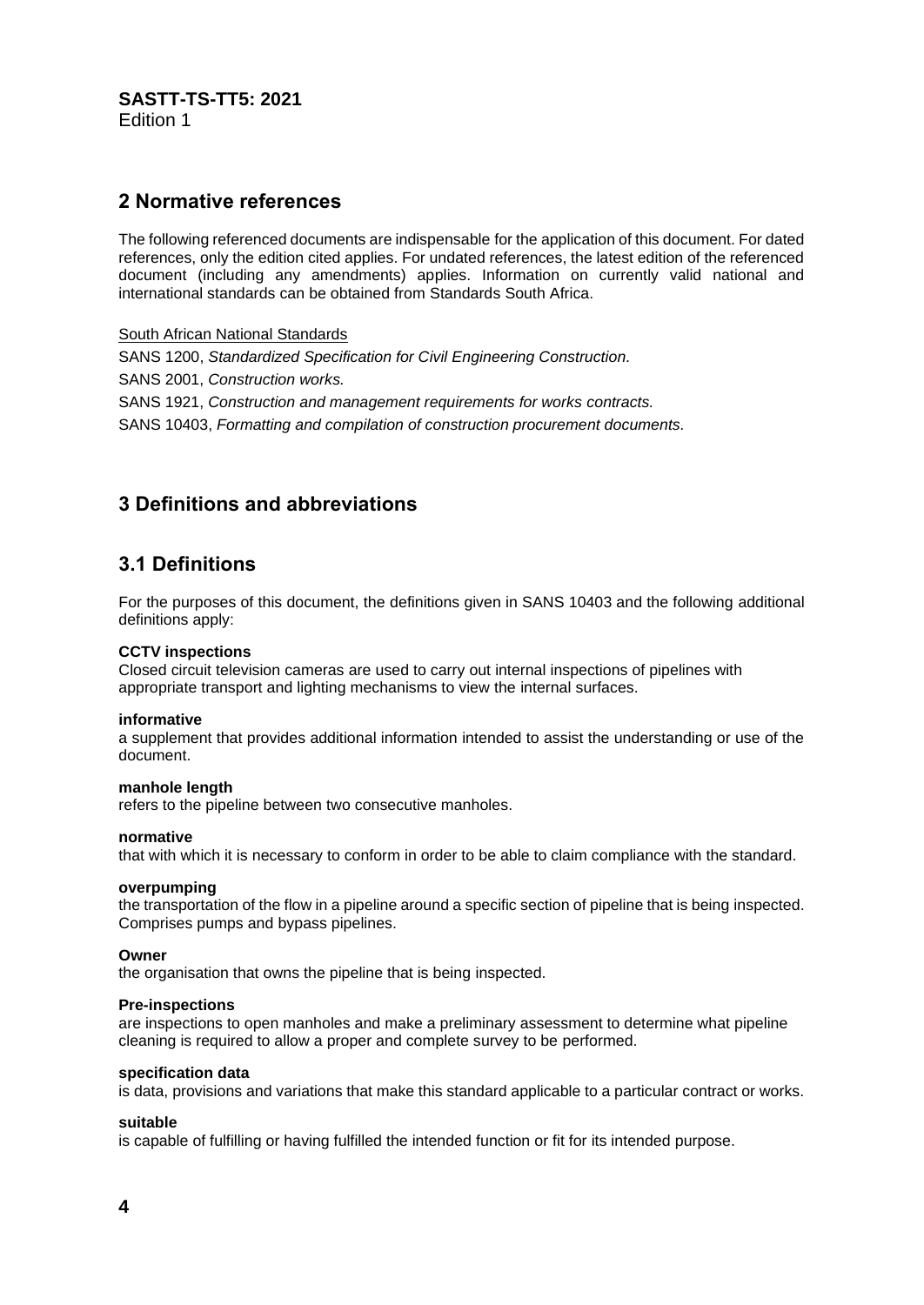#### **Survey Contractor**

the Survey Contractor is the specialist entity (contractor, subcontractor, or in-house team) engaged by the Owner to implement the pipeline survey.

**Survey Operator** means a trained person who controls the inspection equipment and performs the defect coding.

## **3.2 Abbreviations**

The following abbreviations are used in this document:

| CCTV        | <b>Closed Circuit Television</b>                                       |
|-------------|------------------------------------------------------------------------|
| DVD         | Digital Video Disk                                                     |
| GIS.        | Geographic Information System                                          |
| GPS.        | <b>Global Positioning System</b>                                       |
| <b>JPEG</b> | Joint Photographic Experts Group (a still image format)                |
| <b>MPEG</b> | Moving Picture Experts Group (a video format)                          |
| MSCC        | Manual of Sewer Condition Classification (WRc) (UK)                    |
| NTRIP       | Networked Transport of RTCM via Internet Protocol                      |
| SANS        | South African National Standards                                       |
| SARTSM      | South African Road Traffic Signs Manual                                |
| SRM         | Sewerage Rehabilitation Manual (WRc) (UK)                              |
| WRc         | WRc Plc (Public Limited Company) previously Water Research Centre (UK) |
| XML         | Extensible Markup Language                                             |
|             |                                                                        |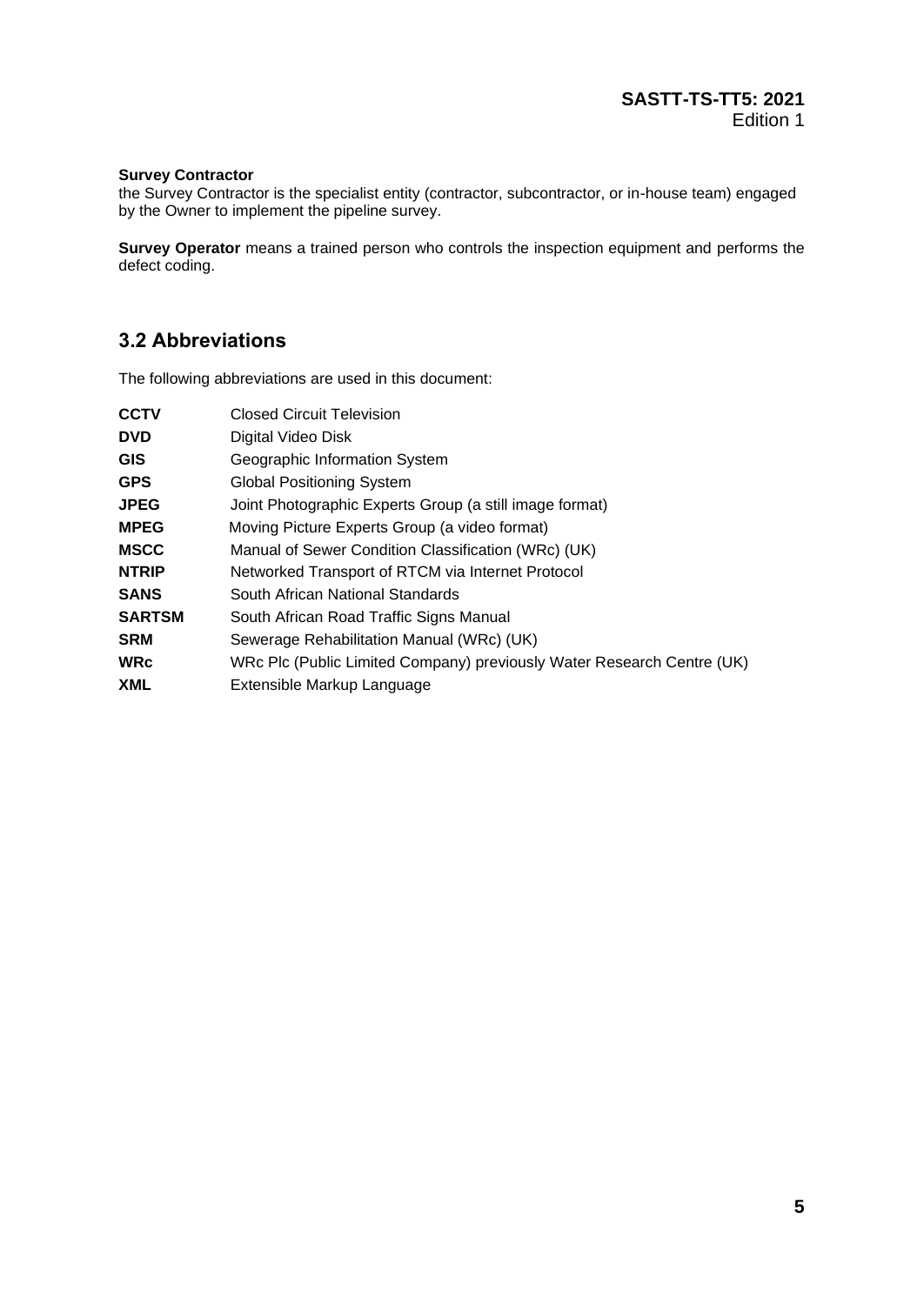## **SASTT-TS-TT5: 2021**

Edition 1

## **4 Requirements**

## **4.1 Equipment**

The CCTV inspection system shall comprise the following:

## **4.1.1 Camera and transporter combinations**

The type of camera and transporter to be used shall be as specified in the **specification data**. The **specification data** will also state the sizes, types, and shapes of pipelines to be inspected by each type of camera and transporter. The type(s) shall be one or more of the following:

- o Fixed camera
- o Pan and rotate camera (with or without zoom)
- o Self-propelled tractor (fixed direction or steerable)
- o Skid transporter
- o Pontoon/float
- o Push rod camera system
- o Laser light ring equipment
- o Sonar equipment
- o Sidescan camera system
- o Zoom camera on pole
- o 3D lidar scanning equipment

The camera and transporter system must be capable of transporting the camera in a stable manner through the pipeline being inspected in accordance with the specifications for inspections below. They must be able to tolerate the environment within the pipeline including 100% humidity.

#### **4.1.1.1 Cameras general**

Cameras shall be capable of providing a colour picture quality in accordance with these specifications.

The adjustment of focus and light sensitivity (iris) shall allow optimum picture quality to be achieved and shall be remotely operated. The adjustment of focus and iris shall provide a focal range from 150 mm in front of the camera lens to infinity. The distance along the pipeline in focus from the initial point of observation shall be a minimum of twice the vertical dimension of the pipeline.

Cameras shall be "High Resolution" analogue type cameras with at least 460 TV Lines (total screen width) or shall be "HD Ready" resolution digital cameras producing a frame size of at least 1280 x 720 pixels, unless otherwise specified in the **specification data**.

#### **4.1.1.2 Fixed cameras**

The camera must be fixed so that it looks forward along the axis of the pipe. The camera shall be equipped to automatically produce an upright picture.

#### **4.1.1.3 Pan and rotate cameras**

Pan and rotate (tilt) cameras shall be capable of tilting to 90° from the horizontal and rotate for a full 360° view. When in motion the camera must be fixed forward looking along the axis of the pipe.

The camera shall have a zoom facility if specified in the **specification data**. This is usually required in larger pipelines for close ups of defects and features.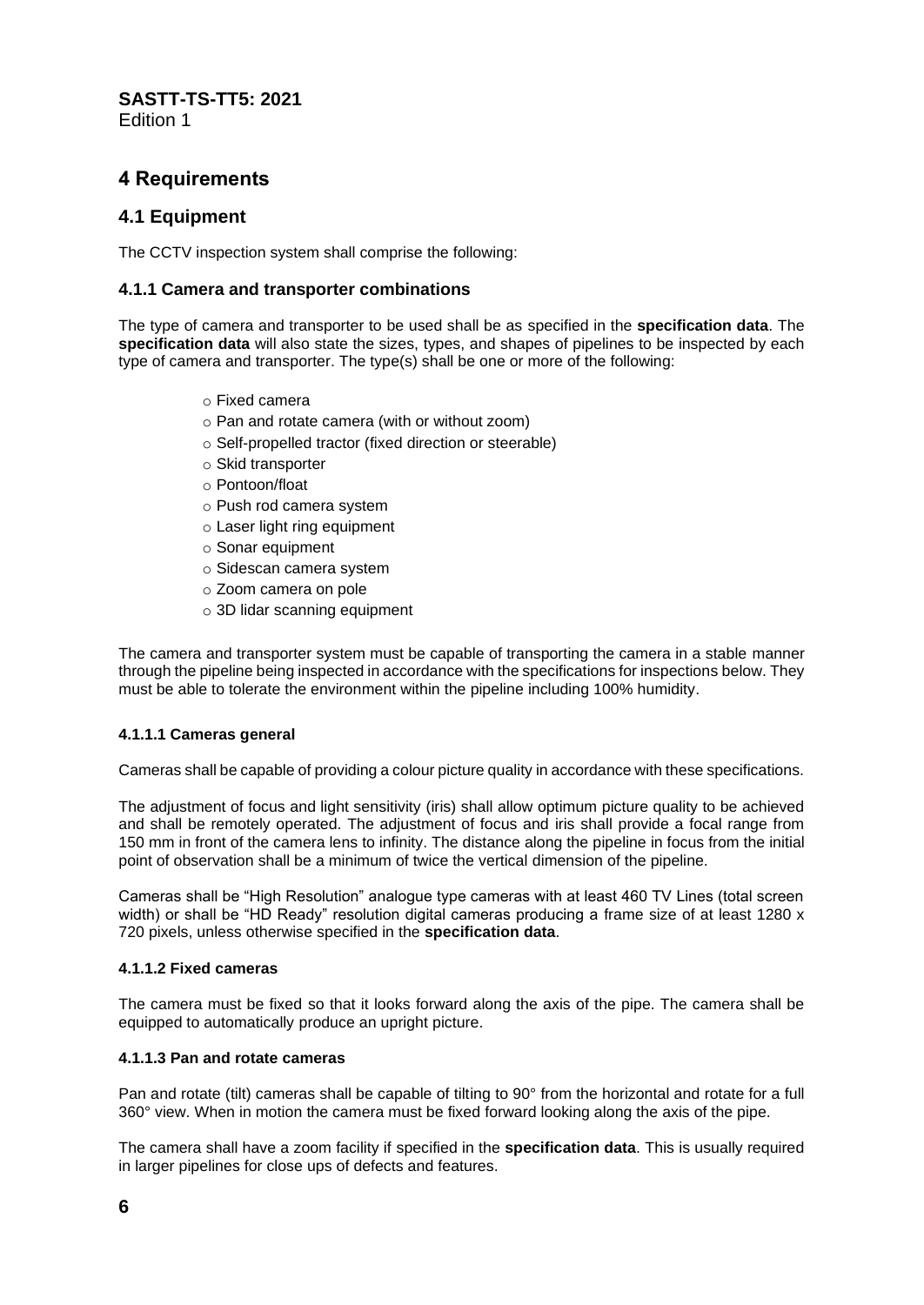#### **4.1.1.4 Illumination equipment**

The illumination shall be matched to the light sensitivity of the camera, such as to allow an even distribution of the light around the pipeline perimeter without the loss of contrast, flare out of picture or shadowing, and to allow pipeline cracks, defects and any other features to be clearly visible. The illumination in conjunction with the iris setting shall provide an adequate depth of field for the size of pipelines to be inspected. The lights shall be controlled remotely.

#### **4.1.1.5 Camera transporters**

Camera transporters shall be able to position the camera centrally in the pipeline's cross section. This is defined as the centre of a circular pipe. For an egg shaped pipeline this is defined as being on the vertical centreline and two thirds of the vertical height above the invert. A positioning tolerance of 10% of the vertical and horizontal dimensions of the pipeline is allowed.

#### **4.1.1.6 Self-propelled tractor transporters**

The tractor must be self-propelled and capable of travelling at least 200 m through a pipeline from an access point. The tractor must be able to reverse under its own power. It is advisable that the camera cable and connectors are strong enough to be used to manually recover the camera and tractor, if so required.

The tractor must be fitted with an inclinometer for measuring, displaying and recording the gradient of the pipeline. The equipment must be capable of recording at least three gradient readings per metre. The software must be capable of providing an indicative gradient profile of the inspected pipeline.

The tractor shall be steerable if specified in the **specification data**. Steerable tractors are usually required for the inspection of larger pipelines or pipelines with a flatter profiled bottom where the tractors may not easily keep their alignment and wander. Steering also allows obstructions to be negotiated.

#### **4.1.1.7 Skid transporters**

Skid transporters of cameras must be capable of being pulled both ways through 100 m of pipeline with access at both ends, unless specified otherwise in the **specification data**.

#### **4.1.1.8 Pontoon/float**

Floating transporters of cameras and/or laser and sonar profiling equipment must be capable of being pulled both ways through 200 m of pipeline with access at both ends, unless specified otherwise in the **specification data**. The pontoon or float must be stabilised to reduce the risk of capsizing, be unsinkable and be in the shape of a hull.

#### **4.1.1.9 Push rod camera systems**

This camera would only be used for inspections where self-propelled tractors or skid transporters would not be able to negotiate through the pipe.

Push rod camera systems must be capable of travelling 60 m into a pipeline from an access point. Shorter cable lengths can be used for smaller diameter residential inspections.

#### **4.1.1.10 Laser light ring profiling equipment**

The cross sectional profile of a pipe can be determined by recording the image of a laser light ring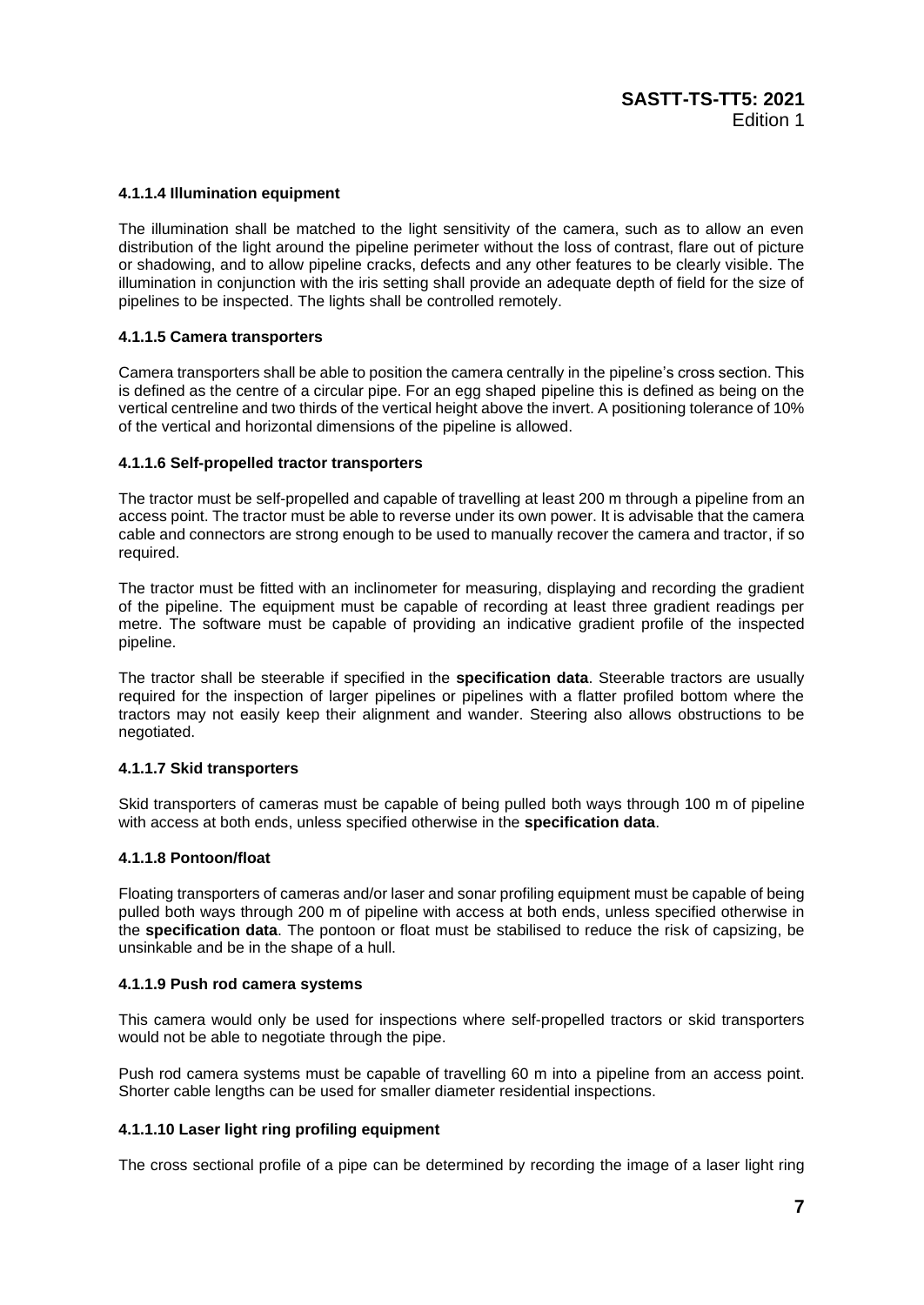projected onto the inside wall of the pipe. The image of the ring will reveal discontinuities in the pipe profile and any siltation or debris along the pipe invert. The profile will reveal pipe ovalities, offsets, cracks, holes, erosion, and corrosion. The laser profiler is typically mounted on a CCTV camera transporter. The CCTV inspection and the laser survey are performed either simultaneously or consecutively.

Laser profiling can reveal geometric discontinuities that the eye may not discern from a CCTV inspection. Furthermore, with a calibrated light ring inspection, reasonably accurate measurements may be determined. In post-processing, automated measurements such as cross-sectional dimensions and ovalities can be quantified and 3-D models can be created for examination. The profiles must be aligned with templates of the existing pipes (showing the original pipe internal profile and wall thickness (if known)) to reveal the depth and extent of pipe corrosion, deformation of the internal diameter due to overloading, and any other defects.

If required, detailed specifications may be provided in the **specification data**.

#### **4.1.1.11 Sonar profiling equipment**

Sonar equipment mounted under a floating platform is used to create a cross-sectional profile of a pipe under water. Sonar profiling is typically used to supplement laser profiling when a pipeline cannot be emptied. Specialised software combines the laser and sonar profiles to create a single profile of the pipe.

The profiles are then processed and analysed as per laser profiling described above.

If required, detailed specifications may be provided in the **specification data**.

#### **4.1.1.12 Sidescan camera systems**

Sidescan cameras and systems are available in South Africa that use a wide angle fish-eye lens that captures a full 360° view of the pipe. The digital image can be unfolded by software to provide a two dimensional longitudinal view. This enables inspections to take place at speed.

Some sidescan cameras systems are capable of projecting seven laser dots onto the pipe wall allowing the software to continuously measure the ovality of the pipe from the camera images. This is performed on a separate run through the pipe, usually on the return.

If required, detailed specifications may be provided in the **specification data**.

#### **4.1.1.13 Zoom camera on pole**

Zoom cameras are available on telescopic poles with integral lighting and controls for inspecting into pipelines with the operator being on the surface. The pole is lowered into the manhole and camera aimed into the pipeline. The camera is zoomed and a good view can be seen down the pipeline allowing an assessment of its condition and what cleaning requirements might be required. Zoom cameras are useful tools for Pre-Inspections.

If required, detailed specifications may be provided in the **specification data**.

#### **4.1.1.14 3D Lidar profiling**

3D Lidar (**Li**ght **D**etection **a**nd **R**anging) scanning equipment and techniques can be applied to perform internal surveys of pipelines to provide a dense and accurate 3D cloud of coordinated points that models the surfaces, allowing visualisation and dimensional analysis.

If required, detailed specifications may be provided in the **specification data**.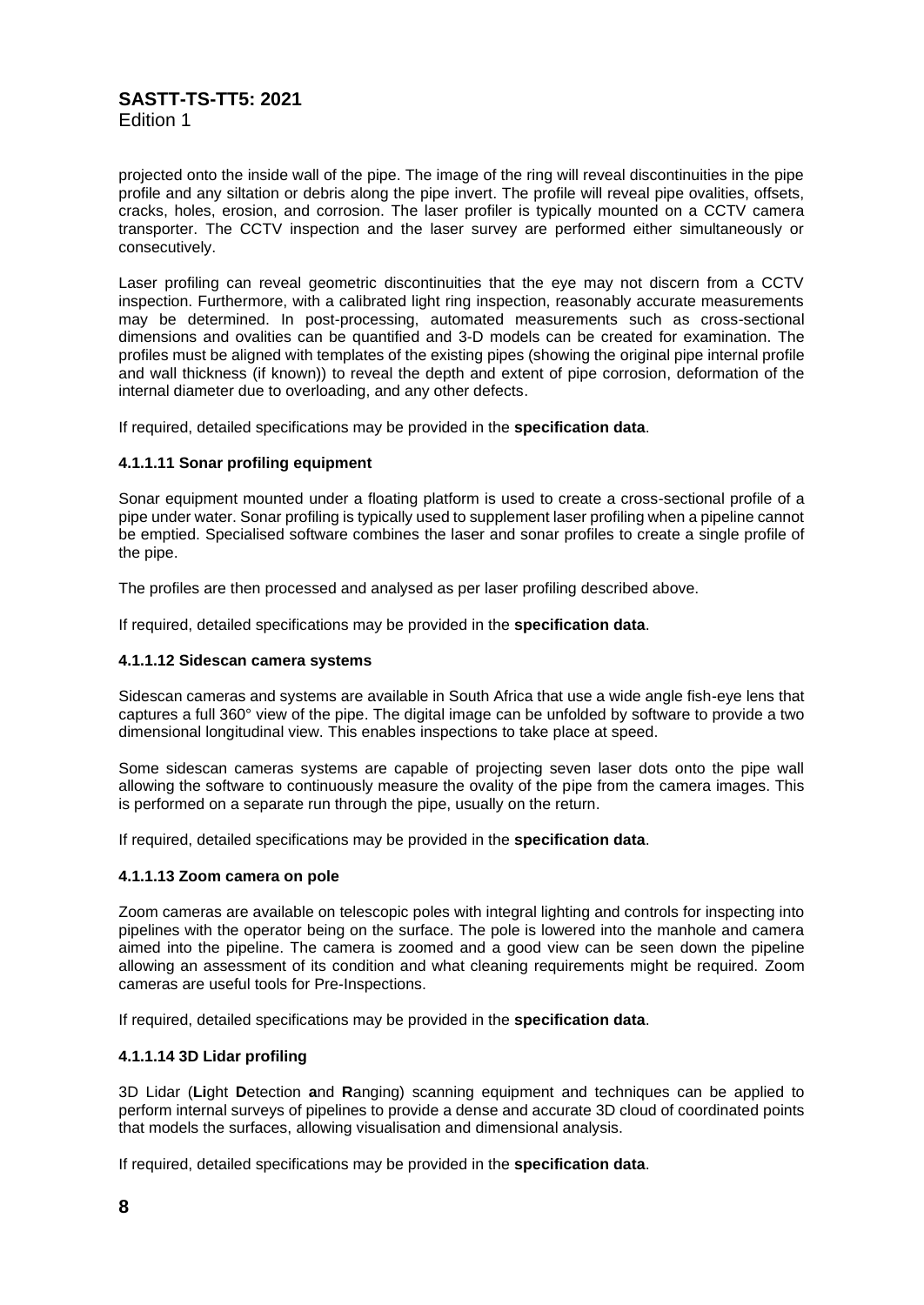### **4.1.2 Cable and line systems**

Sufficient guides and rollers shall be used to ensure all cables and lines are supported away from the pipe and manhole structures to avoid snagging, damage or abrasion of the cables and lines.

### **4.1.3 Pipe plugs**

Sufficient numbers of pipe plugs for flow control shall be provided for the range of pipeline shapes and sizes to be inspected.

#### **4.1.4 Metreage measuring device**

The CCTV inspection equipment shall include a metreage measuring device. The device, which is normally applied to the cable for measuring the camera metreage, shall be accurate to  $\pm 1\%$  or 0,3 m whichever is the greater. The equipment or its control must be able to be reset to any input metreage.

The measuring device accuracy shall be checked and calibrated at least weekly.

#### **4.1.5 Survey vehicle**

The contractor shall provide a CCTV survey vehicle to be in attendance at each CCTV Inspection undertaken. The vehicle must house the CCTV Inspection Operator and equipment.

The vehicle shall be equipped with amber flashing lights, road cones, signage and flags which shall be used in accordance with the National Road Traffic Regulations.

#### **4.1.6 GPS receiver**

Where required in the **specification data** the Contractor shall provide a GPS receiver capable of recording the position of the centre of each manhole cover to be opened during the inspection survey. The coordinates are required to confirm the pipe sections that are being surveyed. In addition, the Owner may use the information in their Geographic Information System (GIS). The **specification data** will specify the accuracy required.

#### **4.1.7 Ancillary equipment**

The contractor shall provide all monitors, recorders, recording media, manuals, software, power supply, lighting, and any other equipment necessary to operate and control the CCTV inspection to provide the specified Survey Report deliverables.

The CCTV inspection shall be recorded directly to hard disk.

The data displayed on the monitor should be able to be moved around the screen so that observations are not obscured. It must also be possible to switch the data off for unrestricted view of the pipeline.

#### **4.2 Personnel**

#### **4.2.1 Survey operators**

The Contractor shall provide sufficient numbers of suitable skilled and trained Survey Operators, survey team members and all the necessary equipment for the survey.

The Survey Operator shall have been trained in and be fully conversant with picture interpretation, defect coding and classification according to the WRc Manual of Sewer Condition Classification 5<sup>th</sup> Edition (MSCC5), (or other system specified in the **specification data**) and using the Survey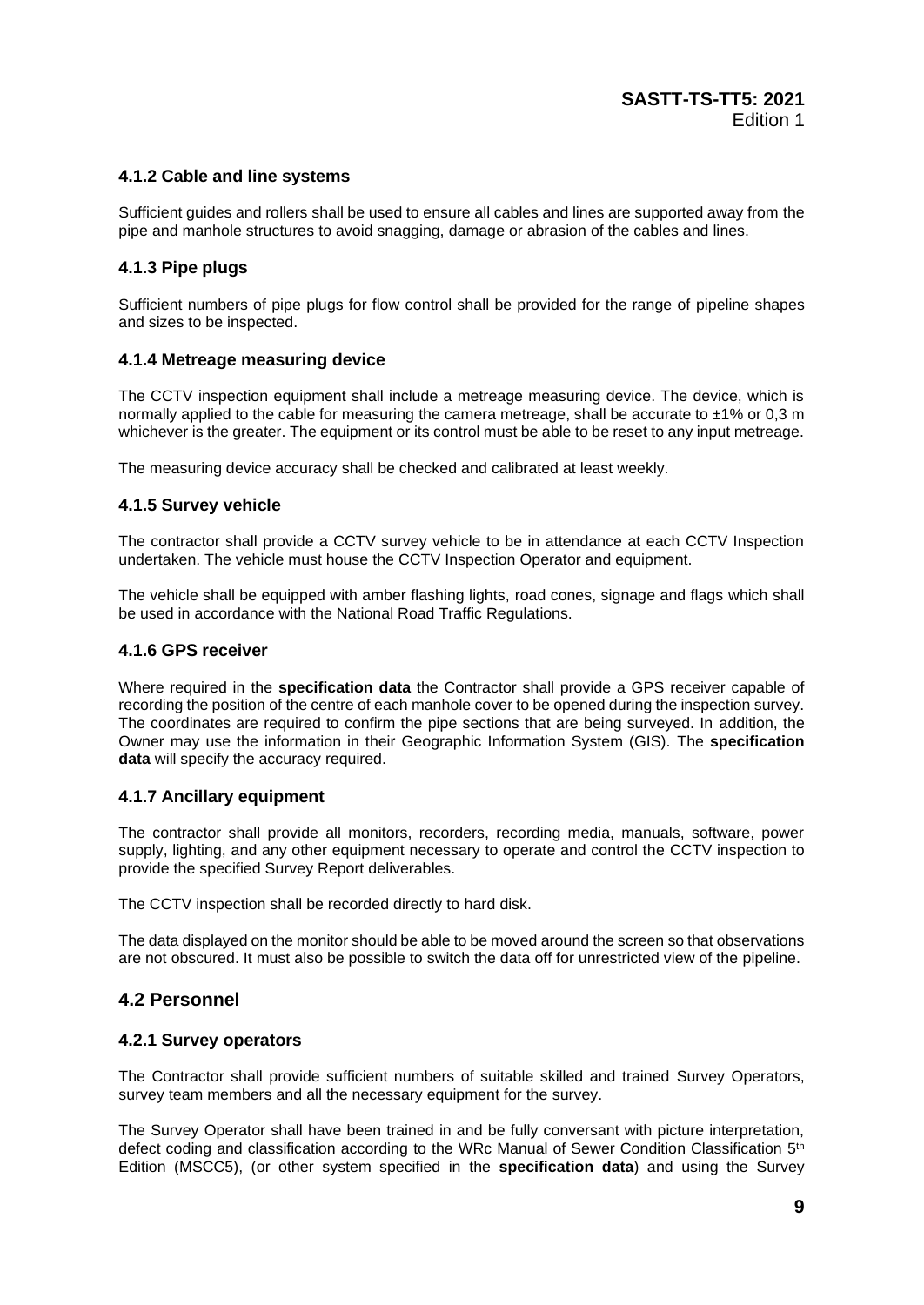Contractor's software (or specific software if specified in the **specification data)**. All Survey Operators shall submit certification of such training, issued by the software agents, to the Owner prior to the commencement of Survey. Since software agents may also be CCTV contractors, SASTT expects such agents to provide training in a professional manner.

The Survey Contractor shall maintain a competent team leader in charge of the survey on site at all times and who is approved in writing by the Owner prior to the commencement of the survey.

The Owner may require the Survey Contractor to remove from the site any person employed by the Contractor who, in the opinion of the Owner, misconducts himself or is incompetent or negligent in the performance of his duties or fails to conform to the safety requirements.

## **4.3 Picture quality**

The information obtained from a CCTV inspection is only as good as the quality of the video images. In particular it is important that the picture resolution allows defects to be correctly identified. The picture shall not be distorted, so that any deformation and defects in the pipeline can be assessed. The video and still images shall be colour (not black and white).

### **4.3.1 Test chart**

To ensure that the quality of the image is acceptable, tests shall be carried out with a Marconi Resolution Chart No 1 with a colour bar, clearly differentiating between colours with no tinting to show white, yellow, cyan, green, magenta, red, blue, and black.

### **4.3.2 Picture testing**

At the start of the work each camera shall be tested for acceptance. The Owner may require a camera to be retested to ensure continued compliance with the specification.

The camera shall be positioned centrally and at right angles to the test chart at a distance where the full test chart just fills the monitor screen. The chart shall be illuminated evenly and uniformly without any reflection. A recording of thirty seconds duration shall be made to confirm the testing and demonstrate that the picture quality is in compliance.

#### **4.3.3 Picture specification**

The camera, electronic systems and monitor shall be of such quality as to achieve the following.

#### **4.3.3.1 Shades of grey**

The grey scale shall show equal changes in brightness ranging from black to white with a minimum of five clearly recognisable stages.

### **4.3.3.2 Colour**

With the monitor control adjusted for correct saturation, the six colours including black and white shall be clearly resolved with the primary and complementary colours in order of decreasing luminance. The grey scale shall appear in contrasting shades of grey with no tint.

#### **4.3.3.3 Linearity**

The background grid shall show squares of equal size, without convergence/divergence over the whole of the picture. The centre circle shall appear round and have the correct height/width relationship (±5%).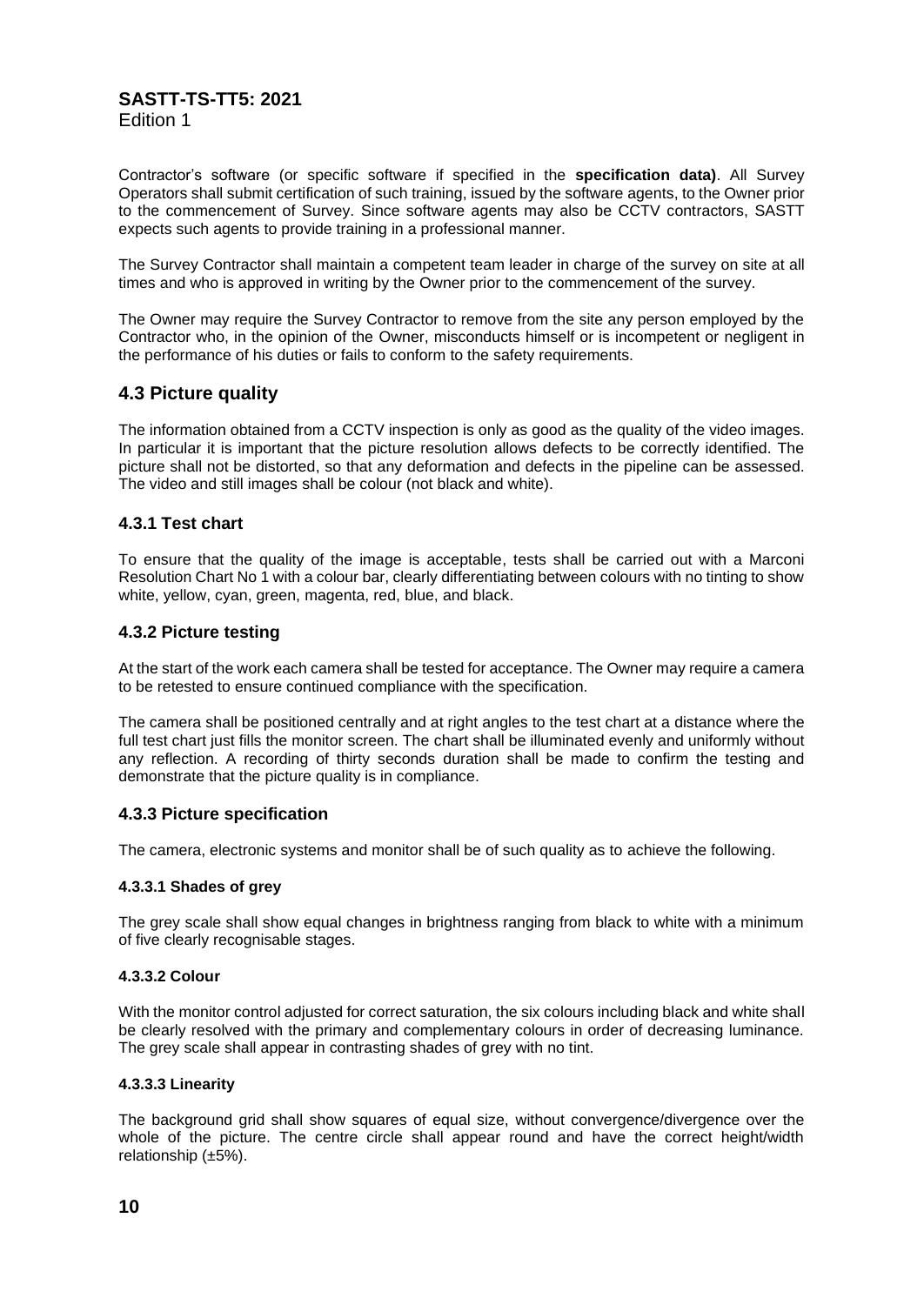#### **4.3.3.4 Resolution**

With the monitor colour turned down, the live picture shall be clearly visible on the monitor with no interference. The monitor shall be capable of registering a minimum of 250 lines.

#### **4.3.3.5 Colour contrasting**

To ensure the camera provides similar results when used with its own illumination, the lighting shall be fixed in intensity prior to starting the inspection. To ensure colour constancy the illumination should not be varied during the inspection.

#### **4.3.4 Pipeline environment**

There must be a clear view for the pipelines to be properly evaluated. Unacceptable conditions might include:

- o Camera out of focus
- o Insufficient lighting
- o Fog or steam in pipeline
- o Condensation or grease on lens
- o High flow level
- o Debris or spider webs over lens
- o Camera not stationary for still pictures
- o Camera moving too fast through pipeline

## **4.4 Site operations for inspections**

#### **4.4.1 Planning**

The Owner shall provide the Survey Contractor with three sets of layout plans showing the extent of the survey and the pipelines to be inspected. If available, long sections should also be included. The plans shall show the pipeline reference numbers, the pipe and manhole materials, diameters and the approximate lengths and depths. One set of plans shall be kept in safekeeping by the Survey Contractor and annotated with record information and delivered to the Owner as a deliverable. The drawings may be provided as hardcopies and/or electronically, as specified in the **specification data**.

The layout plans shall indicate if pipelines are subject to pump station discharges, excess baseflow, industrial effluent and if debris can be expected in the pipelines. Pipelines that are known to be or are suspected to be in a poor condition shall also be indicated on the plans.

The extent of the survey and the time for completion requires the Survey Contractor to provide a sufficient number of fully equipped survey teams. The Owner may specify in the **specification data**  a minimum number of survey teams required.

The Survey Contractor shall prepare a schedule of each week's planned inspections, giving locations, dates and times. The schedule shall be submitted to the Owner at least a week in advance, to enable him to liaise with the operators of the system.

The Survey Contractor shall provide the Owner with a follow up report giving details of inspections completed with times and dates.

The Owner will advise the Survey Contractor of any works or operations on the system that may affect his survey inspections, so that the Contractor can plan accordingly. The Contractor shall notify the Owner without delay should the execution of the Survey be frustrated or delayed as a result of such works or operations.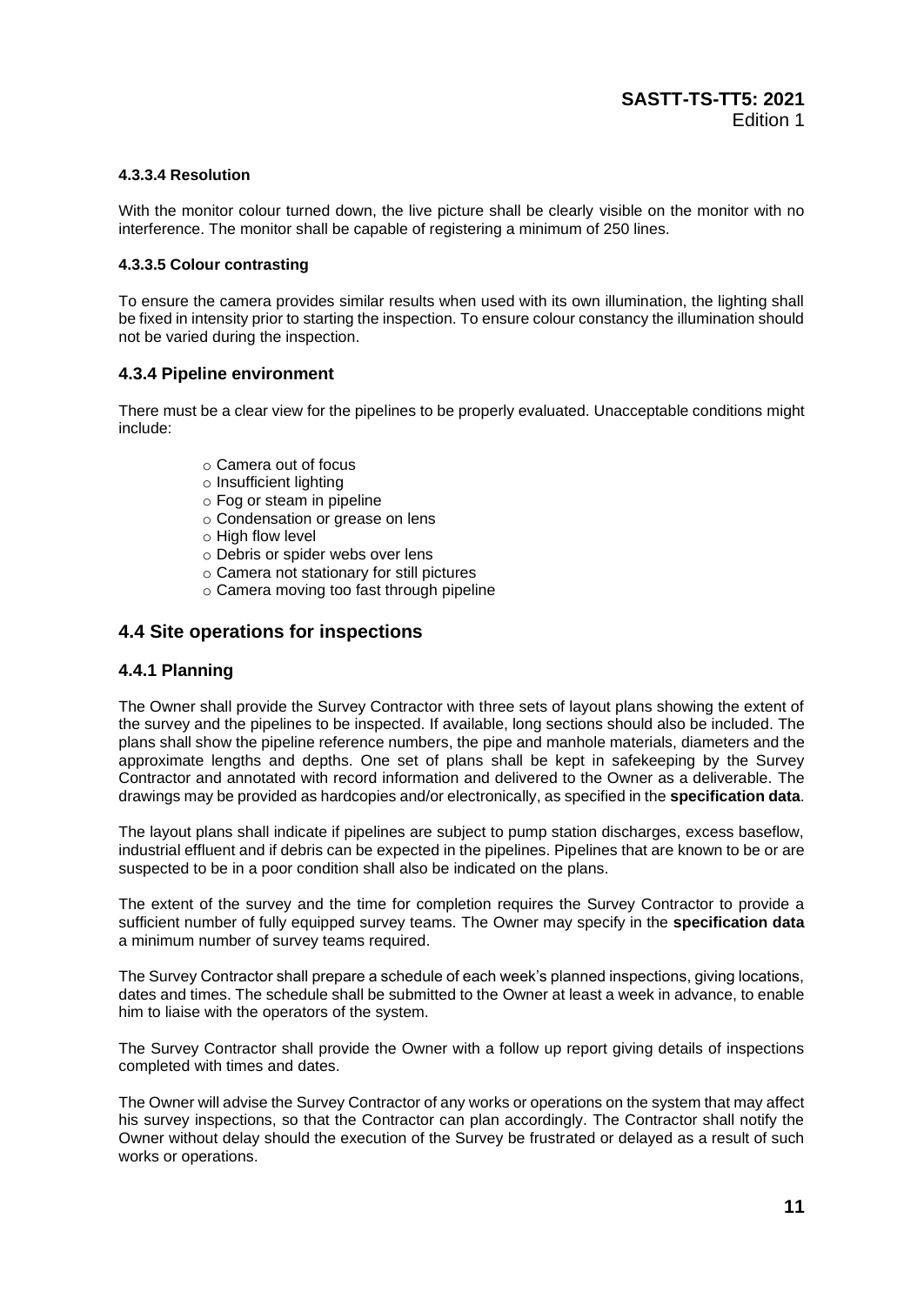If, due to high flows or traffic conditions, the Survey Contractor anticipates requiring overpumping, night or weekend working, he shall request approval by the Owner. Overpumping plans must be approved by the Owner.

## **4.4.2 Health and safety**

The Survey Contractor shall observe the provisions of the Occupational Health and Safety Act 85 of 1993. Working on underground pipelines presents hazardous conditions and the Contractor's attention is drawn to the Occupational Health and Safety Act - General Safety Regulations and in particular Regulation No. 5 – Work in Confined Spaces.

The Contractor's attention is drawn to the fact that the existing pipelines are live. In sewers where there is a gravity flow of raw sewage and which are possibly fed by pumped flow, significant flow surges can be expected. Stormwater pipelines convey rainwater, but these systems may have a strong baseflow from watercourses, subsurface drainage, and infiltration. Vigilance is necessary as rainfall elsewhere in the catchment can result in sudden increases in the flow.

The safety of all workers and the provision of all necessary safety equipment for the protection of workmen shall be the Contractor's sole responsibility. Approved gas testing equipment and breathing apparatus must be available on site at all times and regular tests are to be made to check for the presence of gases.

The following subsections describe some of the construction hazards that may be found. These subsections are provided for information only and in no way relieves the Contractor of any responsibilities.

#### **4.4.2.1 Dangerous gases**

In any pipeline there is a potential for gases to accumulate, which can cause asphyxiation or poisoning. Typically, work may only proceed in a manhole that has been ventilated by removing the covers of both the upstream and downstream manholes for at least half an hour. The pipeline atmosphere must be tested for gasses. Where there is evidence of gasses workmen shall use fullface breathing apparatus.

In addition, men working within the manhole and pipeline shall wear safety harnesses and lifelines. Men working in the manholes shall be observed at all times and there shall always be two men suitably equipped on the surface ready for rescue work.

#### **4.4.2.2 Explosive gases**

Gases found in pipelines can be explosive. No naked flames or smoking shall be allowed within five metres of an open manhole

#### **4.4.2.3 Drowning**

The flow in the pipeline could be strong and should a person fall in they may find it difficult to extricate themselves. There is a danger of being swept away and drowned.

Workmen shall wear harnesses and lifelines each securely held by two workmen suitably equipped on the surface and securely belayed.

#### **4.4.2.4 Infection and cleanliness**

Due to the high concentrations of bacteria in sewage (and possibly stormwater), many of them pathogenic, every precaution must be taken by workmen against infection. Typically, precautions to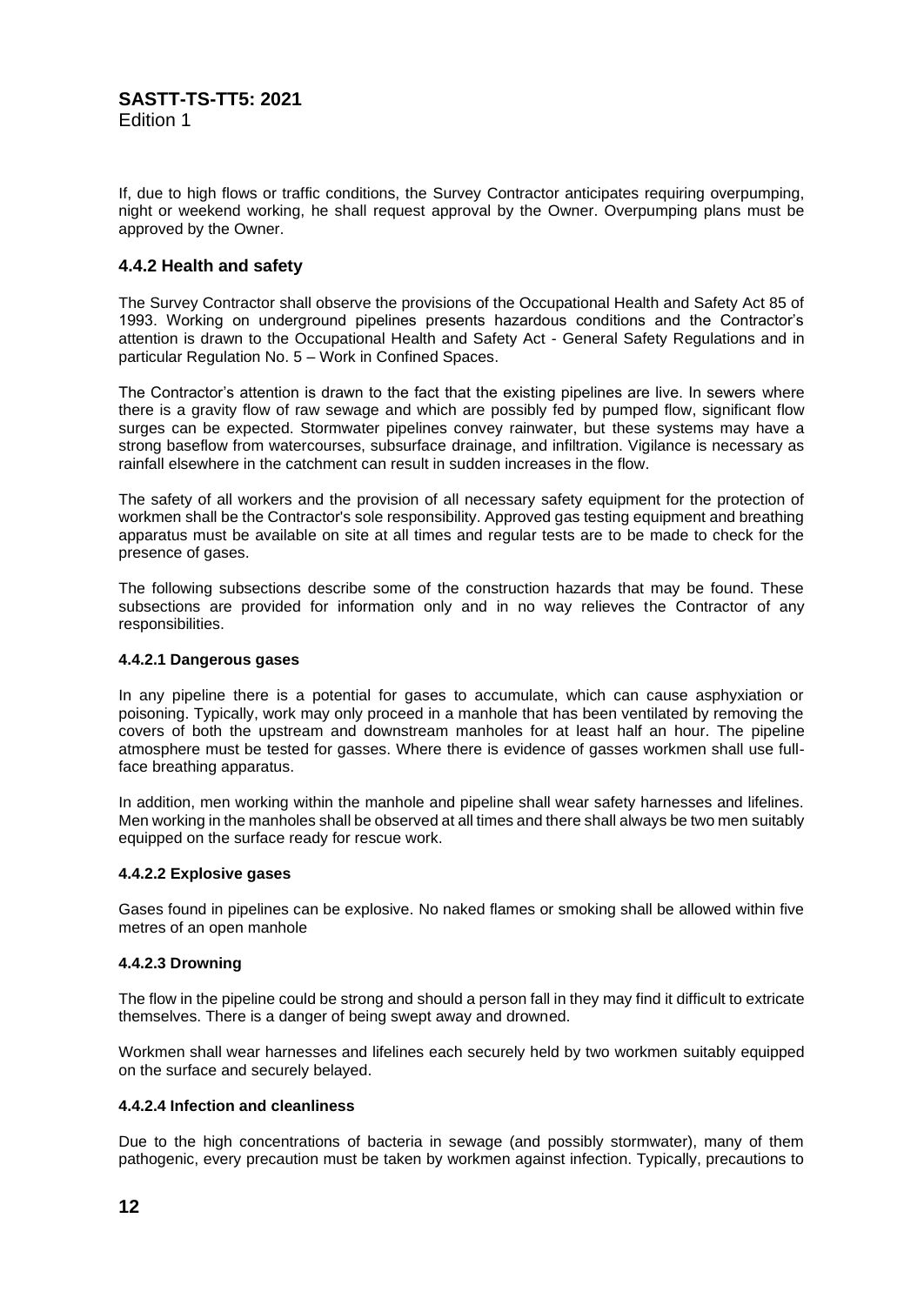be taken against diseases are the avoidance of contamination of food and drink or of the infection of cuts and abrasions. Workmen should be taught not to touch their faces during work or until they have washed. Adequate washing facilities should be provided. All cuts and abrasions should be given immediate treatment including disinfecting, however slight they may be. The site should be provided with the necessary first-aid equipment. Persons entering manholes shall wear safety gumboots with steel toe caps.

#### **4.4.2.5 Acidic conditions**

In pipelines corrosion may have been caused by sulphuric acid forming on the exposed internal surfaces of the manholes and pipes from hydrogen sulphide gas. Typically, the internal surfaces of the manholes and pipes may be acidic and caution must be taken.

#### **4.4.3 Accommodation of traffic**

The Survey Contractor shall perform the survey in such a manner as to cause as little interference as possible to the flow of traffic and pedestrians.

The Contractor shall at all times liaise and obey the instructions of the traffic department and shall not close any roads, traffic lanes or sidewalks or undertake inspections at night without the approval of the traffic department.

The survey vehicle shall be parked with due consideration to traffic and the safety of personnel. The vehicle shall operate its amber flashing lights at all times.

The Owner must be informed of parked vehicles hindering the survey. The Owner will investigate and instruct the Contractor accordingly. In the meantime, the Contractor shall proceed with inspecting the next accessible sections of pipeline to be inspected.

The Contractor shall comply with Chapter 13 of Volume 2 of the South African Road Traffic Signs Manual (SARTSM) and provide all necessary signs, cones etc.

All personnel shall wear high visibility safety jackets etc.

#### **4.4.4 Pre-inspections and cleaning**

Where specified in the **specification data** the Survey Contractor shall perform pre-inspections to determine what pipeline cleaning is required. The pre-inspections shall take place early in the contract to allow cleaning to be implemented timeously prior to the CCTV inspections. The objective of the pre-inspections of the manholes and adjoining pipelines is to determine if they are clean enough to allow a proper and complete CCTV inspection and assessment. The contractor will have to use strong lights (one million candle power) and mirrors to view into the pipeline from both ends. Zoom cameras on poles are preferred for pre-inspections and images and video recordings can be provided for each pre-inspection. Where specified in the **specification data**, only zoom cameras on poles shall be used. The contactor shall make a report for each manhole, recording depth and any silt, debris, evidence of flow surcharging, roots, cobwebs, deposits, fat that may obstruct the camera or obscure the view of the pipeline. The reports shall be submitted to the Owner.

The cleaning of pipelines is covered in the **specification data.** If necessary, the pipeline must be cleaned, and all silt, debris and roots removed and disposed of at a waste disposal site licenced to receive such waste that may be categorised as hazardous. Cleaned material must be collected at the downstream manhole using dams/screens and not allowed to pass further downstream. Care shall be exercised with jetting equipment to avoid damage to the pipe. The bore of the pipe must be sufficiently clean to allow the passage of the camera transporter.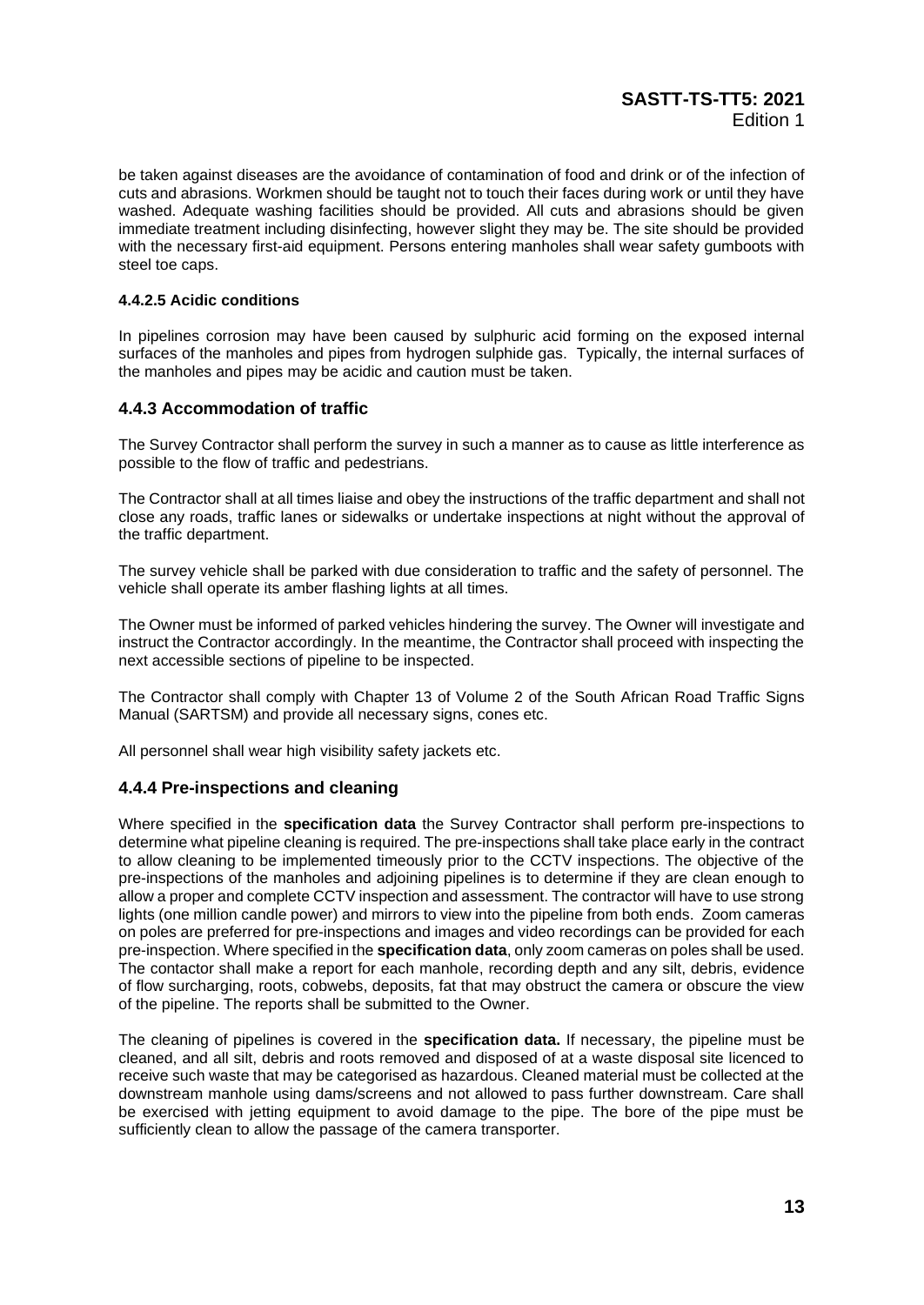# **SASTT-TS-TT5: 2021**

Edition 1

### **4.4.5 Manholes - access**

The Survey Contractor shall make all reasonable efforts to locate manholes. If the manhole appears to be buried beneath an asphalted road surface the Contractor shall inform the Owner who will make arrangements to have the manhole found, built up and reinstated. If the manhole appears to be buried in hand excavatable material, the Contractor shall notify the Owner and attempt to expose the manhole. The Contractor shall make all reasonable efforts to find the manhole for a period of 15 minutes, failing which he shall proceed to the next manhole for inspection and notify the Owner.

The Contractor shall make all reasonable efforts to open the manhole cover and gain access into the manhole for a period of 15 minutes, failing which he shall proceed to the next manhole for inspection and notify the Owner who will make arrangements to have the seized manhole cover opened.

If the cover is found to be damaged or is damaged in the course of the inspection, the Owner shall be immediately informed so that arrangements can be made to replace it.

If specified in the **specification data**, the position of the centre of the manhole cover shall be measured with the GPS receiver and recorded.

The Contractor shall clean the covers and frames and their mating surfaces before closing the manholes and check that the site is left in a safe and satisfactory condition.

#### **4.4.6 Manholes - inspections**

Where it is a requirement of the **specification data,** the manhole through which the camera enters the pipeline shall be inspected and a manhole inspection report produced. The inspection shall be in accordance with WRc Manual of Sewer Condition Classification 5<sup>th</sup> Edition (MSCC5) Part B Manholes and Inspection Chambers (or other system specified in the **specification data**). This specifies the condition codes for defects and features to be recorded. The CCTV camera shall be used to provide footage of each manhole showing any defects and features. Inspections of manholes, if required, will be measured and paid for separately. The manhole depth from cover to the deepest invert shall be recorded.

## **4.4.7 Dealing with flows**

#### **4.4.7.1 Allowable depth and velocity of flow**

The depth of flow allowed in the pipeline through which the inspection is to take place shall not exceed 20% of the pipe diameter for all pipe sizes, unless specified otherwise in the **specification data.**

The velocity of the flow should not be such that it causes surface waves and spray that obscures the camera view or affects the camera image. This can occur if the flow velocity is more than 0,8 times the critical velocity. The **specification data** may indicate which manhole lengths may be affected by high flow velocities.

With pipes of 600 mm diameter and larger where the camera and frequently other equipment is floated through the pipeline on a pontoon it is essential that this flow velocity requirement is met to ensure the stability of the pontoon.

If the maximum depth of water flow exceeds the specified depths or if the flow velocities affect the camera image, then the Survey Contractor shall discuss with the Owner what measures to take. Either the flow shall be lowered by plugging the line and/or overpumping the flow or by rescheduling the CCTV inspection to a time when there is less flow. Depending on the circumstances, the Owner may decide to increase the maximum depth of flow allowable.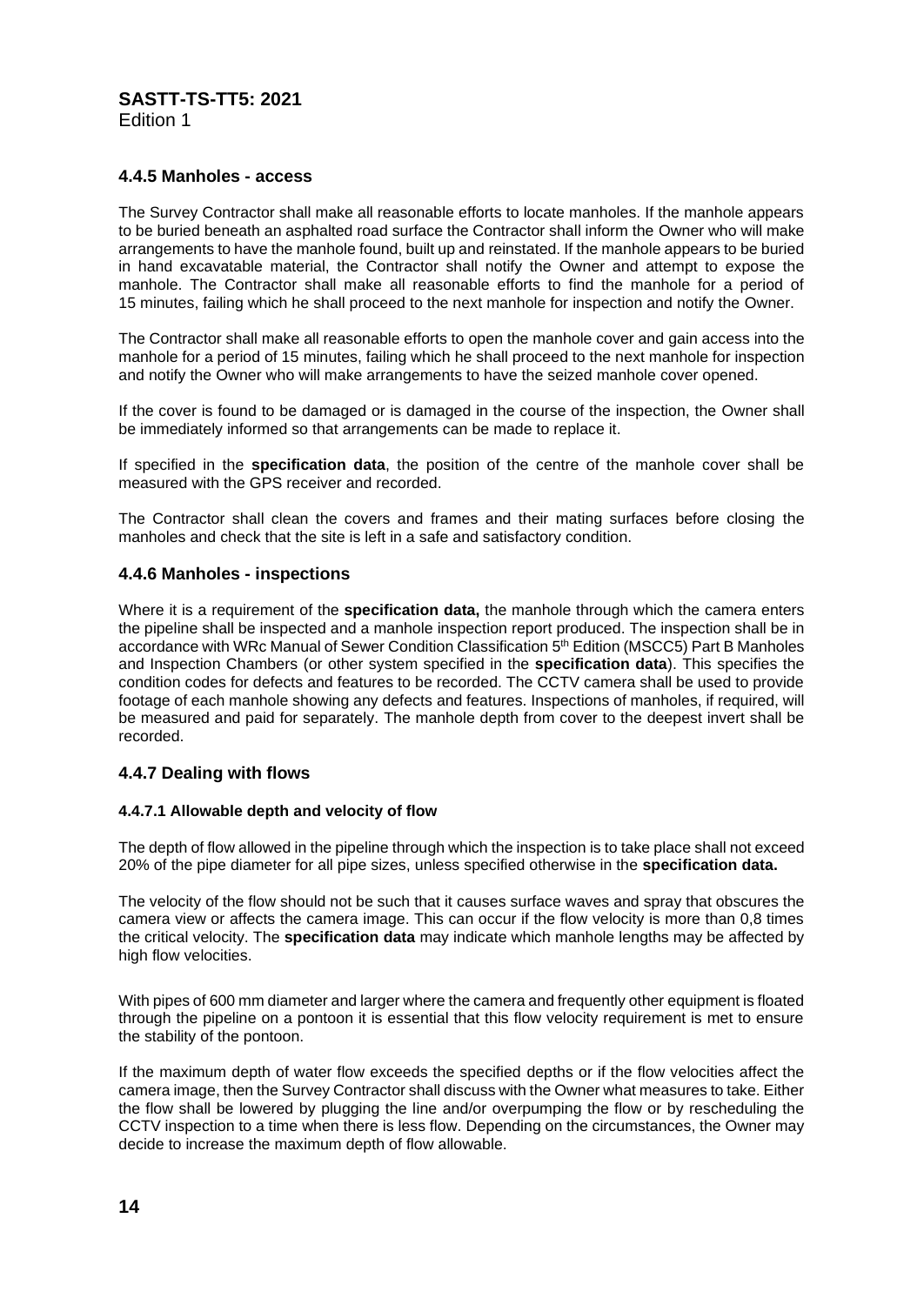#### **4.4.7.2 Plugging**

The Survey Contractor shall be responsible for dealing with flows in the pipelines as far as is reasonably possible by using pipe plugs for limited periods without affecting the general operation of the pipeline. Such measures shall be implemented without causing any flooding or pollution. Arrangements shall be subject to the Owners approval.

#### **4.4.7.3 Blockages and high flows**

Any blockages or temporary increases in flow shall be immediately reported to the Owner by the Survey Contractor, who shall proceed to the next section of sewer that can be inspected. The Owner will arrange for the blockage to be cleared.

If, in the opinion of the Owner, the flow is too great for the Contractor to deal with by temporary plugging, the Owner will arrange for overpumping, authorise night or weekend working, or make alternative arrangements.

#### **4.4.7.4 Overpumping**

The Survey Contractor shall plan and implement any overpumping specified or approved by the Owner.

The Contractor shall determine from the flows the necessary pumping rates and shall submit an overpumping plan with a sketch of the layout, the location of pumps and power plants, flow extraction and discharge points, number and sizes of pumps and the number, size and lengths of pumping mains to the Owner for approval. The proposal must include accommodation of traffic, noise suppression and the contact person on site directly responsible for the overpumping operation. There shall be a contingency plan for failure of the overpumping system and shall include having standby pumps and power supplies.

The Contractor shall be responsible for any spillage, flooding or pollution resulting from the overpumping operation.

The detailed specifications and pay items for overpumping shall be included in the **specification data**.

#### **4.4.7.5 Forced ventilation**

The Survey Contractor may submit proposals to the Owner for approval to use forced ventilation to remove gasses and introduce fresh air into the system. This may also be required if hot effluent causes misty conditions in the pipeline.

#### **4.4.8 Recovering equipment**

The Contractor shall be responsible for the recovery of his camera system and any other inspection equipment from any section of pipeline forming part of the Survey. If excavation is necessary, then this shall be carried out with the approval of the Owner.

#### **4.4.9 Abandonment of inspection**

Abandonment of the inspection of a length of pipeline may be considered in the following circumstances.

- o Manhole not located
- o Manhole inaccessible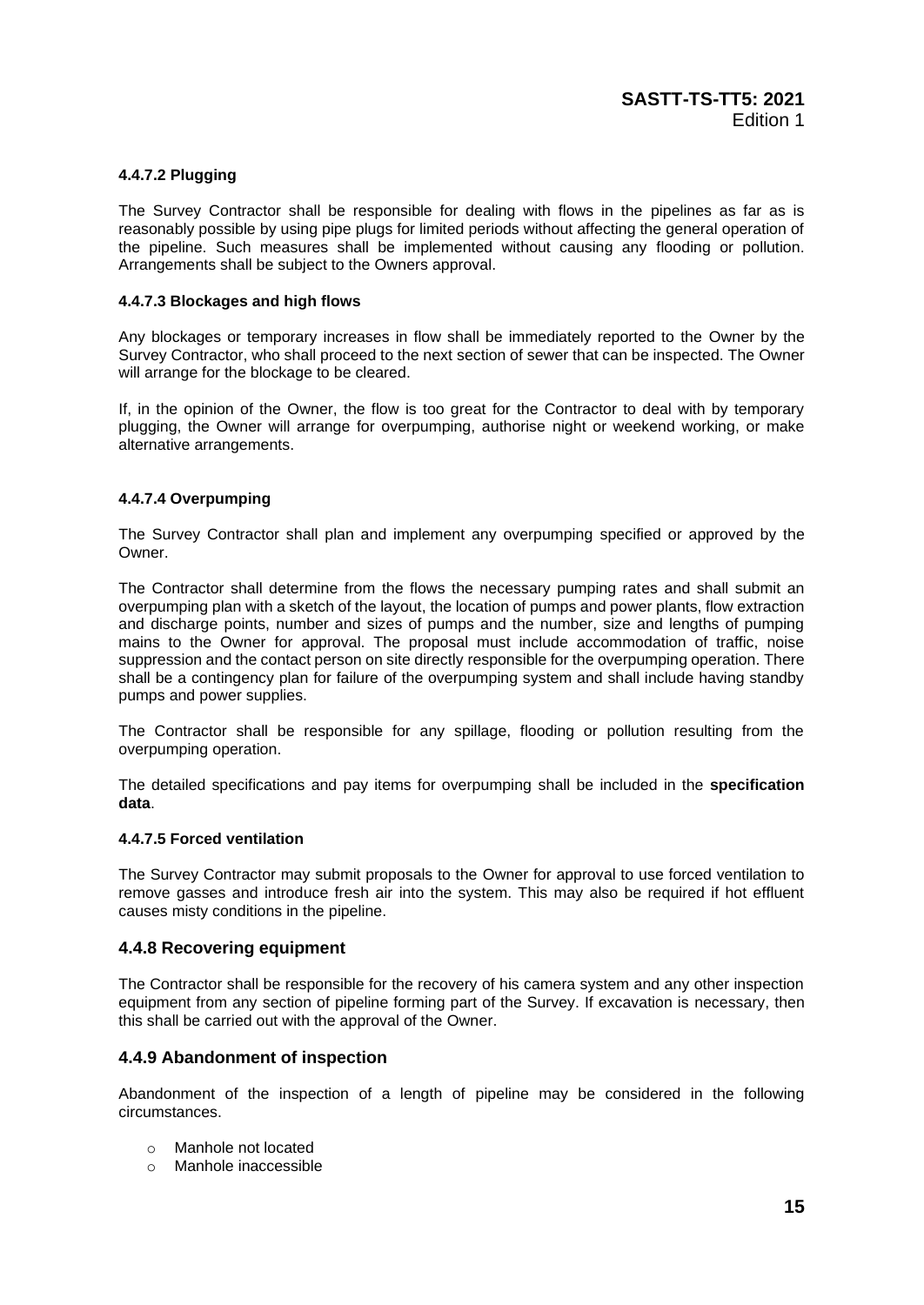## **SASTT-TS-TT5: 2021**

Edition 1

- o Pipeline condition affecting picture quality
- o Contractor's equipment at risk
- o Progress impeded
- o Unsafe conditions
- o High flow, blockage or silt in pipeline
- o Unacceptable health and safety risk
- o Risk to structural integrity of manhole or pipeline

The Survey Contractor shall inform the Owner, photograph the situation if possible, then inspect the line from the opposite direction if appropriate or proceed with the next section that can be inspected.

### **4.4.10 Start of pipeline inspection**

#### **4.4.10.1 Distance measurement**

The distance measurement in the survey shall be calibrated to be zero when the pipe entrance fills the camera view frame. This ensures that when a defect or feature fills the camera view frame, the distance recorded will accurately be the distance from the pipe entrance to the defect. In addition, when the pipe end at the final manhole fills the camera view frame, the distance measurement will be the actual length of pipes between manholes.

If specified in the **specification data,** the distance measurement shall be calibrated to be zero at the centre of the start manhole and end at the centre line of the final manhole. When a defect or feature fills the camera view frame, the distance recorded will be the distance of the camera from the centre of the start manhole.

With the distance being measured with a cable counter, it may be necessary to re-calibrate the distance measurement once the camera has entered the pipe and the cable is taut.

#### **4.4.10.2 Data displayed and recorded at start of pipeline inspection**

At the start of each manhole length being inspected, a data generator shall electronically generate and clearly display on the viewing monitor and video recording, a continuous record of data in an alpha numeric form containing the flowing minimum information:

- o Service type (eg stormwater, sewer)
- o Continuous display of date and time
- o Road name and location
- o Manhole length reference number
- Size and shape (eg 600 x 800 egg shaped)
- o Inspection direction (eg downstream/upstream)
- o Current metreage
- Any other information specified in the **specification data**

The pipeline/manhole length reference number will be determined in accordance with the **specification data**.

The data must be displayed for between 5 and 10 seconds at the start of each inspection.

At the start of the survey the pipe end in the manhole wall must be visible.

#### **4.4.11 During inspection**

#### **4.4.11.1 General**

Pipelines shall normally be inspected in a downstream direction as the equipment goes with the flow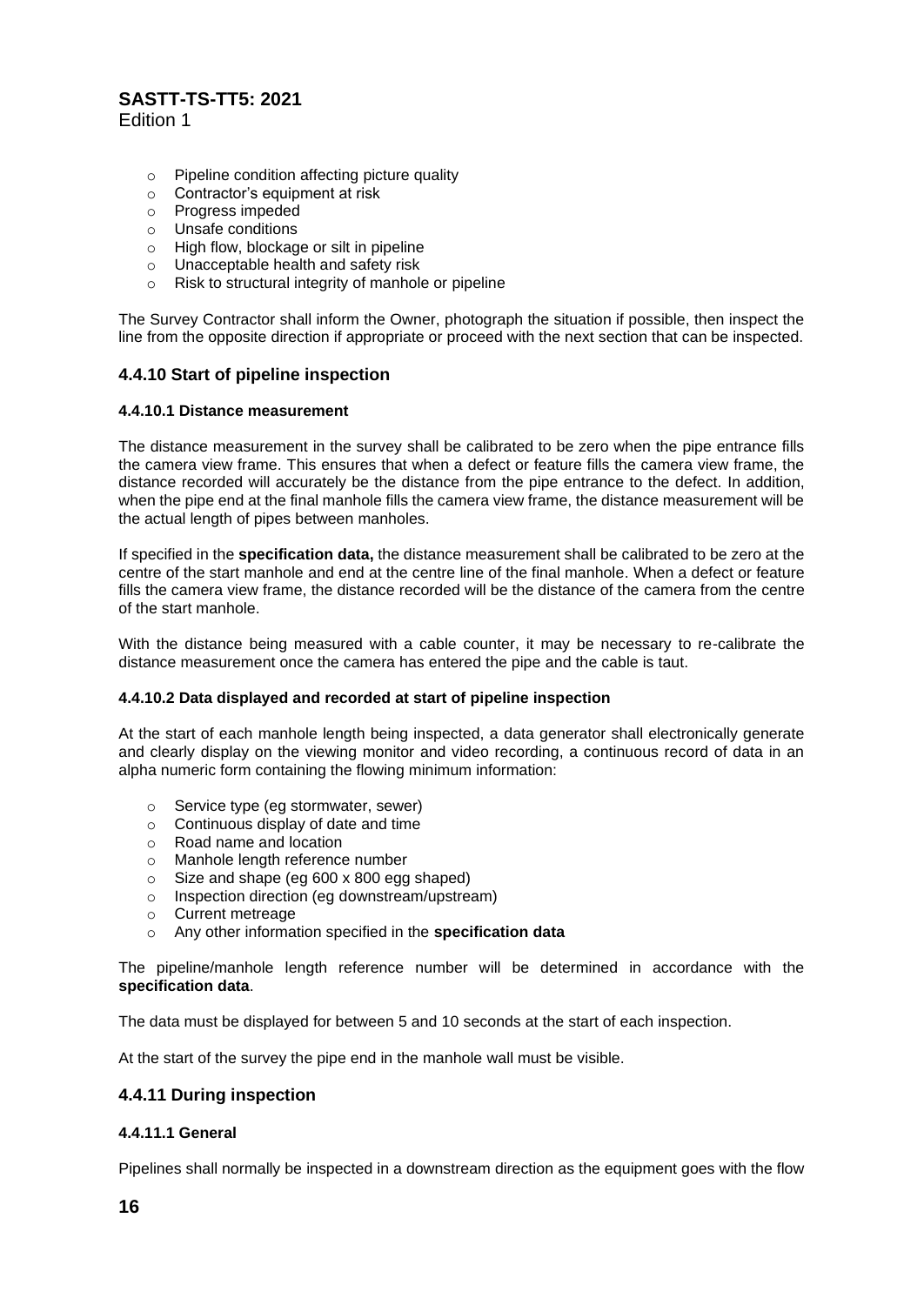minimising splashing and damming up. Upstream inspections may be undertaken in the following circumstances:

- o Pipeline too long for inspection from one end only.
- o Upstream manhole missing or not found.
- o Obstructions prevent complete inspection from upstream manhole.

The camera shall proceed continuously through the pipeline at a steady speed except at features and defects where it must stop. Pan & Rotate cameras shall not proceed again unless the camera has been reset to its default forward facing position.

#### **4.4.11.2 Camera speed limits**

The minimum and maximum camera speeds shall be as follows, unless specified otherwise in the **specification data**:

| <b>Pipeline Size</b>                                             | Camera Speed         |
|------------------------------------------------------------------|----------------------|
| smaller than 200 mm diameter                                     | 0,05 m/s to 0,10 m/s |
| 200 mm to 300 mm diameter                                        | 0,05 m/s to 0,15 m/s |
| larger than 300 mm diameter or<br>new or rehabilitated pipelines | 0,10 m/s to 0,20 m/s |

If the minimum speeds are consistently unachievable due to lack of traction or for any other reason, the Contractor shall fit a tow line to the camera and pull it through the pipeline or take other appropriate action (eg use different wheels, increase the weight of the carriage or clean the pipe).

#### **4.4.11.3 Stopping at defects and features**

When a defect or feature is detected the camera shall be stopped in a position where the defect or feature can be clearly seen, and the defect or feature recorded in accordance with its classification code. Still images shall be captured of every defect, feature, and connection unless otherwise specified in the **specification data**.

Still images shall be taken whilst the camera is stationary. With repeated defects of the same code a still image of only the first instance is necessary. If there are no defects or features a general photograph (Code GP) still image is required at least once in a manhole length. If a defect is continuous a general image (Code GP) is required at least every 5 metres.

If a pan and rotate camera is used the camera must first stop as above to record the defect or feature with the camera facing forward. For major defects (or as specified in **the specification** data), the camera shall then pull up next to the defect, stop, pan, rotate and view the defect in focus with the camera at rest.

Where specified in the **specification data** a pan and rotate camera shall stop at each joint and execute a 90° tilt upwards to the vertical and a full 360° rotation.

#### **4.4.11.4 Other stops**

If the camera is stopped for reasons other than defects or features, the recording should be paused.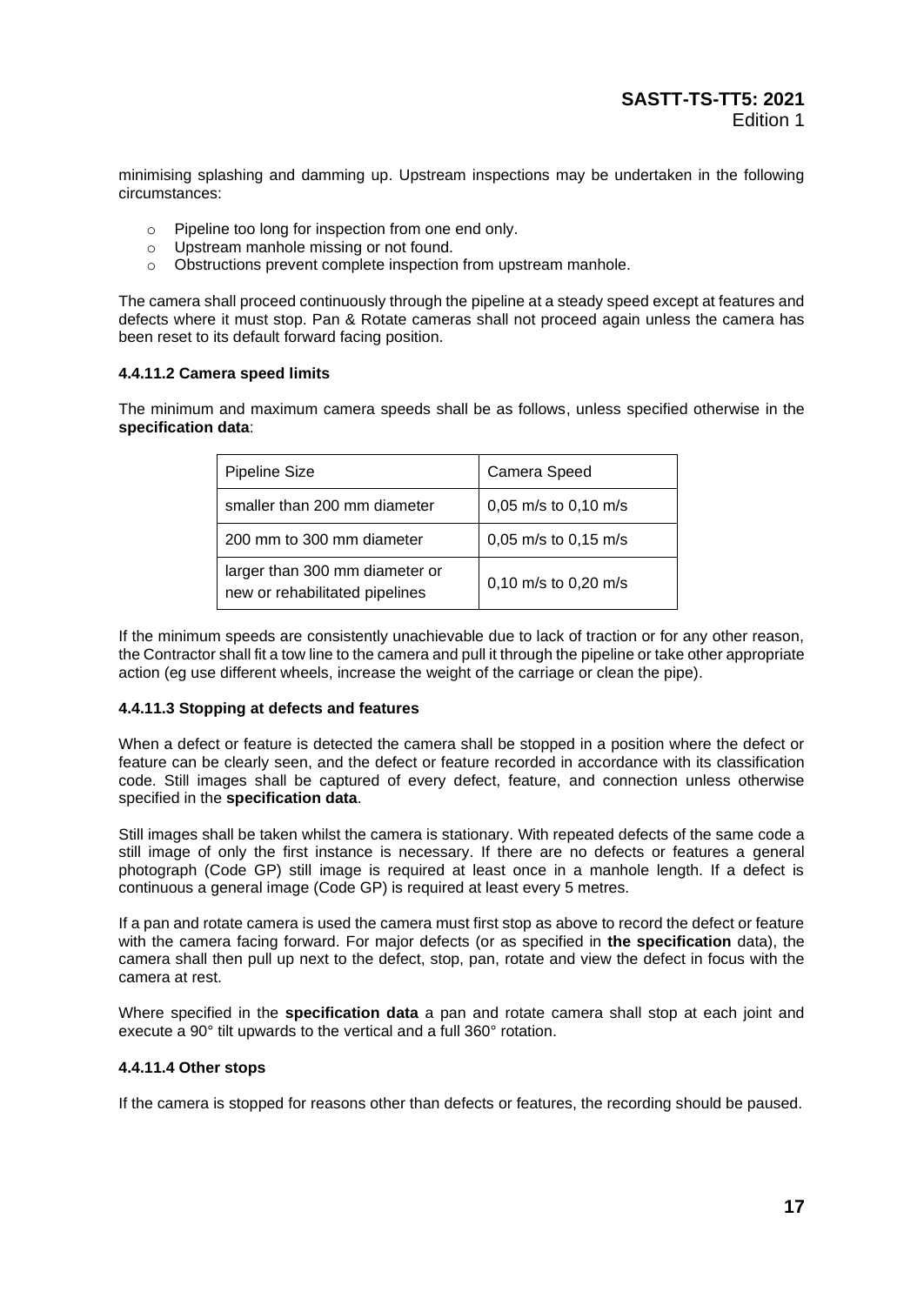## **SASTT-TS-TT5: 2021**

Edition 1

### **4.4.11.5 End of inspection**

The camera must enter the final manhole to record the view into it.

#### **4.4.11.6 Data displayed and recorded during inspection**

Once the survey is underway, the data generator shall electronically generate, clearly display and record the following data:

- o Current metreage
- o Manhole length reference number
- o Gradient/inclination
- o Time and date
- o Any other information specified in the **specification data**

The data displayed should be located on the screen such that observations are not obscured.

### **4.4.12 Man-entry inspections**

Larger sizes of pipes and culverts can be inspected by personnel and photographic records made using hand-held cameras. Although this method is attractive and a relatively easy way to inspect larger pipelines, around the world it is not favoured nowadays because of the inherent safety concerns. In addition, steerable tractors can negotiate large pipelines and the standard inspection reports prepared in the normal way.

Any anticipated man-entry surveys shall be indicated in the **specification data**.

There may be cases where man-entry is the only option to inspect a pipeline. These inspections shall only take place with the approval of the Owner. The Survey Contractor shall prepare a work plan for approval of the Owner which adequately addresses all safety concerns including the Occupational Health and Safety Act - General Safety Regulations and in particular Regulation No. 5 – Work in Confined Spaces. A minimum of two men are required in the pipeline. The Contractor shall have a person nominated as supervisor on the surface to monitor the whole operation.

Manual inspections should be conducted in such a manner as to transmit the video signal to the survey vehicle. In addition, direct voice communication between the in-pipe personnel and the above ground supervisor and the CCTV Inspection Operator shall be maintained at all times whilst men are underground. Camcorders should not be used.

Safety of the in-pipe inspection crew is of prime concern. Adequate ventilation should be provided, and this is normally in the range of two 200 m3 per minute or larger air movers. In addition, both exhaust and blower type air movers should be available to provide push-pull ventilation.

## **4.5 Reporting**

## **4.5.1 Survey report deliverables**

The survey report shall include the following items:

- o Project database and appropriate viewer software
- o Pre-inspection reports
- o Video recordings
- o Still images
- o Pipeline inspection reports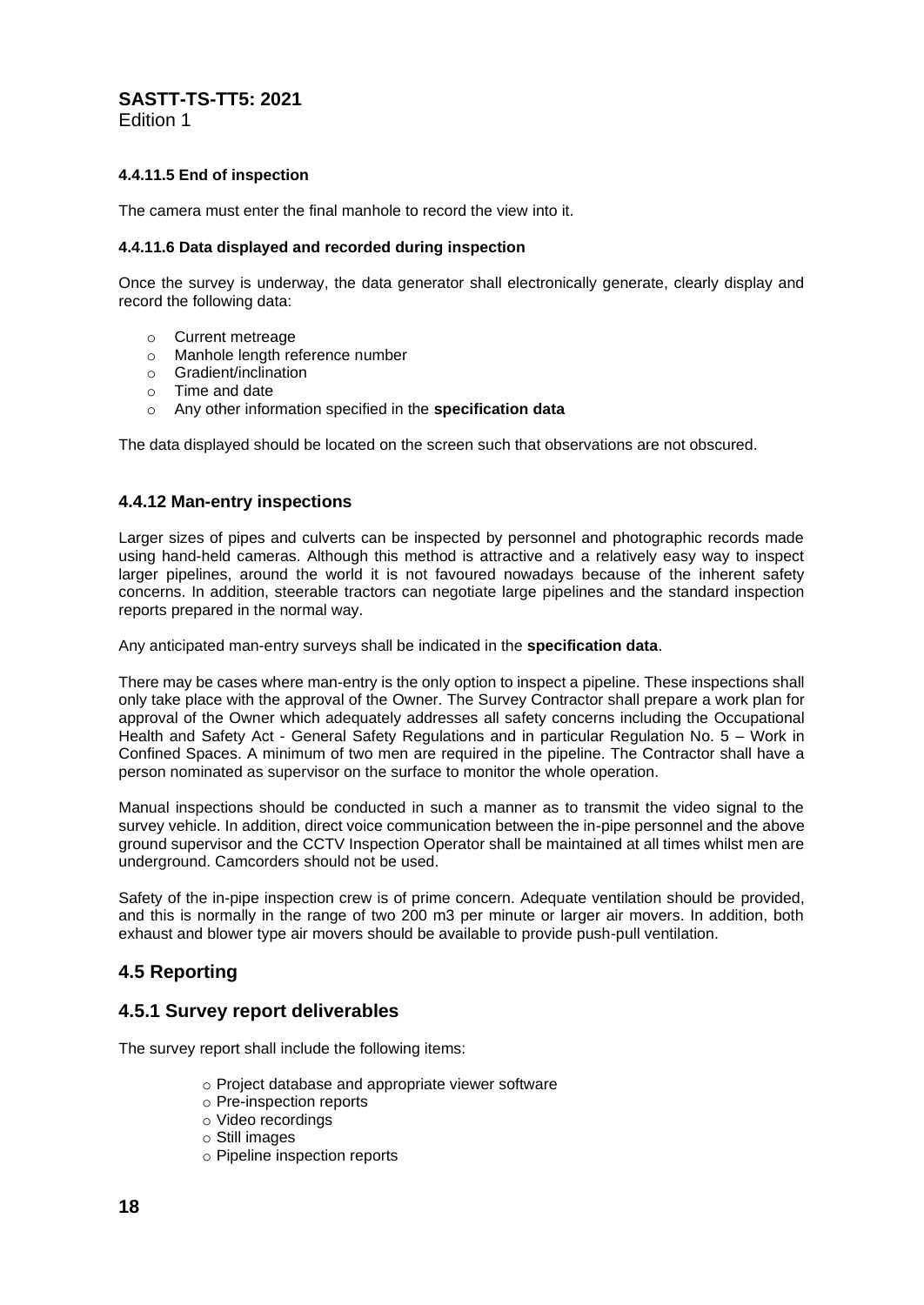- o Structural and maintenance ratings per pipeline
- o Manhole inspection reports
- o Coded data in electronic format
- o Updated layout plans (hardcopy and/or electronic)
- o (Thematic maps, if specified in the **specification data**)
- o Any other deliverable specified in the **specification data**

Where specified in the **specification** data, thematic maps may be required to indicate the following:

- o All observations overlaid on the pipe sections
- o Colour coded structural gradings of each pipe section
- o Colour coded maintenance gradings of each pipe section

The **specification data** shall specify the number of hard copies and electronic copies of the survey report, the media for the electronic data, and the time period within which they are to be provided by the Survey Contractor. All copies shall be fully labelled. If the Owner requires separate survey reports for different sections of pipeline, it shall be stated in the **specification data**.

The Survey Contractor shall maintain an archive of the electronic data for a period of 12 months.

If the **specification data** requires manholes to be inspected, the survey report shall include the above deliverables that pertain to manhole inspections.

The Owner may request that some of the items of the survey report be supplied as the survey proceeds. The Survey Contractor shall comply with reasonable requests for the supply of certain items whilst the survey is in progress.

The report shall be prepared and presented in accordance with the WRc Manual of Sewer Condition Classification 5 th Edition (MSCC5) (or other system specified in the **specification data**). A copy of this document shall be kept in the survey vehicle.

#### **4.5.1.1 Recording of data**

All observations shall be captured into an electronic database using the Survey Contractor's software (or specific software if specified in the **specification data**). Inspection capturing and defect recording shall be in accordance with the specified software requirements and be compliant with the WRc Manual of Sewer Condition Classification  $5<sup>th</sup>$  Edition (MSCC5) or other system specified in the **specification data**. Hand written, manually created or voice over reports will not be acceptable.

Where it is not possible to survey a Manhole Length, a dummy inspection should still be created stating the reason why the inspection cannot be conducted.

If specified in the **Specification Data**, the GPS co-ordinates of the manholes shall be recorded.

Coding shall be in accordance with the following sections of the WRc MSCC5 (or other system specified in the **specification data**):

Part A - Drains and Sewers Section 2 - Coding Principles Section 3 - Header Details Section 4 - Condition Codes Part B – Manholes and inspection chambers Section 5 - Coding Principles Section 6 - Header Details Section 7 - Condition Codes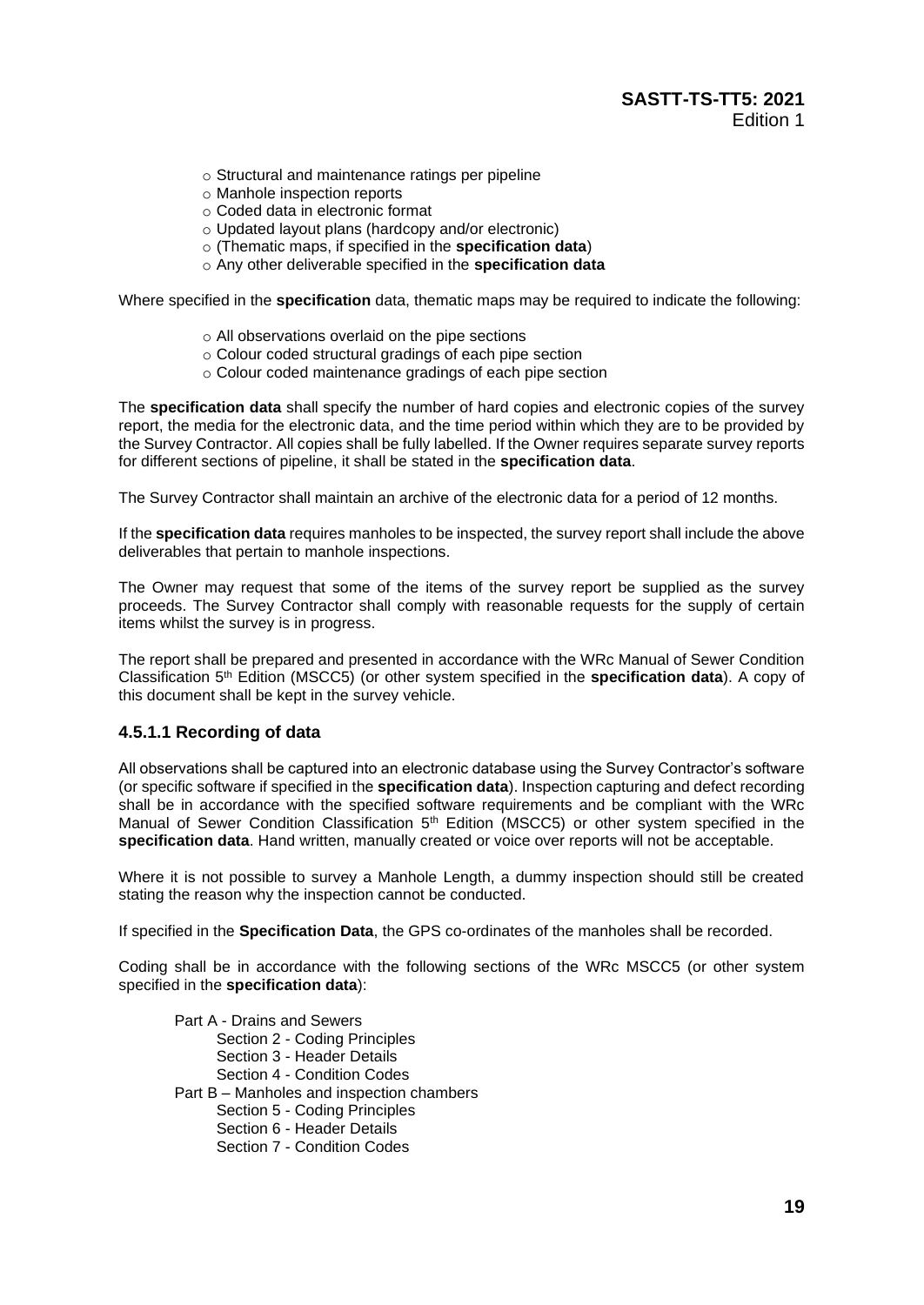**4.5.1.2 Video recordings**

Video recordings shall be encoded to MPEG or AV1 format. Analogue recordings shall be to standard PAL broadcast standard video producing a 720 x 576 pixel resolution with a capture rate of at least m.n25 frames per second and a 4:3 aspect ratio. "HD Ready" digital recordings shall produce a frame size of 1280 x 720, typically at 60 frames per second.

The video recordings shall be readable using Windows Media Player or VLC software. There shall be separate video files for each manhole length.

## **4.5.1.3 Still images**

The still colour images shall be captured from the video recording in JPEG format.

The digital image shall be referenced in the inspection report.

Colour prints of still images required by the Owner shall be printed A6 size (4 per A4 page) each image with its reference.

### **4.5.1.4 Pre-inspection reports**

If pre-inspections are required by the **specification data**, a pre-inspection report shall be generated for each manhole. The pre-inspection reports shall record:

- o Manhole reference.
- o Manhole depth.
- $\circ$  A list of any silt, debris, roots, cobwebs, deposits, evidence of flow surcharge, fat that may obstruct the camera or obscure the view of the adjoining pipelines.
- o Images and videos from zoom cameras.

#### **4.5.1.5 Pipeline inspection reports**

An inspection report shall be generated for each manhole length. The inspection reports shall have three components:

- o Header information at the top of the first page for each manhole length.
- $\circ$  A graphic of the pipeline running down the left side of the page showing manholes, manhole depths, direction of flow, connections and all coded defects and features.
- o On the right of each defect or feature its:
	- Metreage
	- Defect code
	- Description/observations
	- Elapsed time
	- Still image reference
	- Condition grade

The condition grade of the of the defect or feature shall be in accordance with the WRc Sewerage Rehabilitation Manual (2002) Volume 1 Appendix G Computerised Condition Grading or later version of this manual (or other system specified in the **specification data**)

- o Gradient profile
- o Pipe material observed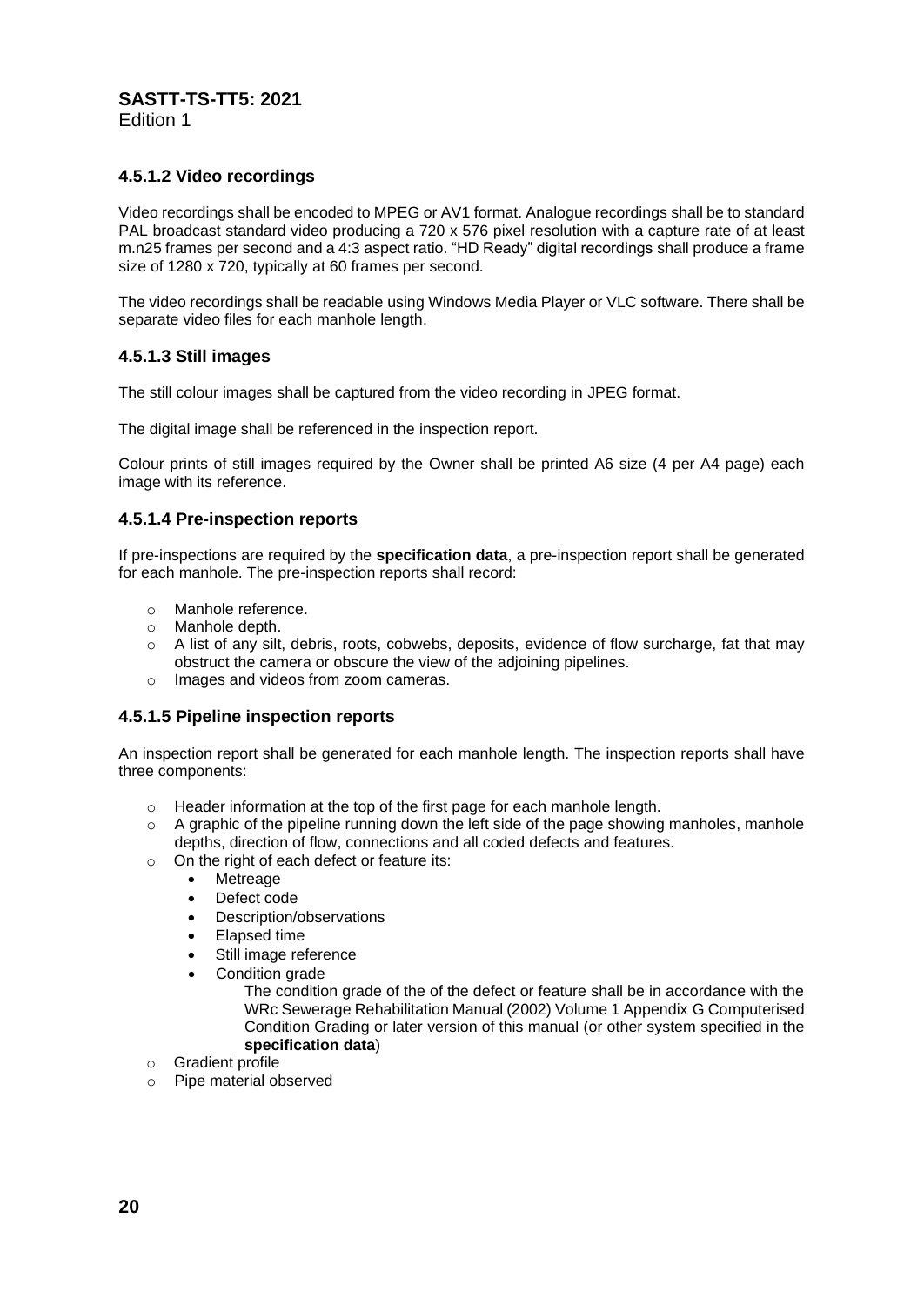### **4.5.1.6 Manhole inspection reports**

. If manhole inspections are required by the **specification data**, an inspection report shall be generated for each manhole. The inspection reports shall record:

- o Header information at the top of the page for each manhole.
- o Manhole depth.
- o Manhole shape or type.
- o Material.
- o Cover type and material.
- o A list of coded defects and features.
- o A list and graphic of the layout of the incoming and outgoing pipelines.
- o Still images.

#### **4.5.1.7 Annotated layout plans**

The Survey Contractor shall supply one set of the layout plans annotated with inspection references and any corrections found necessary during the survey. The layout plans, which may be digital but must include a hardcopy, are a record of the extent of the survey, which pipelines were scheduled to be inspected and the pipelines that were actually surveyed, plus any corrections (e.g. additional or incorrectly positioned manholes). All references including additional information and corrections to be shown.

### **4.5.1.8 Thematic maps**

Where specified as a deliverable in the **specification data**, thematic maps shall be provided by the CCTV Contractor.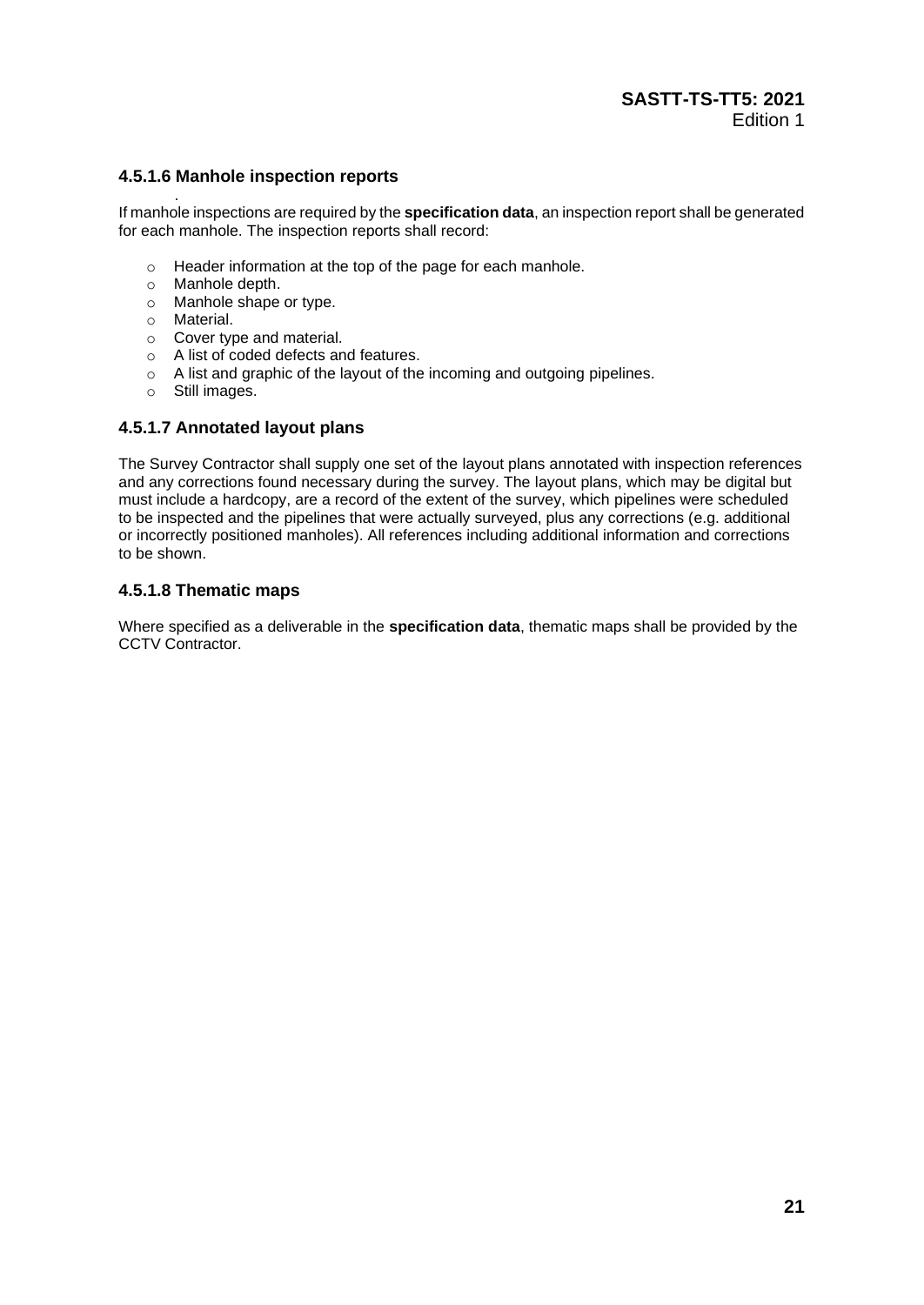# **SASTT-TS-TT5: 2021**

Edition 1

## **5 Compliance with the requirements**

## **5.1 Quality control**

## **5.1.1 Survey contractor's quality control system**

The Survey Contractor shall have a quality control system. The system shall be submitted to the Owner for approval prior to the commencement of the survey. The system shall effectively gauge the accuracy and consistency of the survey report deliverables and also be in accordance with the requirements of this specification. The system shall be operated by the contractor and the results submitted to the Owner for acceptance. Although the contractor is expected to perform his own internal audits in accordance with his quality control system, the Owner will perform audits on at least 5% of the inspections.

## **5.1.2 Initial sample**

The Survey Contractor shall submit for the Owners's approval, a sample video recording and still images for all cameras prior to their use. The sample video shall be of a complete inspection, including using the test chart. The samples will be used to verify compliance with the assessed picture quality. The contractor shall also supply a sample inspection report.

### **5.1.3 Initial audit**

The Owner shall perform an audit on the deliverables from the first manhole length inspected by each CCTV Inspection Operator after its completion.

The Owner shall check this work as soon as possible and advise the Survey Contractor of any deficiencies. Items that should be checked may include:

- o Header information
- o Pipe cleanliness
- o Picture quality
- o Camera speed
- o Accuracy of defect and header recording

The electronic data must be transferable to the client's system.

Such initial audits shall be performed whenever a new CCTV Inspection Operator commences inspections on the contract.

## **5.1.4 Subsequent audits**

The Owner shall perform ongoing audits on at least 5% of the inspections. The Owner shall select inspections at random for auditing. The results of each audit will be forwarded to the contractor.

## **5.1.5 Accuracy of reporting**

The system shall be such that the accuracy of reporting is divided into headers and details as described in the WRc Manual of Sewer Condition Classification Part A, and shall be measured in two ways for each, namely:

- o Number of faults not recorded (omissions).
- o The correctness of the coding and classification of each fault recorded.

The minimum levels of accuracy shall be 95% for headers and 85% for details.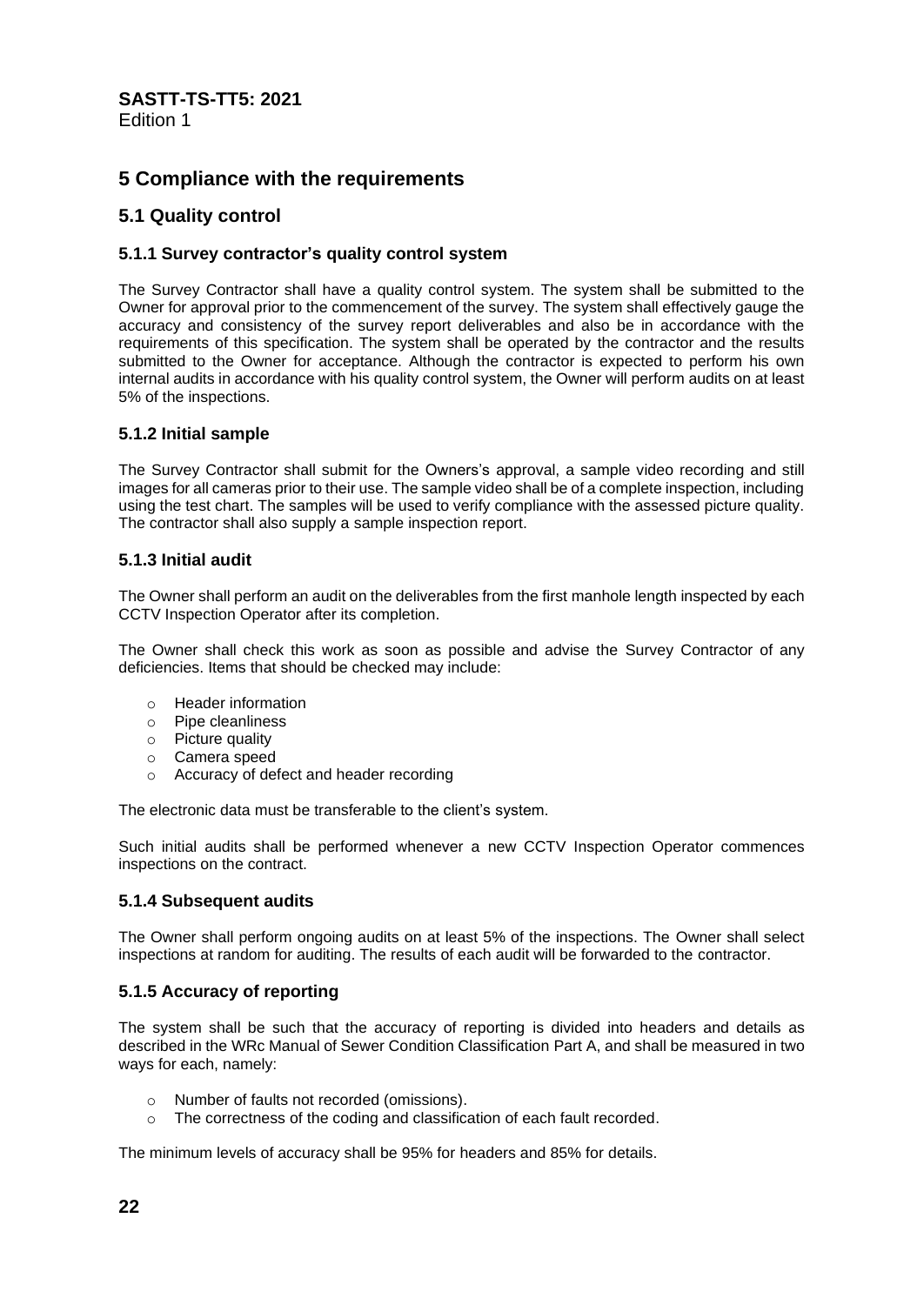## **5.1.6 Calculation of reporting accuracy**

The percentage accuracy of each inspection is determined from:

Accuracy = ((Number of entries - Number of errors or omissions) / Number of entries) x 100

### **5.1.7 Unacceptable inspections**

The Owner shall then forward the results of any unacceptable CCTV Inspections to the Survey Contractor for rectification. The Contractor shall advise the Owner on the steps he will take to remedy the faults and improve quality in that regard. These measures are to be implemented straight away. This may require the pipeline to be re-inspected.

If the Owner suspects other inspections may be unsatisfactory, the Owner may require the Contractor to submit adjacent or other inspections for auditing.

If auditing results are consistently unacceptable, the Owner may require the Survey Contractor to review his internal work methods, check the procedures used or replace the CCTV Inspection Operator.

## **5.2 Acceptance**

### **5.2.1 Acceptance of deliverables**

The survey report deliverables specified in Section 4.5.1 shall be delivered to the Owner for acceptance in terms of this standard specification.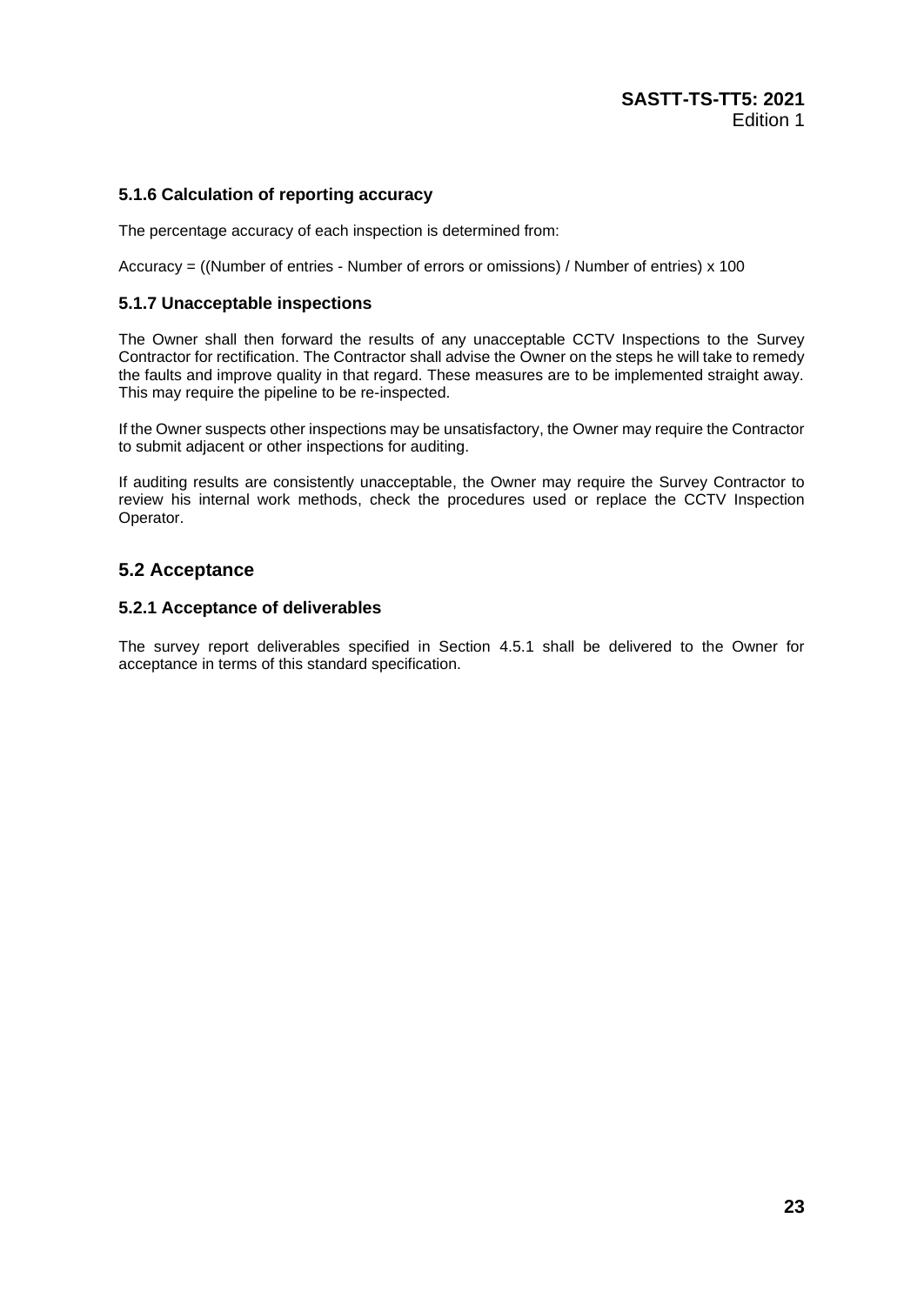## **Annex A**

(normative)

## **Preparation of specification data associated with this part of SASTT-TS-TT5 for inclusion in the scope of work**

This specification data forms an essential element of this part of SASTT-TS-TT5; without such data, the requirements are incomplete.

The format for the specification data has been developed to be compatible with the requirements of table D.1 of SANS 10403:2003. The specification data should be incorporated in the scope of work as illustrated in table A.1.

|                                | $\mathfrak{p}$                                                                                      | 3                                                                                                                                                                                                                                                                                                                                                                                                     |
|--------------------------------|-----------------------------------------------------------------------------------------------------|-------------------------------------------------------------------------------------------------------------------------------------------------------------------------------------------------------------------------------------------------------------------------------------------------------------------------------------------------------------------------------------------------------|
| Topic                          | <b>Aspect</b>                                                                                       | <b>Text</b>                                                                                                                                                                                                                                                                                                                                                                                           |
| <b>CONSTRUCTION</b>            |                                                                                                     |                                                                                                                                                                                                                                                                                                                                                                                                       |
| <b>Works</b><br>specifications | Applicable part(s)<br>of SASTT-TS                                                                   | The following parts of SASTT-TS and associated specification<br>data are applicable:<br>$1)$ SASTT-TS<br>(2)<br>SASTT-TS<br>The associated specification data are as follows:<br><b>Essential Data:</b><br>Specification<br>data pertaining<br>The requirements for  are<br>to SASTT-TS -<br>The requirements for  are<br>Variations:<br>.<br>$1)$<br>2) <u></u><br>Additional clauses:<br>1) <u></u> |
|                                | Applicable<br>national<br>and<br>international<br>standards<br>Particular/generic<br>specifications |                                                                                                                                                                                                                                                                                                                                                                                                       |

#### **Table A.1 — Incorporating this part of SASTT-TS-TT5 in the scope of work**

Develop the specification data based on the contents of table A.2.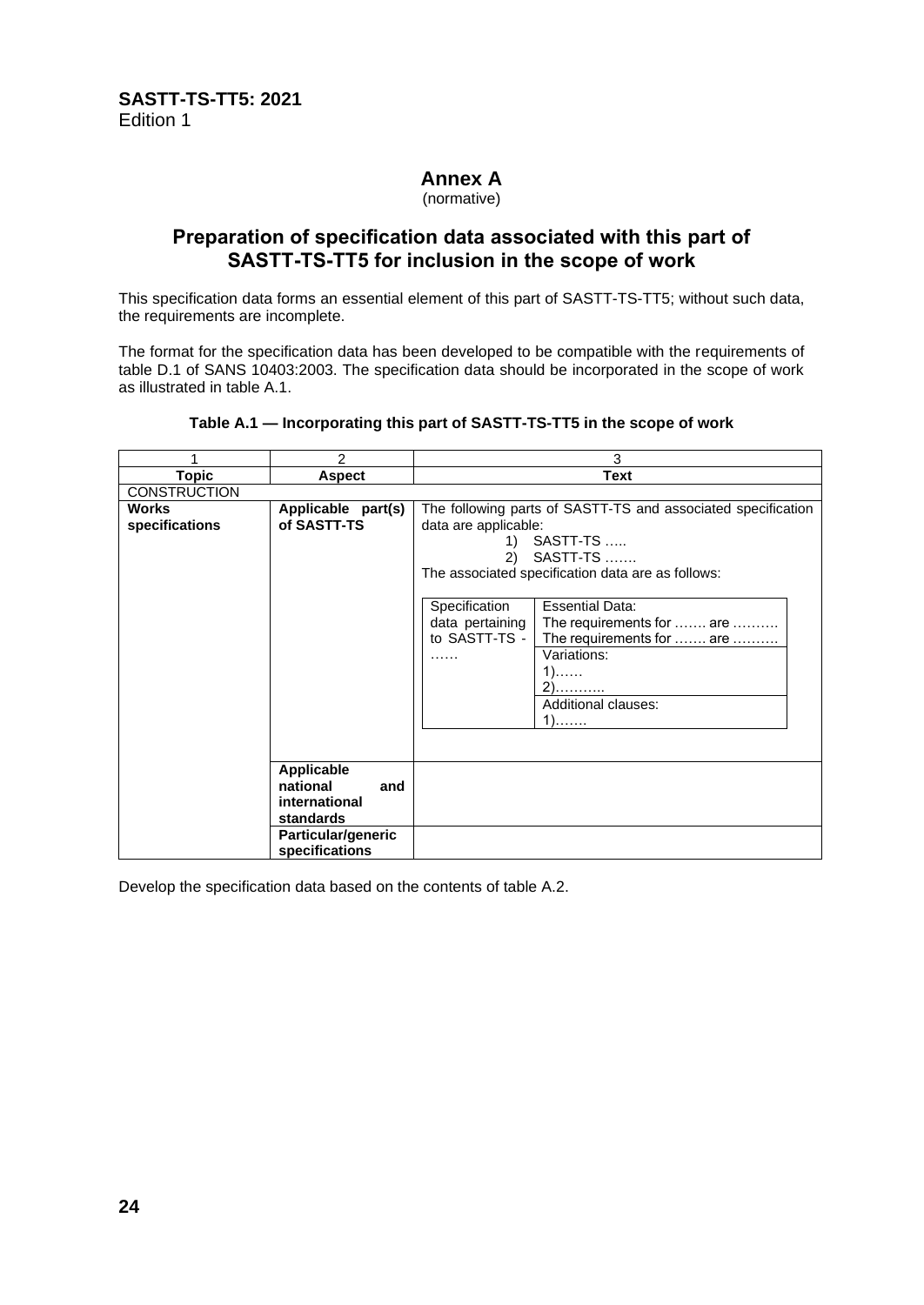| 1                                                                                                           |                                    | $\overline{2}$                                                                               |  |
|-------------------------------------------------------------------------------------------------------------|------------------------------------|----------------------------------------------------------------------------------------------|--|
| Specification data associated with this                                                                     | Guidance notes.                    |                                                                                              |  |
| part of SASTT-TS-TT5                                                                                        | <b>Clause number</b>               | <b>Consideration</b>                                                                         |  |
| <b>Essential Data</b>                                                                                       |                                    |                                                                                              |  |
| The type(s) of camera and transporter<br>shall be                                                           | 4.1.1                              | Required.                                                                                    |  |
| Sizes, types, and shapes of pipelines to<br>be inspected are                                                | 4.1.1                              | Required.                                                                                    |  |
| The camera(s) shall be $\,\ldots\ldots\,$ type with<br>a resolution of                                      | 4.1.1.1                            | If different resolution required.                                                            |  |
| The camera shall have a zoom facility                                                                       | 4.1.1.3                            | If required.                                                                                 |  |
| The camera transporter shall be<br>steerable                                                                | 4.1.1.6                            | If required.                                                                                 |  |
| The following detailed specifications<br>shall apply to laser light ring profiling                          | 4.1.1.10                           | If required.                                                                                 |  |
| The following detailed specifications<br>shall apply to sonar profiling                                     | 4.1.1.11                           | If required.                                                                                 |  |
| The following detailed specifications<br>shall apply to sidescan camera<br>systems                          | 4.1.1.12                           | If required.                                                                                 |  |
| The following detailed specifications<br>shall apply to zoom cameras on<br>poles                            | 4.1.1.13                           | If required.                                                                                 |  |
| The following detailed specifications<br>shall apply to 3D Lidar profiling                                  | 4.1.1.14                           | If required.                                                                                 |  |
| A GPS receiver is required to record<br>manhole positions  to an accuracy of                                | 4.1.6<br>4.4.5<br>4.5.1.1          | If required.                                                                                 |  |
| The defect coding and classification<br>shall be in accordance with                                         | 4.2.1<br>4.4.6<br>4.5.1<br>4.5.1.1 | Specify system if not WRc Manual of<br>Sewer Condition Classification 5th<br>Edition (MSCC5) |  |
| The survey shall be recorded using<br>software.                                                             | 4.2.1<br>4.5.1.1                   | If specific software is required.                                                            |  |
| The Owner shall provide ( copies) of<br>the layout plans in hardcopy and/or<br>electronically (in  format). | 4.4.1                              | Required.                                                                                    |  |
| The Survey Contractor shall provide at<br>least  fully equipped survey teams.                               | 4.4.1                              | If necessary.                                                                                |  |

## **Table A.2 — Specification data associated with this part of SASTT-TS-TT5**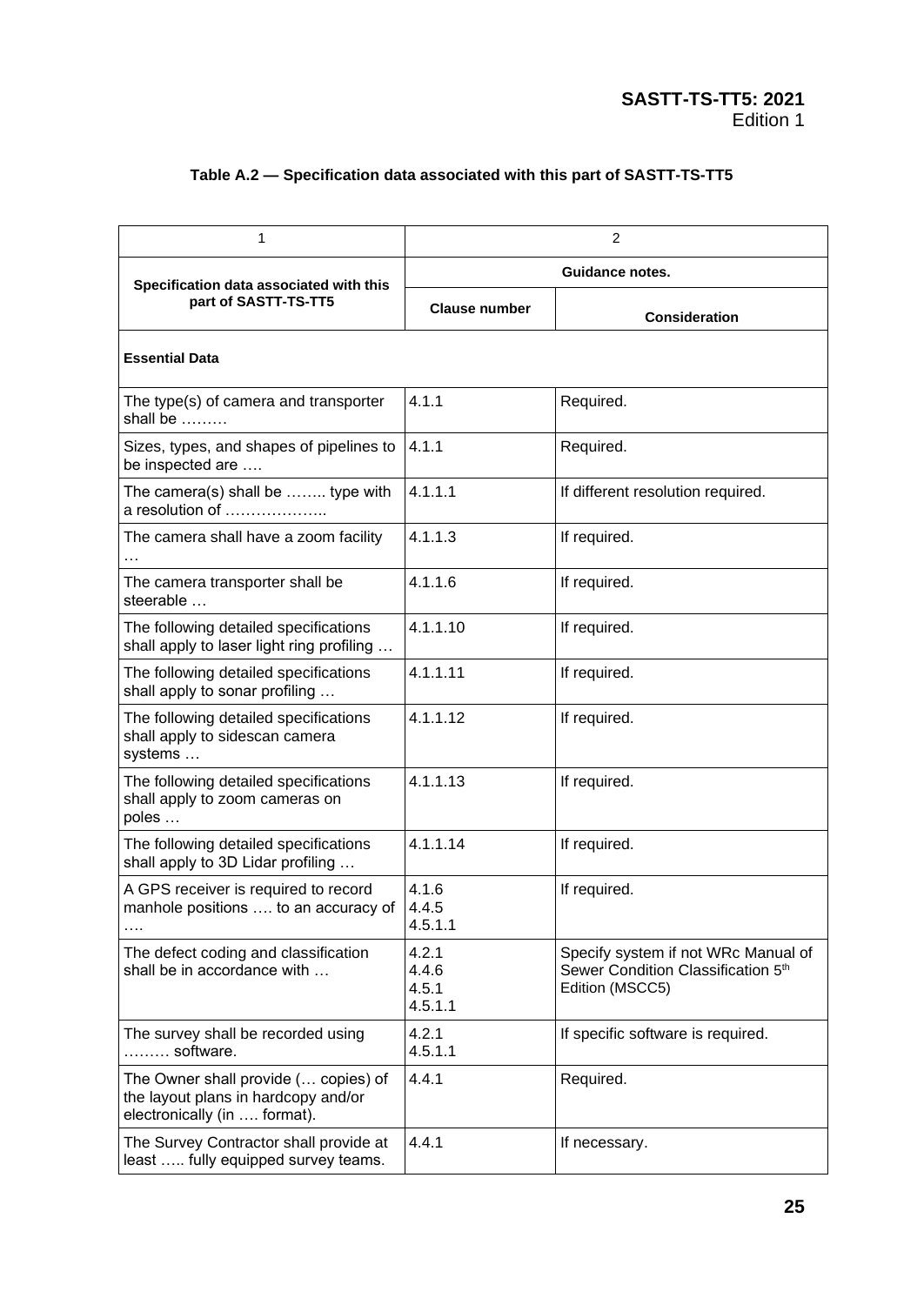## **SASTT-TS-TT5: 2021**

Edition 1

| 1                                                                                                                                                                       |                           | 2                                                                                                                                                                                                                                                                                                                                                                                                                                                                                       |
|-------------------------------------------------------------------------------------------------------------------------------------------------------------------------|---------------------------|-----------------------------------------------------------------------------------------------------------------------------------------------------------------------------------------------------------------------------------------------------------------------------------------------------------------------------------------------------------------------------------------------------------------------------------------------------------------------------------------|
| Specification data associated with this                                                                                                                                 | Guidance notes.           |                                                                                                                                                                                                                                                                                                                                                                                                                                                                                         |
| part of SASTT-TS-TT5                                                                                                                                                    | <b>Clause number</b>      | <b>Consideration</b>                                                                                                                                                                                                                                                                                                                                                                                                                                                                    |
| The Survey Contractor shall perform<br>pre-inspections of the manholes and<br>pipelines                                                                                 | 4.4.4<br>4.5.1.4          | If required.                                                                                                                                                                                                                                                                                                                                                                                                                                                                            |
| Zoom cameras on poles shall be used<br>for pre-inspections complying with the<br>following specification                                                                | 4.4.4                     | If required.                                                                                                                                                                                                                                                                                                                                                                                                                                                                            |
| The pipelines<br>$\circ$ are assumed to be clean,<br>o shall be cleaned by others<br>o shall be cleaned by the Survey<br>Contractor in accordance with<br>specification | 4.4.4                     | The Survey Contractor needs to know<br>if the pipelines need cleaning and by<br>who.                                                                                                                                                                                                                                                                                                                                                                                                    |
| Manholes shall be inspected, and<br>Manhole inspection reports produced.                                                                                                | 4.4.6<br>4.5.1<br>4.5.1.6 | If required.                                                                                                                                                                                                                                                                                                                                                                                                                                                                            |
| The allowable depth of flow is                                                                                                                                          | 4.4.7.1                   | If not 20% of pipe diameter.<br>This must be reasonable as full<br>containment of flows is difficult to<br>achieve using pipe plugs, which is<br>exacerbated by infiltration and inflows<br>from connections. However, if the<br>inspections<br>to<br>investigate<br>are<br>suspected invert erosion or cracking,<br>then no flow should be specified.<br>Inspections of new<br>pipelines for<br>acceptance should ideally have no<br>flow or not more than 5% of the pipe<br>diameter. |
| The following manhole lengths might<br>have high velocity flows that affect the<br>camera view                                                                          | 4.4.7.1                   | List any manhole lengths that may<br>have velocities in excess of 0,8 times<br>the critical velocity and what<br>measures must be implemented to<br>remedy this.                                                                                                                                                                                                                                                                                                                        |
| Overpumping will be required as<br>follows                                                                                                                              | 4.4.7.4                   | Specifications and pay items if<br>required.                                                                                                                                                                                                                                                                                                                                                                                                                                            |
| The distance measurement shall be<br>from the centre of the start manhole.                                                                                              | 4.4.10.1                  | Specify this if it is not measured from<br>the pipe entrance.                                                                                                                                                                                                                                                                                                                                                                                                                           |
| Additional information to be displayed<br>and recorded at the start of the<br>inspection are                                                                            | 4.4.10.2                  | If required.                                                                                                                                                                                                                                                                                                                                                                                                                                                                            |
| The manhole length reference number<br>shall be in accordance with                                                                                                      | 4.4.10.2                  | To be specified.                                                                                                                                                                                                                                                                                                                                                                                                                                                                        |
| Camera speed limits                                                                                                                                                     | 4.4.11.2                  | If different speed limits required.                                                                                                                                                                                                                                                                                                                                                                                                                                                     |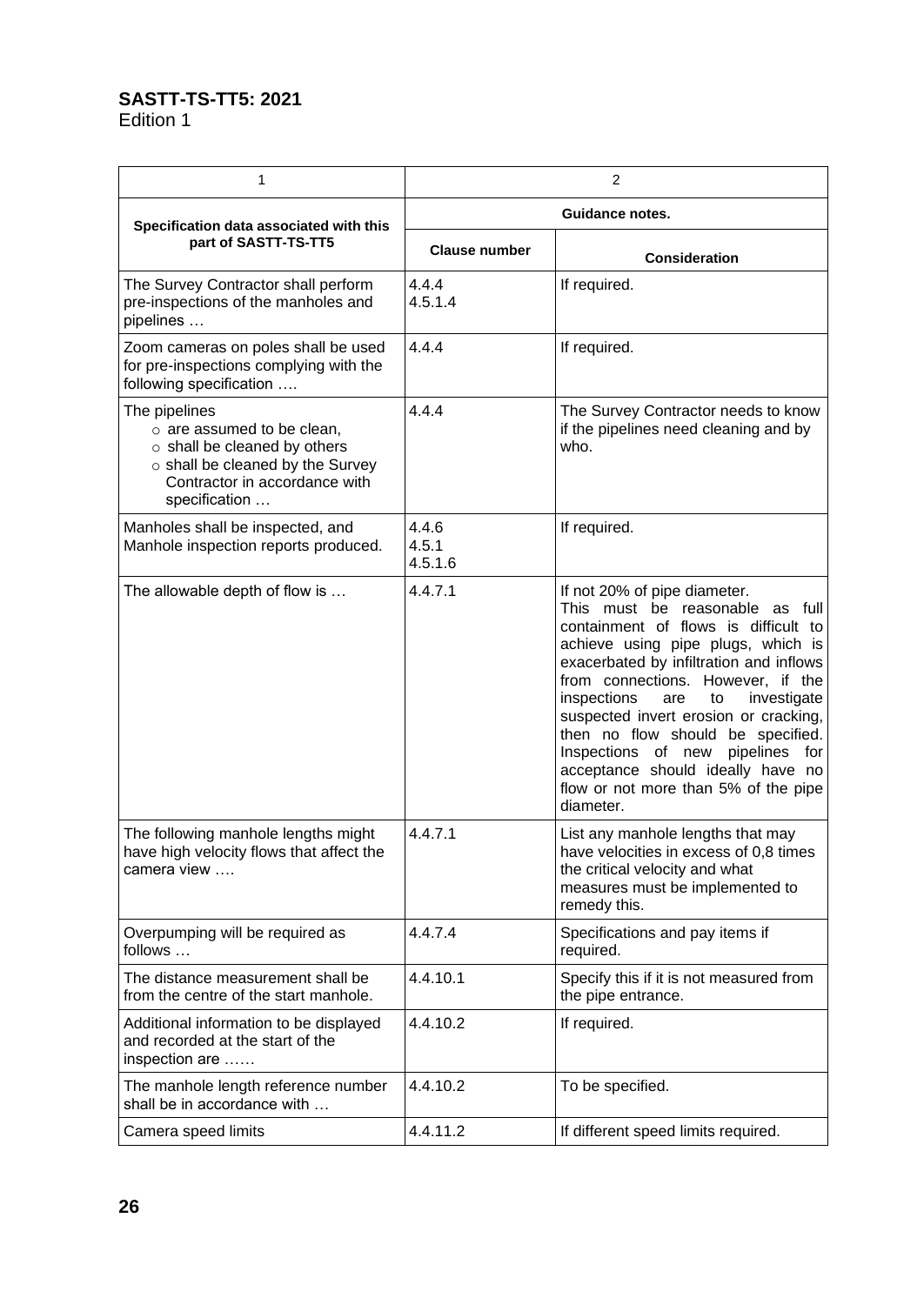| 1                                                                                                                                                                                                              |                      | $\overline{c}$                                                                                                              |  |
|----------------------------------------------------------------------------------------------------------------------------------------------------------------------------------------------------------------|----------------------|-----------------------------------------------------------------------------------------------------------------------------|--|
| Specification data associated with this                                                                                                                                                                        | Guidance notes.      |                                                                                                                             |  |
| part of SASTT-TS-TT5                                                                                                                                                                                           | <b>Clause number</b> | <b>Consideration</b>                                                                                                        |  |
| Still images are                                                                                                                                                                                               | 4.4.11.3             | Any additional or amended<br>requirements for still images.                                                                 |  |
| The following defects, features, joints<br>that must be viewed using pan and<br>rotate are                                                                                                                     | 4.4.11.3             | If not just major defects.                                                                                                  |  |
| Additional information to be displayed<br>and recorded during the inspection<br>are                                                                                                                            | 4.4.11.5             | If required.                                                                                                                |  |
| Man-entry inspections<br>o shall be performed on the<br>following pipelines<br>o May be performed on the<br>following pipelines<br>o Are not permitted.                                                        | 4.4.12               | If required.                                                                                                                |  |
| The survey report deliverables shall<br>include thematic maps prepared by the<br>contractor according to the following<br>specification                                                                        | 4.5.1<br>4.5.1.8     | If required.                                                                                                                |  |
| The survey report shall include the<br>following additional deliverables                                                                                                                                       | 4.5.1                | If required.                                                                                                                |  |
| The Survey Contractor shall provide<br>hardcopies and  electronic copies of<br>the survey report, on  electronic<br>media, and within  days of the<br>completion of each manhole<br>length/group of pipelines. | 4.5.1                | Required.                                                                                                                   |  |
| The condition grading of the defects or<br>features shall be in accordance with                                                                                                                                | 4.5.1.5              | Specify system if not WRc Sewerage<br>Rehabilitation Manual (2002) Volume 1<br>Appendix G Computerised Condition<br>Grading |  |
| <b>Additional clauses:</b><br>1<br>2                                                                                                                                                                           |                      | State additional requirements, if any.                                                                                      |  |
| <b>Variations:</b><br>1 Replace  with the following:<br>2 The provisions of  do not apply.                                                                                                                     |                      | State variations, as applicable.                                                                                            |  |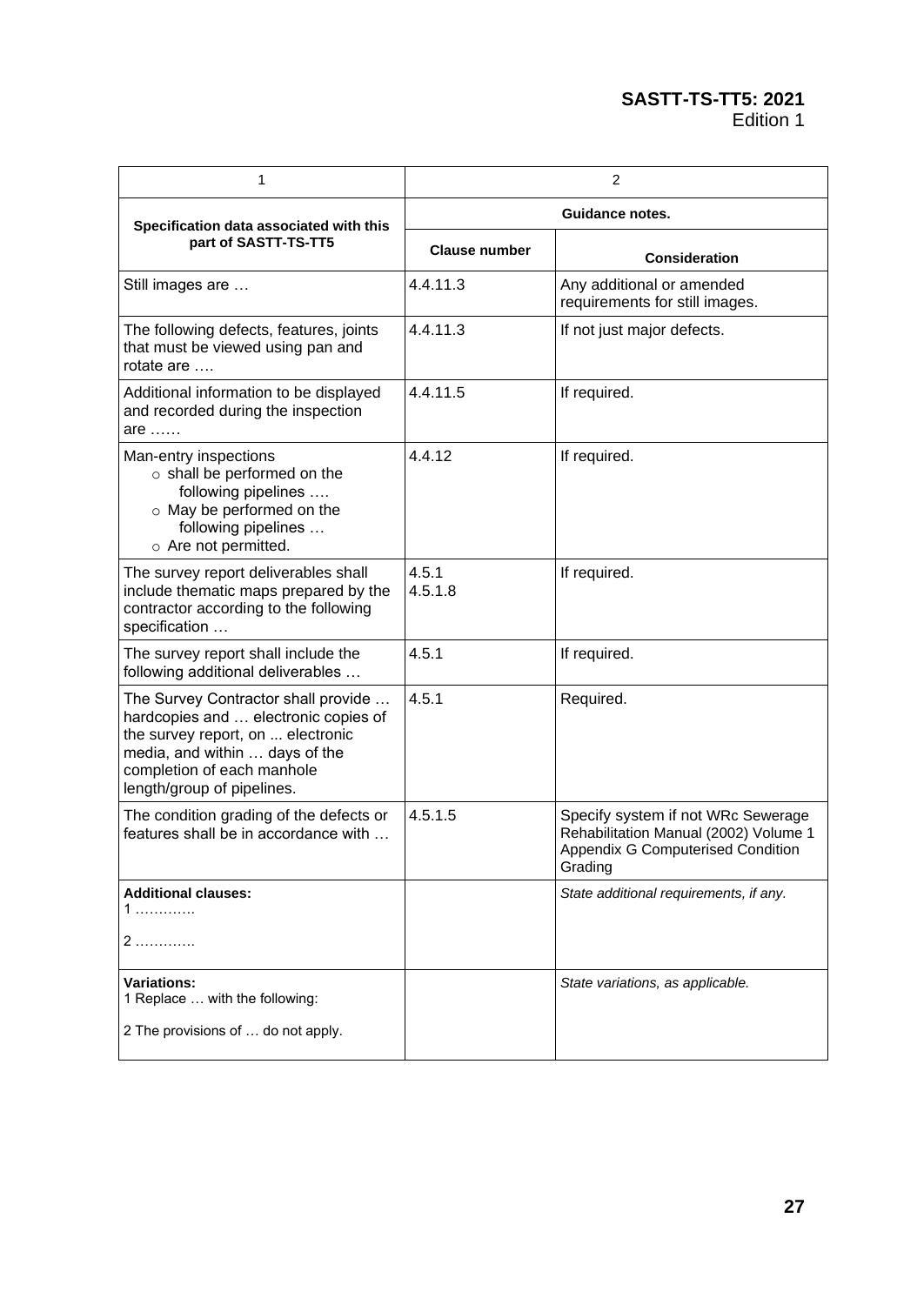## **Annex B**

(informative)

## **Pipe inspection guide**

#### **B.1 Recommendation**

It is recommended that the 4<sup>th</sup> Edition of the *New Zealand Gravity Pipe Inspection Manual* by Water New Zealand be used as a further reference on pipeline inspection matters. It is current (2019), comprehensive (338 pages) and the original edition (1989) was largely based on the UK WRc Manual of Sewer Classification (1980).

It is downloadable (47 Mb) for free from [https://www.waternz.org.nz/Resources/knowledgebase](https://www.waternz.org.nz/Resources/knowledgebase-landing)[landing](https://www.waternz.org.nz/Resources/knowledgebase-landing) under technical documents.

(Also available is a 2017 report on the 3rd Edition entitled *Recommendations for the Revision of New Zealand Pipe Inspection Manual* available for free from [https://resources.quakecentre.co.nz/review](https://resources.quakecentre.co.nz/review-of-new-zealand-pipe-inspection-manual/)[of-new-zealand-pipe-inspection-manual/](https://resources.quakecentre.co.nz/review-of-new-zealand-pipe-inspection-manual/) . This 113 page report formed the basis for the revision for the 4th edition. It is an interesting review of the state of the art and best practices, including reviews of inspection methods, condition grading and defect codes, amongst other aspects.)

#### **B.2 Contents**

The manual comprises the following parts, which includes sections noted to be of interest in preparing **specification data** clauses.

Preface

The preface includes an interesting section entitled - Inspection and Condition Assessment as Part of Good Asset Management.

Part A: Planning for the Inspection of Drains and Sewers

This part includes interesting descriptions for choosing the right assets to inspect, planning, procurement, quality control, inspection methods and equipment, pipe wall samples (coupons), infiltration, cavities, video quality, quality control, qualifications and auditing. Figure A1.1 is a table regarding the frequency of inspections.

Of specific interest are sections that relate to the following specification data clauses.

4.1.1 A2.3 Types of equipment A2.4.1 Measuring pipe profile

Part B: Preparing of Drains and Sewers for Inspection

This part includes interesting descriptions for pre-inspection cleaning, jetting and pressures, camera operation, screen displays, allowable water depth, camera speed, measuring pipe inclination, abandoning inspections, pipe materials, pipe sizes, (NZ defect coding),

Of specific interest are sections that relate to the following specification data clauses.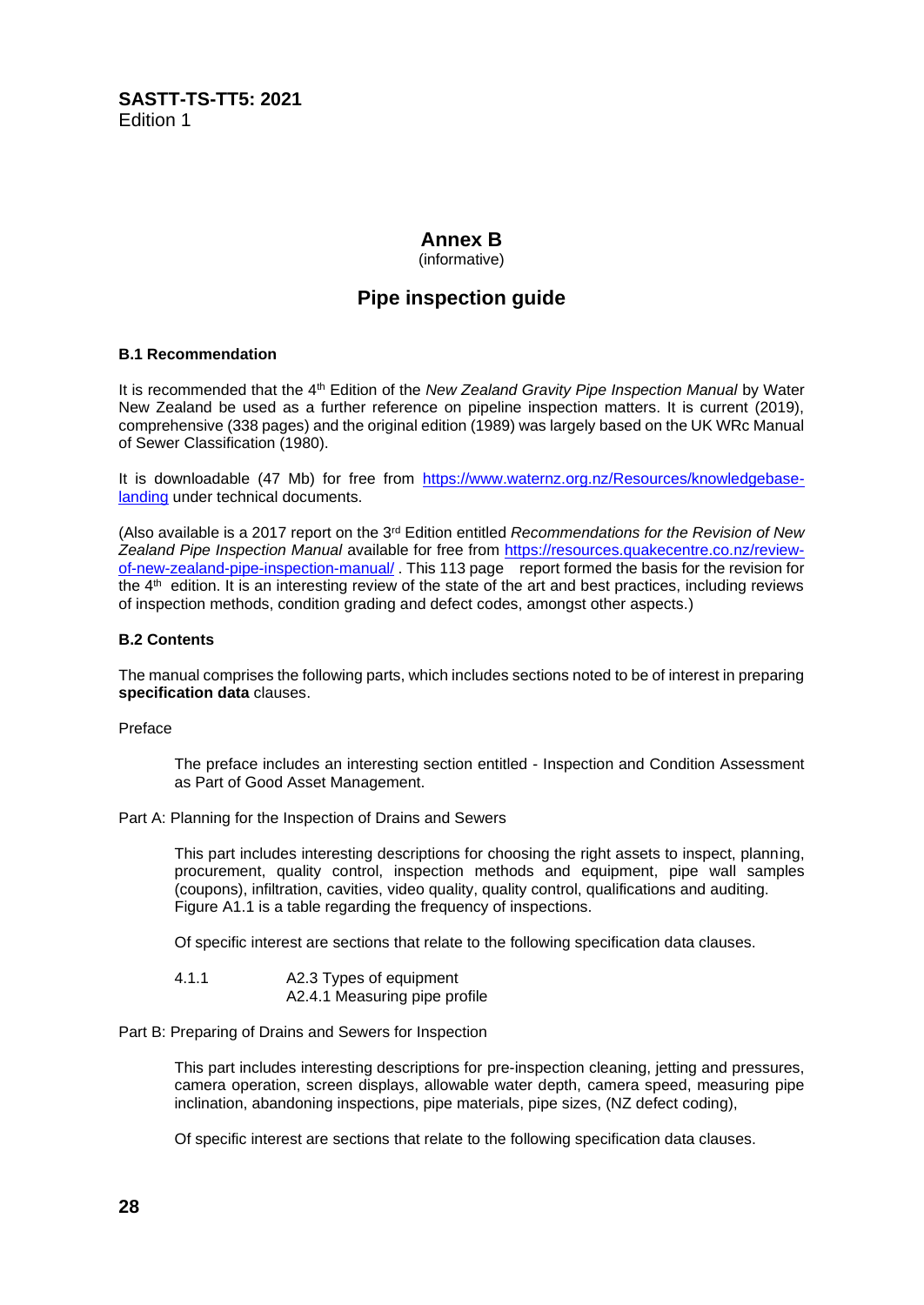| 4.4.10.1 | B1.2.2.6 Setting the distance counter for manhole centre |
|----------|----------------------------------------------------------|
|----------|----------------------------------------------------------|

- 4.4.7.1 B1.2.3.1 Allowable depth of flow
- 4.4.11.3 B1.2.3.3 Observing Defects and features
	- B.1.2.3.5 Photos
- Part C: Private Drains and Sewers

Not applicable to SA.

Part D: Preparation of Manholes for Inspection

Not applicable to SA.

Part E: Interpretation of Inspection Results

Part E1 Preliminary Condition Grading Not applicable to SA.

- Part E2 Understanding Asset Condition Of interest.
- Part E3 Assessment of New and Lined Pipe Of general interest and particularly pipe cracking, autogenous healing, preinstallation defects, plastic pipe deflection, new liners.

Part F: Ground Water Infiltration Source Detection

Of general interest.

Appendix A Format for Electronic Transfer of Coded Data

Appendix B Pipe and Liner Materials

- Appendix C Notes on the Assessment of Crack Widths in Reinforced Concrete Pipe Interesting on the mechanism of pipe cracking.
- Appendix D Notes on Identifying Latent Defects and Features in Lined Pipe Interesting description of CIPP liners.

Appendix E Examples of Manhole Cover Types, Shapes and Lifting Arrangements.

Appendix F Notes on Factors Relating to Video Quality Interesting, with specifications of common makes of camera.

Appendix G Model Particular Specification Interesting

Glossary

Interesting.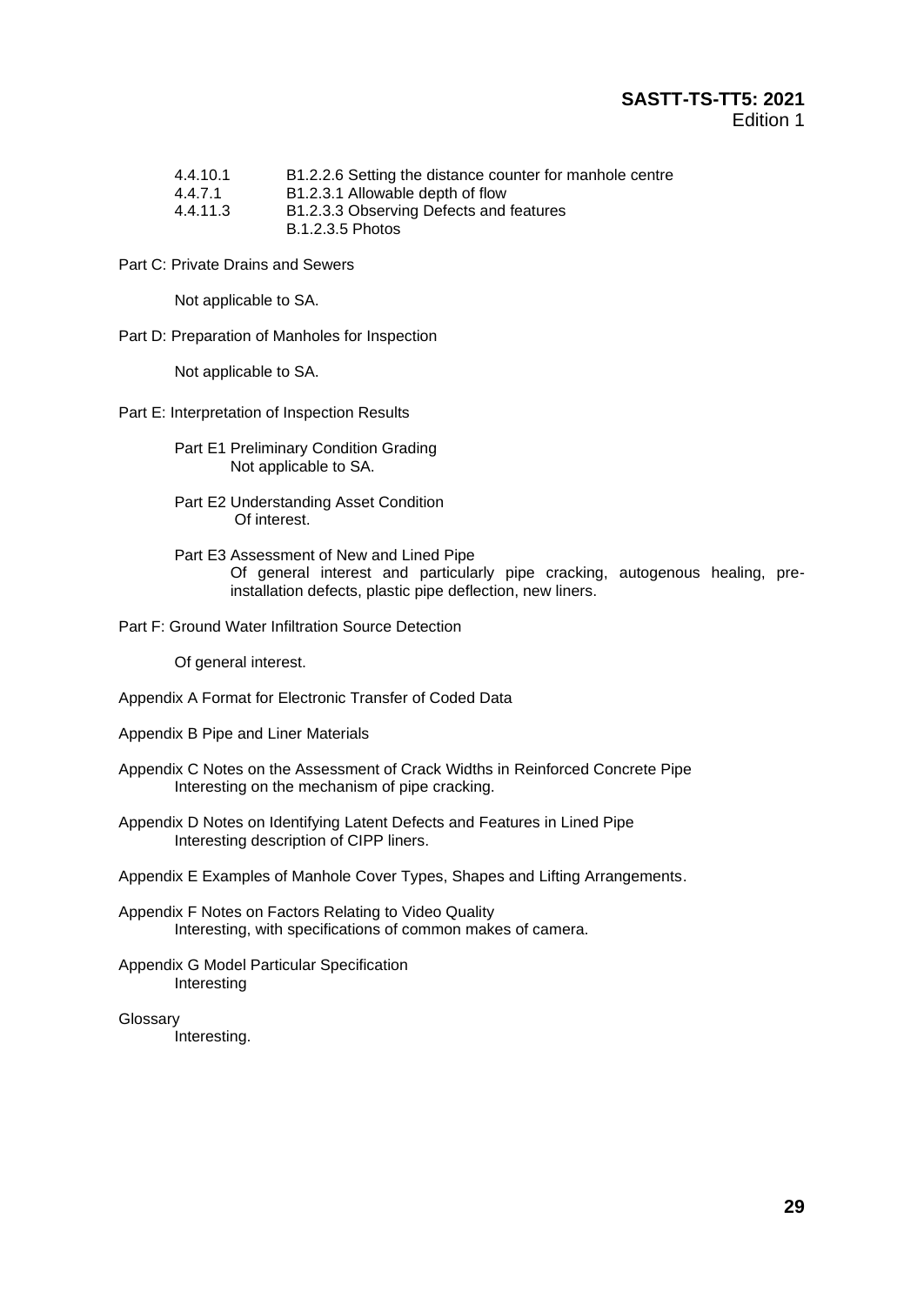## **Annex C**

(informative)

## **The external inspection of pipelines**

The external inspection of pipelines is an essential part of the assessment of pipelines that require rehabilitation to fully understand their condition and determine the best rehabilitation method to be applied.

This is where the controlled exposure of the pipe for inspection is important. Just one inspection pit can reveal many aspects of the pipe that are important to its assessment and the design of the rehabilitation. It can reveal how good the bedding and side support is.

Before doing any inspections of opened manholes or externally exposed or opened sections of the pipeline a check on the presence of hydrogen sulphide in the pipeline atmosphere should be done and the necessary precautions taken.

After excavating down to within 0.5 m or 1.0 m of the pipe, probes or a DCP can be used to assess the existing side support and the existence of any cavities. It might be found that the pipe is encased or haunched in concrete, which cannot be determined from looking inside the pipe. After exposing the pipe, it can be inspected for external corrosion. It is essential to have the pit long enough to encompass a joint, so that it can then be also inspected and its configuration determined.

If practical, a sample should be cut from the pipe wall. The sample should be cut at an angle so that it can be glued/fitted back in place. The size of the sample should be big enough for the inside of the pipeline to be inspected. The pipe wall sample will reveal the thickness of the pipe wall and the material from which it was made. If it is a concrete pipe one can determine whether it was made with dolomitic aggregate, has a sacrificial layer, has a CAC dolomitic layer, what steel reinforcement was used, the extent of any corrosion and take a sample of any corrosion products. If the sample is corroded, it might be advantageous to take another sample (e.g. below the flowline) to determine the original wall thickness.

The existence of hydrogen sulphide in the pipe atmosphere should be noted and precautions taken.

If possible, the external outside diameter should be measured accurately with callipers. The internal dimensions of the pipe should be measured, and any corrosion lips/shoulders noted. An important measurement is from the invert to the outside top of the pipe, this is a dimension not usually affected by corrosion and can be used when identifying the pipe in pipe catalogues. Probing with a steel rod can give a good indication of unseen erosion or corrosion features. Cracks and fractures must also be explored. Photographs of the external and internal parts of the pipe must be taken.

This external inspection of the pipeline is important in determining if a pipeline is fully or partially deteriorated. It is also the only opportunity to assess the modulus of soil reaction adjacent to the pipeline.

The findings must be evaluated together with the CCTV inspections of the same length of pipeline. This combination of internal and external inspections will enable an estimate of the remaining pipe wall thicknesses or the pipe deformations and provide the basis for determining the residual strength of the pipes at these locations. The information gleaned from such an inspection may inform and justify the need to perform more inspections elsewhere on the pipeline to check for consistency of the conditions found.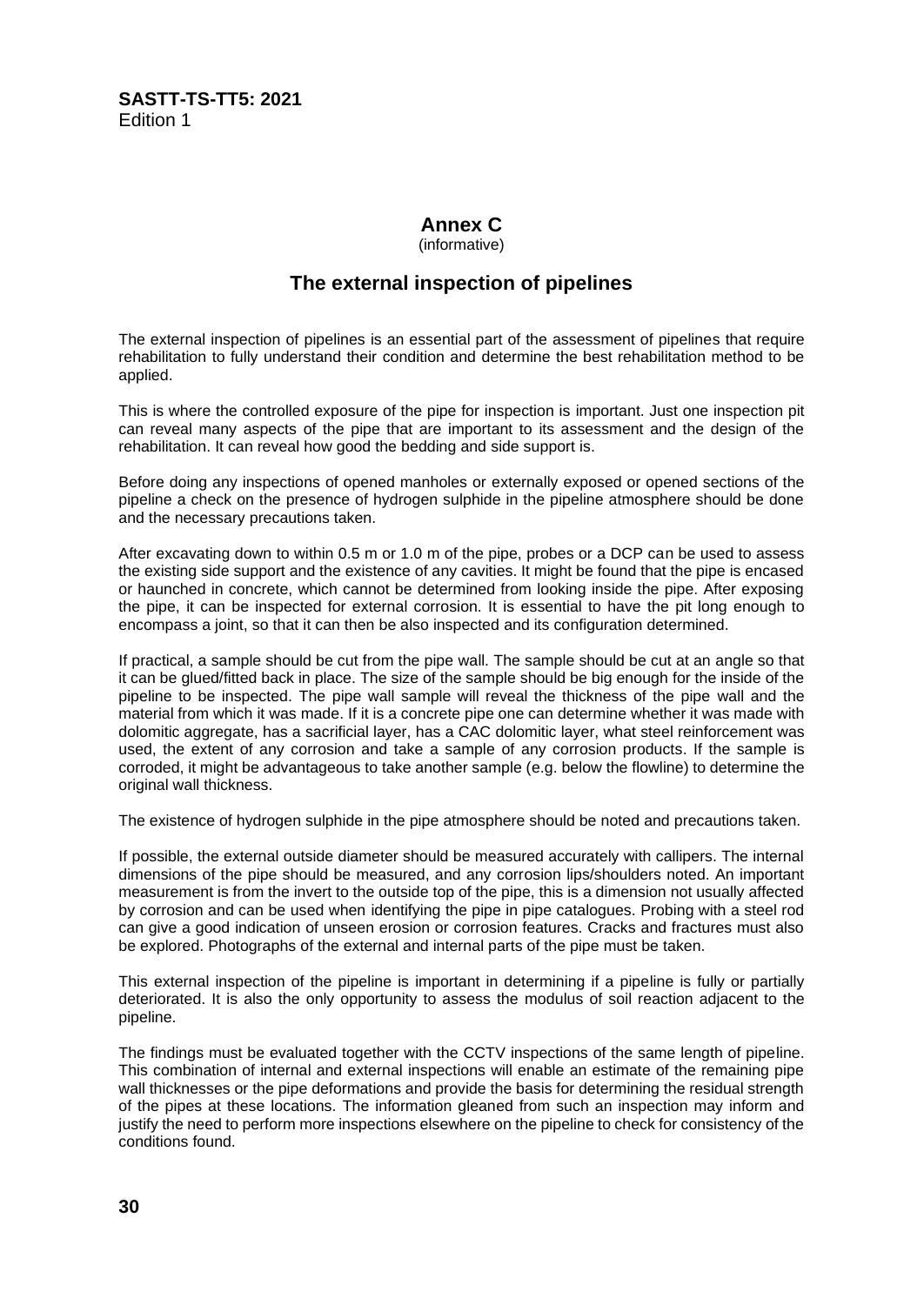## **Annex D**

(informative)

## **Items that may be needed to cover measurement and payment**

The following may have to be addressed in the Pricing Data section of the project document when compiling that section for a particular project (refer to annex D of SANS 10403: 2003).

At present the SANS 2001 series of standards are being prepared to replace the existing SANS 1200 series of specifications.

It is planned that for measurement and payment SANS 2001 will adopt the Third Edition of the Civil Engineering Standard Method of Measurement (CESMM3) published by the UK Institution of Civil Engineers (ICE) or a South African version thereof.

Until SANS 2001 is fully completed and introduced, it will be necessary to refer back to the SANS 1200 measurement and payment clauses and/or the following particular measurement and payment clauses. This also applies to the SASTT-TS series of standards.

The following are measurement and payment clauses that would be suitable for such reference:

#### **D1 MEASUREMENT AND PAYMENT**

#### **D1.1 General**

Pipe cleaning, point repairs, manhole opening and repairs, and any other work shall be measured and paid separately.

#### **D1.2 Scheduled Items**

#### **CCTV INSPECTION SURVEY**

#### **GENERAL**

#### **Contract establishment**

These general pay items should be covered by the standard pay items in the General Section of the Standard Specifications (SANS 1200) but are included here for smaller or emergency contracts.

|               | Pay Item Description           | Unit |
|---------------|--------------------------------|------|
| CCTV1 General | CCTV1.1 Contract establishment | Sum  |

Lump sum for establishment on site for the entire contract, including disestablishment at end of the contract. The pay item shall include all items which are general to the project as a whole. Such items shall include but are not limited to the following.

- Establishment and disestablishment of plant and equipment.
- Provision of insurances and sureties.
- Provision of all plant, equipment, and personnel to carry out the works.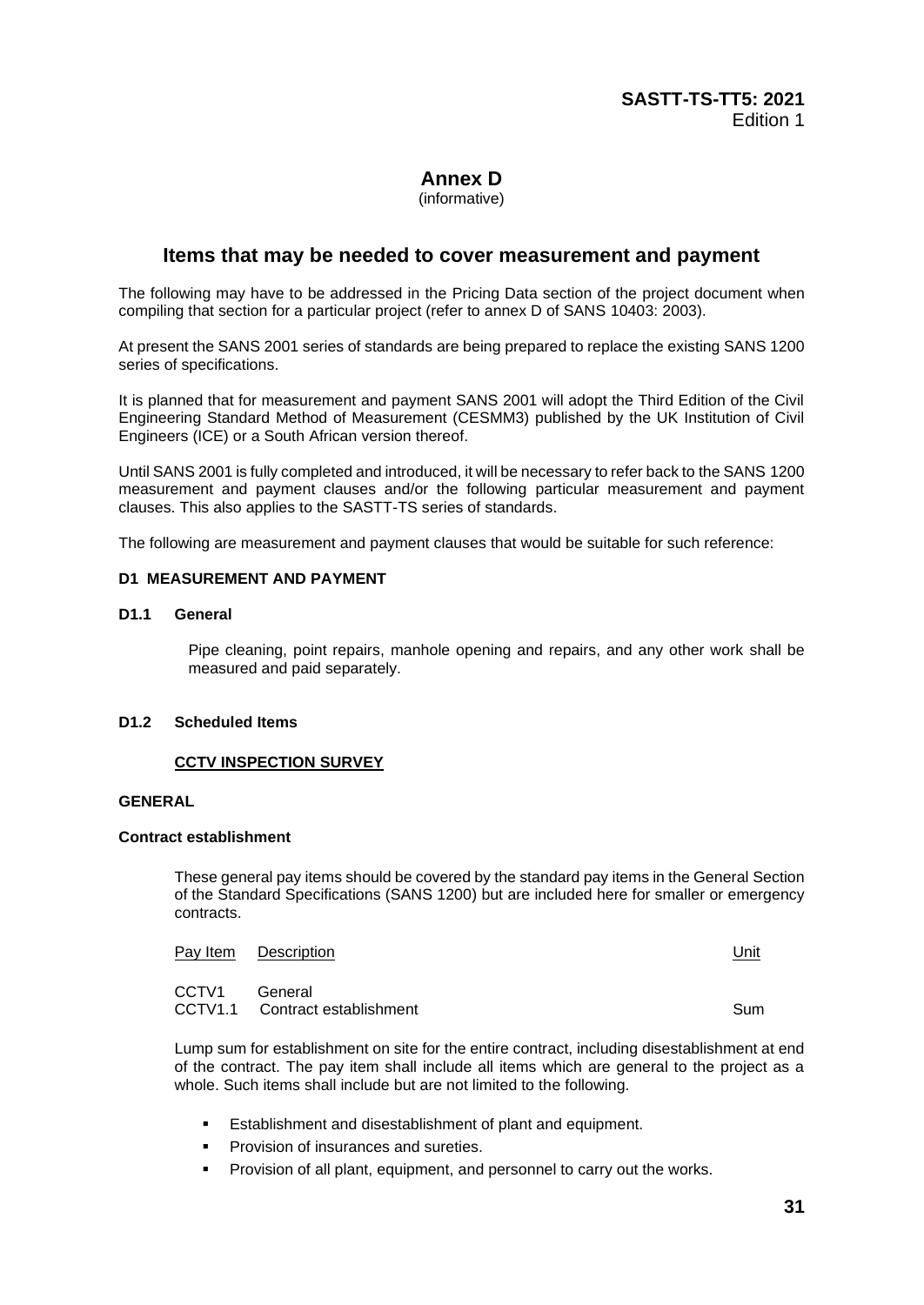## **SASTT-TS-TT5: 2021**

Edition 1

- Supervision of the works.
- Contractors company and head office overheads.
- Provision of computer hardware and software required for the contract.
- Notification and liaison with private property owners, tenants and the public.
- Keeping the sites clean and tidy throughout the contract.
- Liaison with other authorities.
- Attending site and progress meetings.
- **•** Providing written progress reports.
- Liaison with the Owner.

#### **Accommodation of traffic**

| Pay Item Description             | Unit       |
|----------------------------------|------------|
| CCTV1.2 Accommodation of traffic | <b>Sum</b> |

Lump sum for complying with the requirements for the accommodation of traffic specifications.

#### **Health and safety**

| Pay Item Description      | <u>Unit</u> |
|---------------------------|-------------|
| CCTV1.3 Health and safety | Sum         |

Lump sum for complying with the requirements for health and safety.

#### **SETTING UP EQUIPMENT AND PREPARATORY WORK**

#### **Pre-inspections of manholes and pipelines**

| Pay Item Description | Unit |
|----------------------|------|
| CCTV2 Pre-inspection | No.  |

Pay item for the pre-inspection of manholes and pipelines using strong lights and mirrors to determine the need for cleaning. The pay item shall be measured and paid per manhole and shall include the inspection of all pipelines that need to be inspected from within that manhole. The rate includes for all costs incurred in inspecting the manhole and pipelines including the recording and the reporting of the findings to the Owner.

#### **Unsuccessful search for manhole**

|       | Pay Item Description            | <u>Unit</u> |
|-------|---------------------------------|-------------|
| CCTV3 | Unsuccessful search for manhole | Nο          |

Pay item for searching for a manhole which is not found after 15 minutes and the search is abandoned. The rate includes for all costs incurred in the search for the manhole. The costs incurred in searching for manholes that are found is deemed to be included in the rates for pre-inspections and CCTV inspection set up at manholes.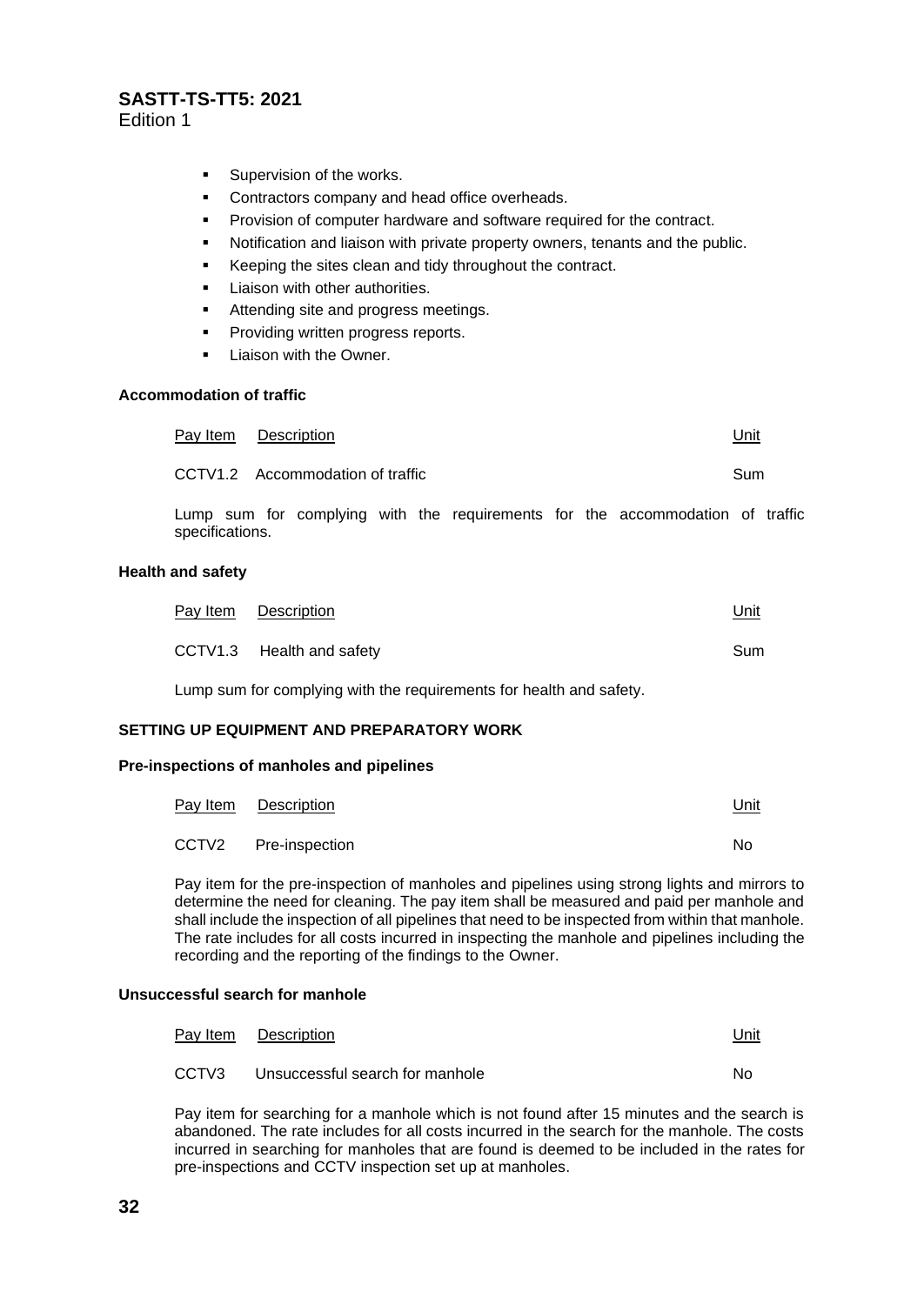#### **Unsuccessful attempt to open manhole**

| Pay Item Description       | Unit |
|----------------------------|------|
| CCTV4 Seized manhole cover | Nο   |

Pay item for attempting to gain access to a manhole which is unsuccessful after 15 minutes. The rate includes for all costs incurred in attempting to open the manhole. The costs incurred in successfully opening manhole covers is deemed to be included in the rates for preinspections and CCTV inspection set up at manholes.

#### **Measure and record GPS coordinates of manholes**

|       | Pay Item Description                           | <u>Unit</u> |
|-------|------------------------------------------------|-------------|
| CCTV5 | Measure and record GPS coordinates of manholes | Nο          |

Pay item for measuring and recording the GPS coordinates of each manhole.

The rate includes for all costs incurred in measuring and recording the GPS coordinates in the format and accuracy specified.

#### **CCTV inspection set up at manholes in road reserves**

| Pay Item | Description                                         | Unit |
|----------|-----------------------------------------------------|------|
| CCTV6    | CCTV inspection set up at manholes in road reserves |      |
| CCTV6.1  | Manholes up to 2 m deep                             | No   |
| CCTV6.2  | Manholes over 2 m deep                              | N٥   |

Pay item for setting up and work in preparation for a CCTV Inspection at manholes located within road reserves. Measurement is per depth category.

Payment shall include for locating the manhole, opening and re-fitting the cover, effecting safety precautions, moving personnel and equipment between sites and setting up of equipment ready for inspections and removal at the completion of the inspection.

#### **CCTV inspection set up at manholes outside road reserves**

|       | Pay Item Description                                | <u>Unit</u> |
|-------|-----------------------------------------------------|-------------|
| CCTV7 | Extra over CCTV6 for manholes outside road reserves | No.         |

Extra over pay item for additional costs for setting up and preparatory work at manholes located outside road reserves including additional costs of access and/or liaising with landowners or tenants.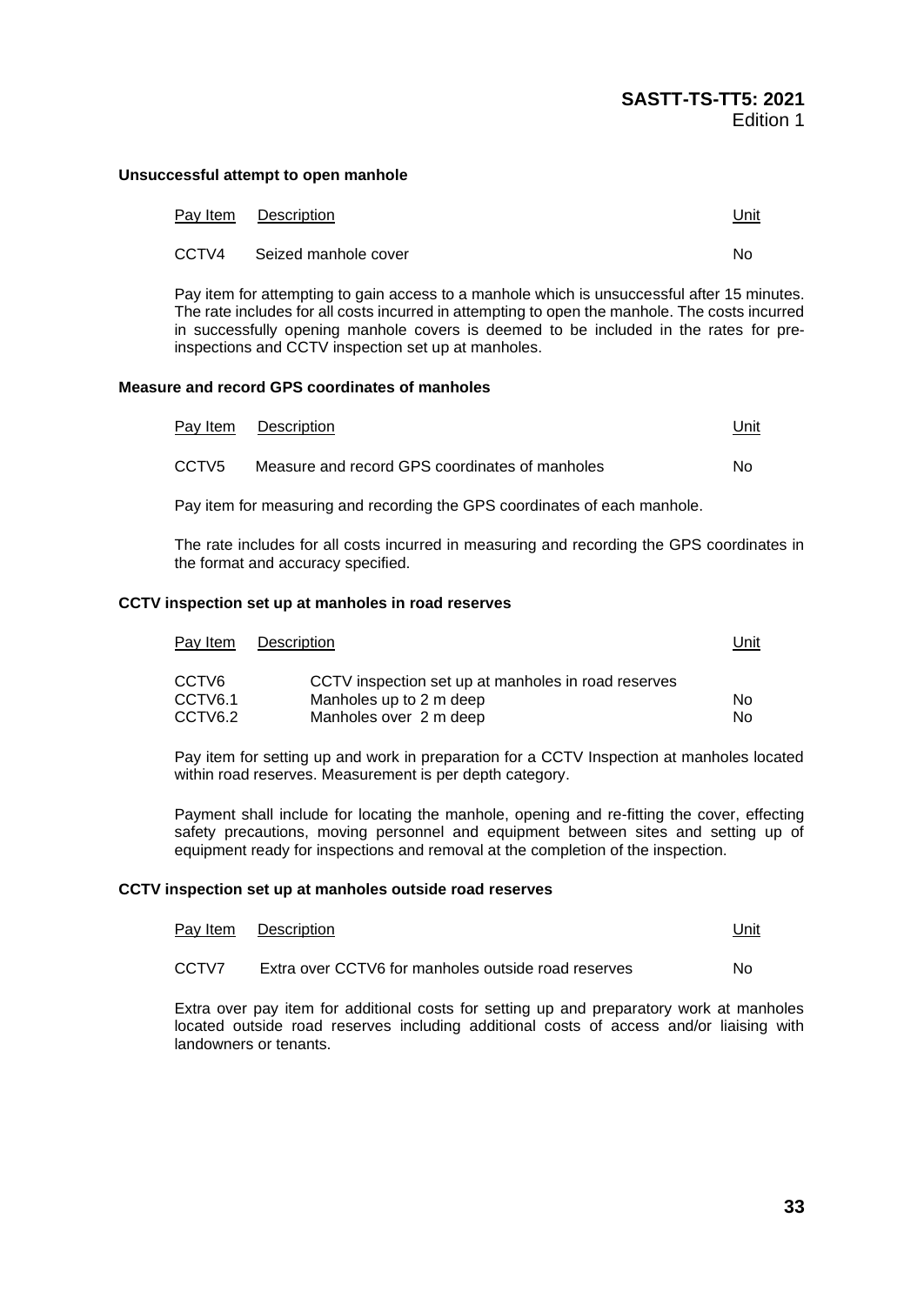#### **CCTV inspection set up at manholes not accessible by conventional two wheel drive vehicles**

|       | Pay Item Description                                                                     | <u>Unit</u> |
|-------|------------------------------------------------------------------------------------------|-------------|
| CCTV8 | Extra over CCTV6 for manholes not accessible by<br>conventional two wheel drive vehicles | Nο          |

Above pay items are on the basis that the manholes are accessible by means of conventional 2 wheel drive vehicles. Where this is not possible this extra over pay item has been provided to allow the Contractor additional payment in respect of the additional costs of access.

#### **CCTV INSPECTION**

#### **Inspect pipelines**

| <b>Pay Item</b>              | <b>Description</b>                               | Unit |
|------------------------------|--------------------------------------------------|------|
| CCTV <sub>9</sub><br>CCTV9.1 | Inspect pipelines<br>Circular pipes              |      |
| CCTV9.1.1                    | Up to and including 125 mm dia.                  | m    |
| CCTV9.1.2                    | Over 125 mm dia. but not exceeding 200 mm dia.   | m    |
| CCTV9.1.3                    | Over 200 mm dia. but not exceeding 450 mm dia.   | m    |
| CCTV9.1.4                    | Over 450 mm dia. but not exceeding 900 mm dia.   | m    |
| CCTV9.1.5                    | Over 900 mm dia. but not exceeding 1200 mm dia.  | m    |
| CCTV9.1.6                    | Over 1200 mm dia. but not exceeding 1800 mm dia. | m    |
| CCTV9.1.7                    | Exceeding 1800 mm dia.                           | m    |
| CCTV9.2                      | Egg shaped pipelines                             |      |
| CCTV9.2.1                    | Up to and including 600 mm wide                  | m    |
| CCTV9.2.2                    | Over 600 mm but not exceeding 900 mm wide        | m    |
| CCTV9.2.3                    | Over 900 mm but not exceeding 1200 mm wide       | m    |
| CCTV9.2.4                    | Exceeding 1200 mm wide                           | m    |
| CCTV9.3                      | Rectangular culverts                             |      |
| CCTV9.3.1                    | Up to and including 900 mm wide                  | m    |
| CCTV9.3.2                    | Over 900 mm but not exceeding 1200 mm wide       | m    |
| CCTV9.3.3                    | Over 1200 mm but not exceeding 1800 mm wide      | m    |
| CCTV9.3.4                    | Exceeding 1800 mm wide                           | m    |

Measurement shall be for the linear metre of pipeline inspected according to category and size.

Payment shall include for all costs to perform the inspection, including safety requirements, planning, dealing with flows (but excluding overpumping, forced ventilation and the plugging of flows), including calibration of equipment, testing of equipment, internal quality control and rectification of unacceptable inspections.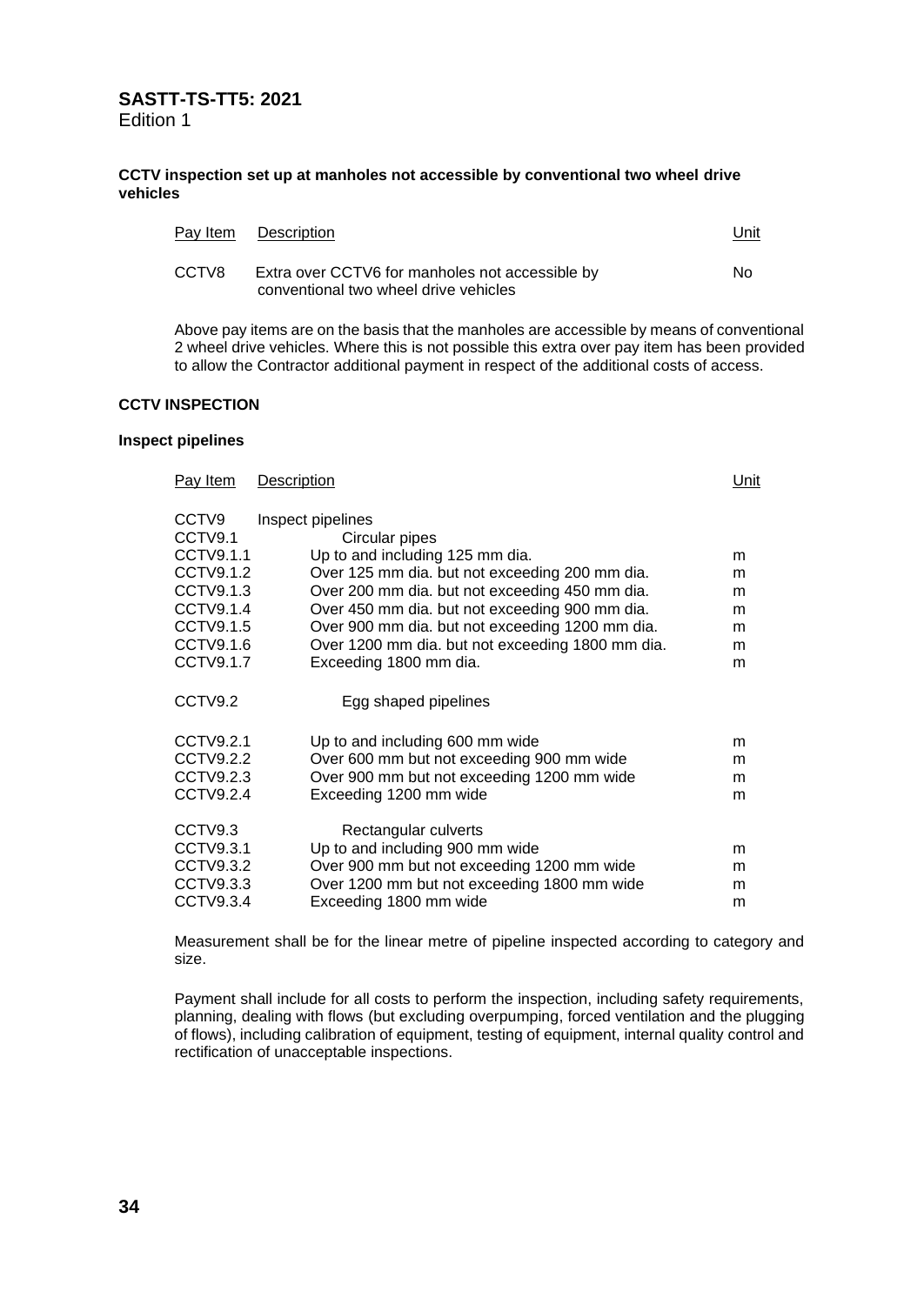#### **Pan and rotate camera**

|        | Pay Item Description                       | Unit |
|--------|--------------------------------------------|------|
| CCTV10 | Extra Over CCTV9 for pan and rotate camera | m    |

Extra over for using a pan and rotate camera instead of a fixed forward looking camera where specified.

#### **Laser light ring profiling**

|        | Pay Item Description                            | Unit |
|--------|-------------------------------------------------|------|
| CCTV11 | Extra over CCTV9 for laser light ring profiling | m    |

Extra over for using a laser light ring in addition to CCTV inspection where specified.

Payment to include for all additional requirements to perform a laser light ring survey in addition to a CCTV inspection, including provision of laser light ring results and recordings.

#### **Sidescan camera inspection**

|        | Pay Item Description                            | <u>Unit</u> |
|--------|-------------------------------------------------|-------------|
| CCTV12 | Extra over CCTV9 for sidescan camera inspection | m           |

Extra over for using a sidescan camera in addition to CCTV inspection where specified.

Payment to include for all additional requirements to perform a sidescan inspection including provision of system to produce results and recordings.

#### **3D Lidar profiling**

|        | Pay Item Description                    | <u>Unit</u> |
|--------|-----------------------------------------|-------------|
| CCTV13 | Extra over CCTV9 for 3D Lidar profiling |             |

Extra over for using a 3D Lidar profiling in addition to CCTV inspection where specified.

Payment to include for all additional requirements to perform a Lidar survey in addition to a CCTV inspection, including provision of data and models.

#### **Non-circular pipelines**

| <u>Pay Item Description</u>                                                     | <u>Unit</u> |
|---------------------------------------------------------------------------------|-------------|
| CCTV14 Extra over CCTV9 for non-circular pipelines (specify shape & dimensions) | m           |
| Extra over for the CCTV inspection of non-circular pipelines.                   |             |

Payment includes for additional costs for equipment including transporters to negotiate the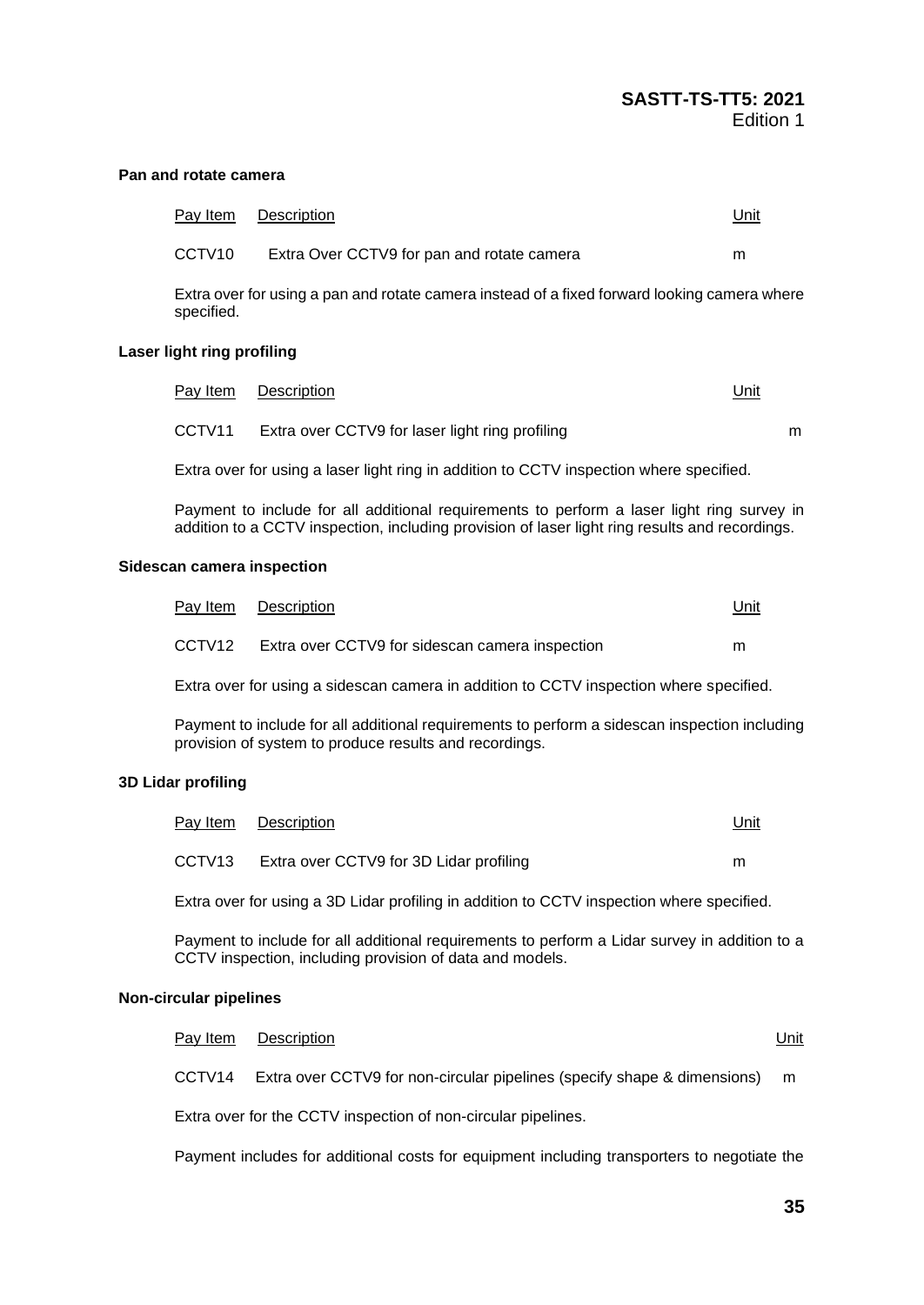## **SASTT-TS-TT5: 2021**

Edition 1

non-circular cross-section in accordance with the specifications.

#### **Brick pipelines**

| Pay Item Description                        | <u>Unit</u> |
|---------------------------------------------|-------------|
| CCTV15 Extra over CCTV9 for brick pipelines | m           |

Extra over for the inspection of brick pipelines.

Payment to include for the additional costs for coding of brick pipelines in accordance with the specifications.

#### **Man-entry inspection**

|        | Pay Item Description                      | <u>Unit</u> |
|--------|-------------------------------------------|-------------|
| CCTV16 | Extra over CCTV9 for man-entry inspection | m           |

Extra over for the inspection of pipelines using personnel to enter and negotiate the pipeline. Payment to include for the additional costs to perform the inspection, including additional supervision and safety requirements.

#### **Work outside normal working hours**

| Pay Item | Description                                                                                                                                                             | Unit   |
|----------|-------------------------------------------------------------------------------------------------------------------------------------------------------------------------|--------|
|          | CCTV17 Work outside normal working hours<br>CCTV17.1 Extra over CCTV6 and CCTV9 for night work Monday to Friday<br>CCTV17.2 Extra over CCTV6 and CCTV9 for weekend work | m<br>m |

Extra over for night work (Monday to Friday) or weekend work authorised by the Owner. Payment to include for the additional costs to perform the inspections at night or at weekends.

#### **Survey reports**

| Pay Item Description  | <u>Unit</u> |
|-----------------------|-------------|
| CCTV18 Survey reports | m           |

Pay item to cover the cost of producing the survey report deliverables.

#### **Inspect manholes**

| Pay Item Description     | <u>Unit</u> |
|--------------------------|-------------|
| CCTV19 Inspect manholes. | No          |

Measurement shall be for the number of manholes inspected.

Payment shall include for all costs to perform the inspection, including safety requirements,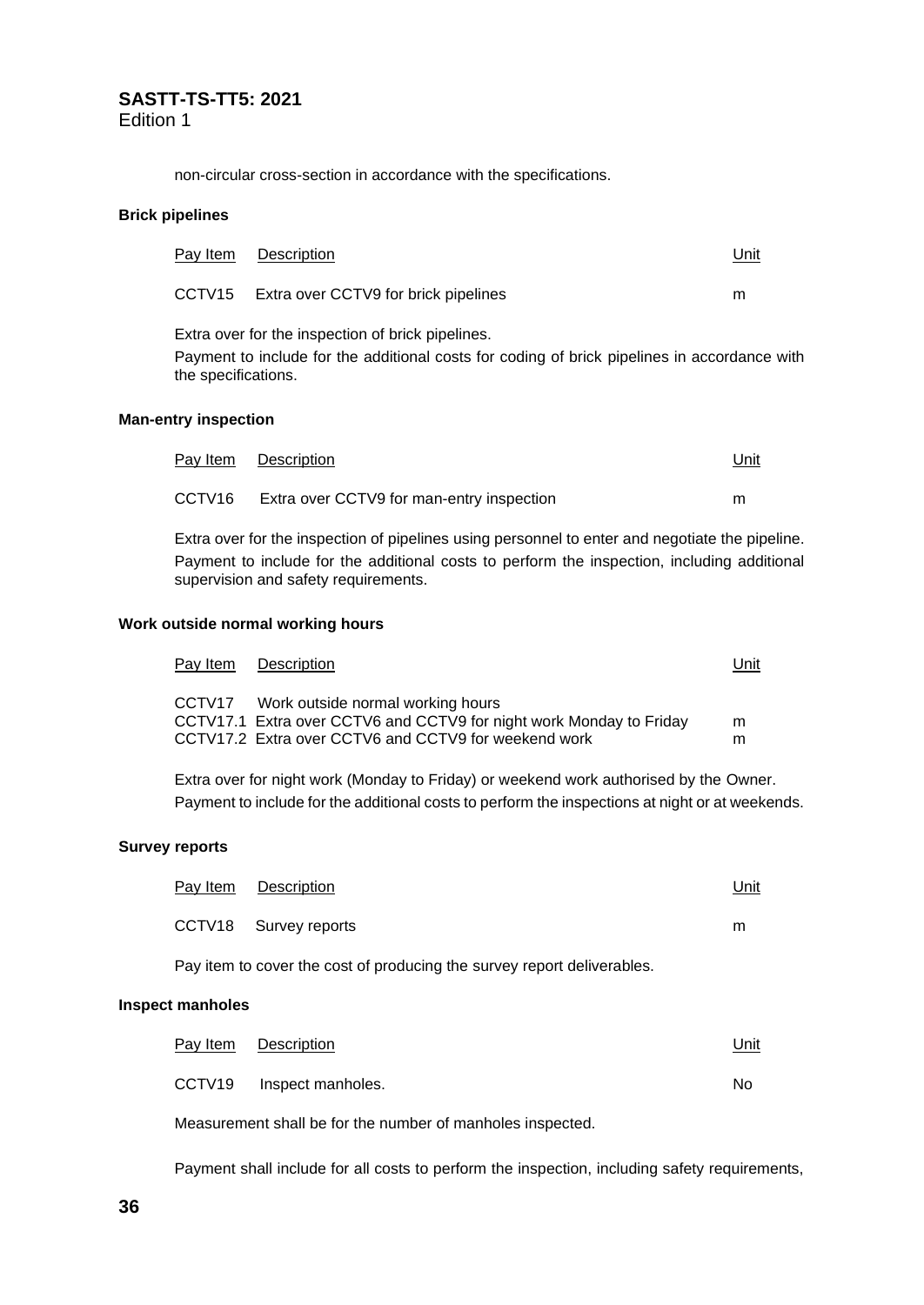planning, dealing with flows (but excluding overpumping, forced ventilation and the plugging of flows), including calibration of equipment, testing of equipment, provision of deliverables, internal quality control and rectification of unacceptable inspections.

#### **Overpumping**

CCTV20 The pay items for overpumping shall be specified in the **specification data**.

Overpumping will normally be paid per hour

### **Forced ventilation**

| Pay Item Description      | <u>Unit</u> |
|---------------------------|-------------|
| CCTV21 Forced ventilation | Hour        |

Pay item to cover the cost of providing forced ventilation, where approved by the Owner.

## **Plugging of flows**

| Pay Item Description     | <u>Unit</u> |
|--------------------------|-------------|
| CCTV22 Plugging of flows | Hour        |

Pay item to cover the cost of plugging flows, where approved by the Owner.

Plugging of flows shall be measured and paid per hour and categorised by the pipe diameter.